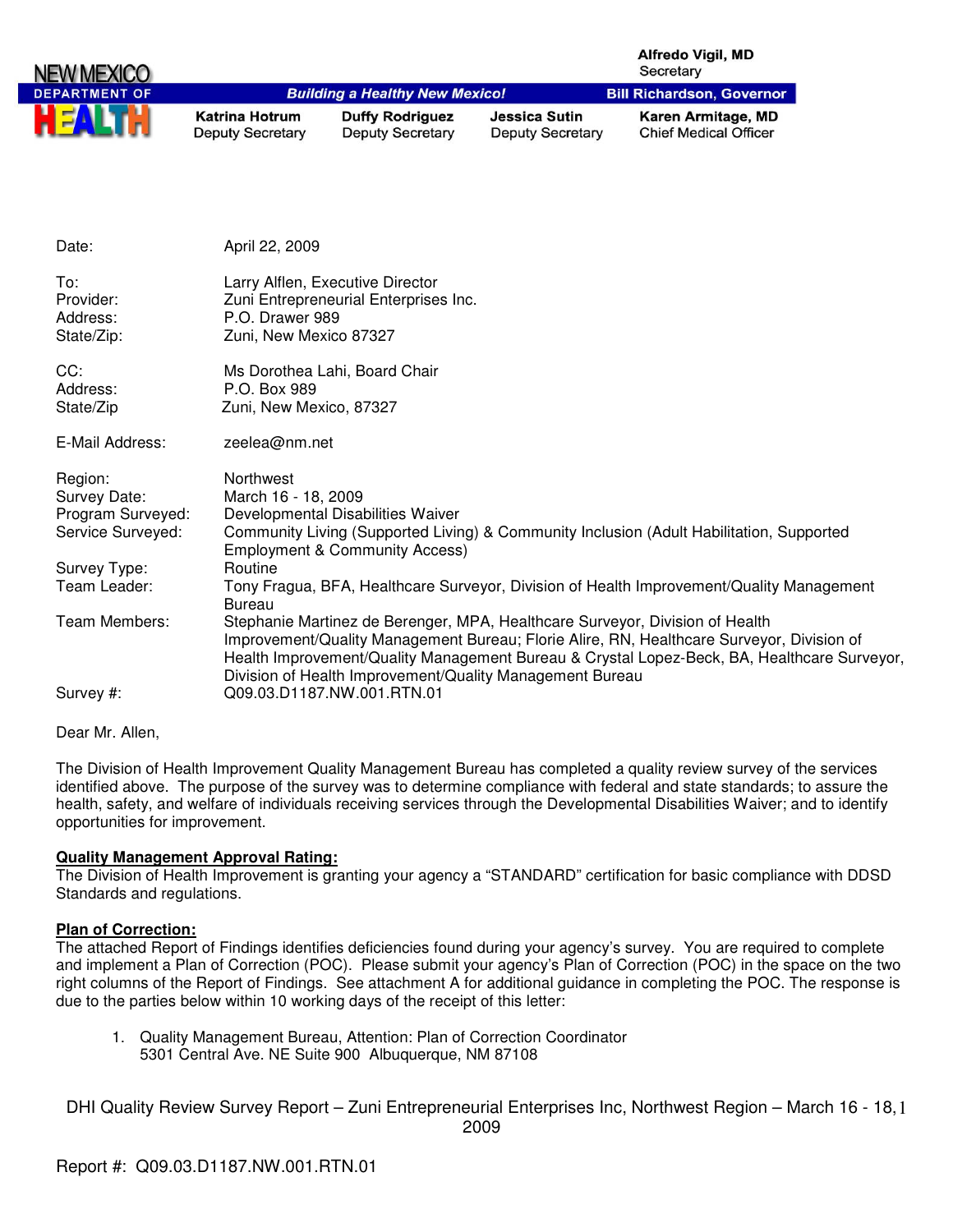2. Developmental Disabilities Supports Division Regional Office for region of service surveyed.

Upon notification from QMB that your Plan of Correction has been approved, you must implement all remedies and corrective actions within 45 working days. If your plan of correction is denied, you must resubmit a revised plan ASAP for approval. All remedies must still be completed within 45 working days of the original submission.

Failure to submit, complete or implement your POC within the required time frames will result in the imposition of a \$200 per day Civil Monetary Penalty until it is received, completed and/or implemented.

#### **Request for Informal Reconsideration of Findings (IRF):**

If you disagree with a determination of noncompliance (finding) you have 10 working days upon receipt of this notice to request an IRF. Submit your request for an IRF in writing to:

> QMB Deputy Bureau Chief 5301 Central Ave NE Suite #900 Albuquerque, NM 87108 Attention: IRF request

A request for an IRF will not delay the implementation of your Plan of Correction which must be completed within 45 working days. Providers may not appeal the nature or interpretation of the standard or regulation, the team composition, sampling methodology or the Scope and Severity of the finding.

If the IRF approves the change or removal of a finding, you will be advised of any changes.

This IRF process is separate and apart from the Informal Dispute Resolution (IDR) and Fair Hearing Process for Sanctions from DOH.

Please call the Team Leader at 505-841-5825, if you have questions about the survey or the report. Thank you for your cooperation and for the work you perform.

Sincerely,

Tony Fragua, BFA Crystal Lopez-Beck, BA<br>Team Lead/Healthcare Surveyor Crystal Healthcare Surveyor Team Lead/Healthcare Surveyor Division of Health Improvement<br>
Quality Management Bureau<br>
Quality Management Bureau<br>
Quality Management Bureau

Cystal doper-beck

Quality Management Bureau Quality Management Bureau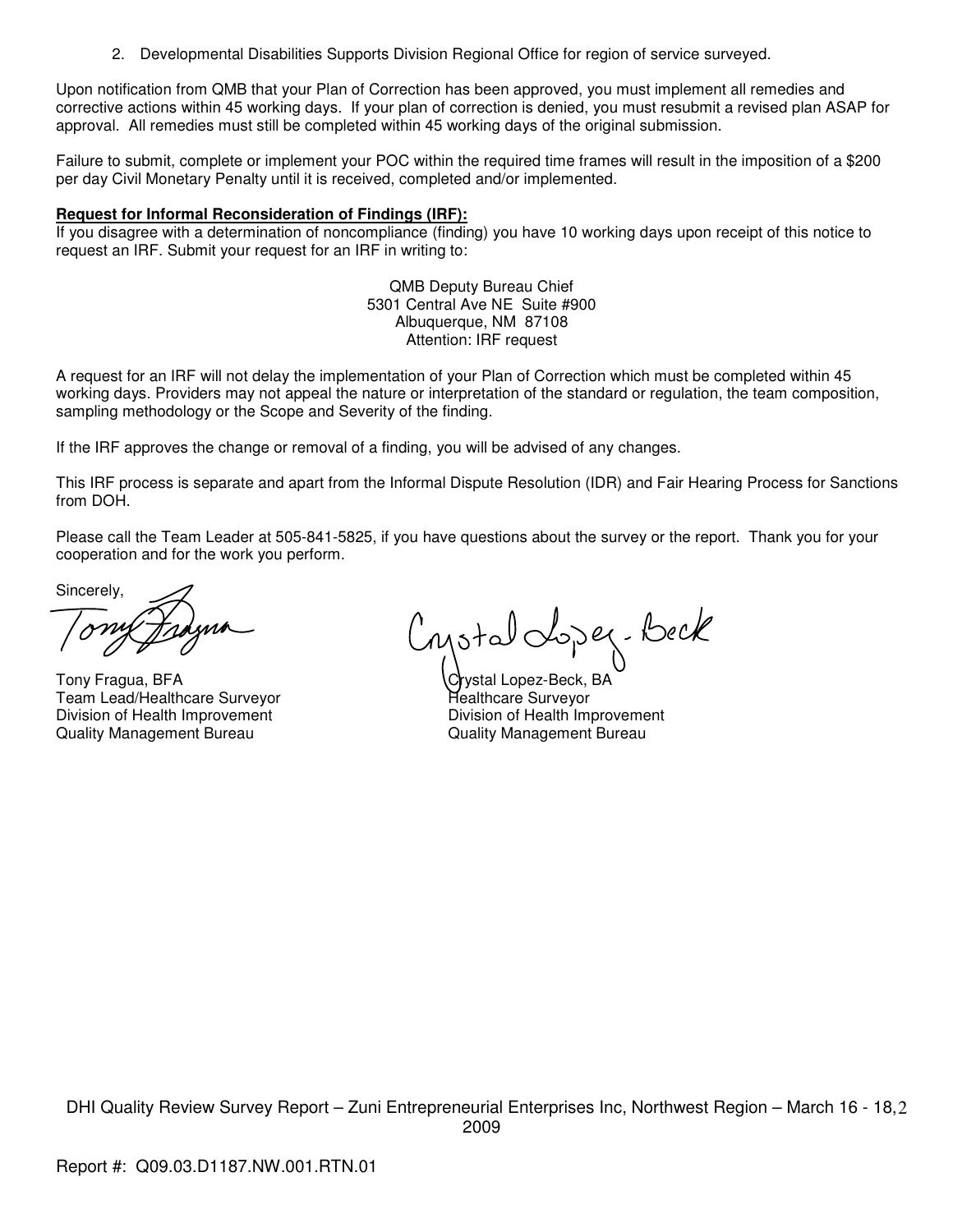| <b>Survey Process Employed:</b>         |                                                                                                                                                                                                                                                             |  |
|-----------------------------------------|-------------------------------------------------------------------------------------------------------------------------------------------------------------------------------------------------------------------------------------------------------------|--|
| <b>Entrance Conference Date:</b>        | March 16, 2009                                                                                                                                                                                                                                              |  |
| Present:                                | Zuni Entrepreneurial Enterprises Inc.<br>Heather Iule, Administrative Services Manager<br>Larry Alflen, Executive Director<br>Bernadine Leekela, Program Manager<br>Vivian Bewanika, Program Manager                                                        |  |
|                                         | <b>DOH/DHI/QMB</b><br>Tony Fragua, BFA, Team Lead/Healthcare Surveyor<br>Stephanie Martinez de Berenger, MPA, Healthcare Surveyor                                                                                                                           |  |
| <b>Exit Conference Date:</b>            | March 18, 2009                                                                                                                                                                                                                                              |  |
| Present:                                | Zuni Entrepreneurial Enterprises Inc.<br>Bernadine Leekela, Program Manager<br>Carvanna Natachu, House Manager<br>Heather lule, Program Manager<br>Vivian Bewanika, Program Manager<br>Claudine M. Abeita, Program Manager<br>Annette Quam, ZVR Coordinator |  |
|                                         | DOH/DHI/QMB<br>Tony Fragua, BFA, Team Lead/Healthcare Surveyor<br>Stephanie Martinez de Berenger, MPA, Healthcare Surveyor                                                                                                                                  |  |
| <b>Homes Visited</b>                    | Number:<br>4                                                                                                                                                                                                                                                |  |
| <b>Administrative Locations Visited</b> | Number:<br>1                                                                                                                                                                                                                                                |  |
| <b>Total Sample Size</b>                | Number:<br>9<br>8 - Non Jackson<br>1 - Jackson Class Members<br>4 - Supported Living<br>7 - Adult Habilitation<br>6 - Supported Employment<br>8 - Community Access                                                                                          |  |
| Persons Served Interviewed              | Number:<br>6                                                                                                                                                                                                                                                |  |
| Persons Served Observed                 | Number:<br>3 (Three Individuals were not available during the on-site<br>visits)                                                                                                                                                                            |  |
| Records Reviewed (Persons Served)       | Number:<br>9                                                                                                                                                                                                                                                |  |
| Administrative Files Reviewed           | <b>Billing Records</b><br>٠<br><b>Medical Records</b><br>Incident Management Records<br><b>Personnel Files</b><br><b>Training Records</b>                                                                                                                   |  |

- **Training Records** • Agency Policy and Procedure
- Caregiver Criminal History Screening Records<br>• Employee Abuse Registry
- Employee Abuse Registry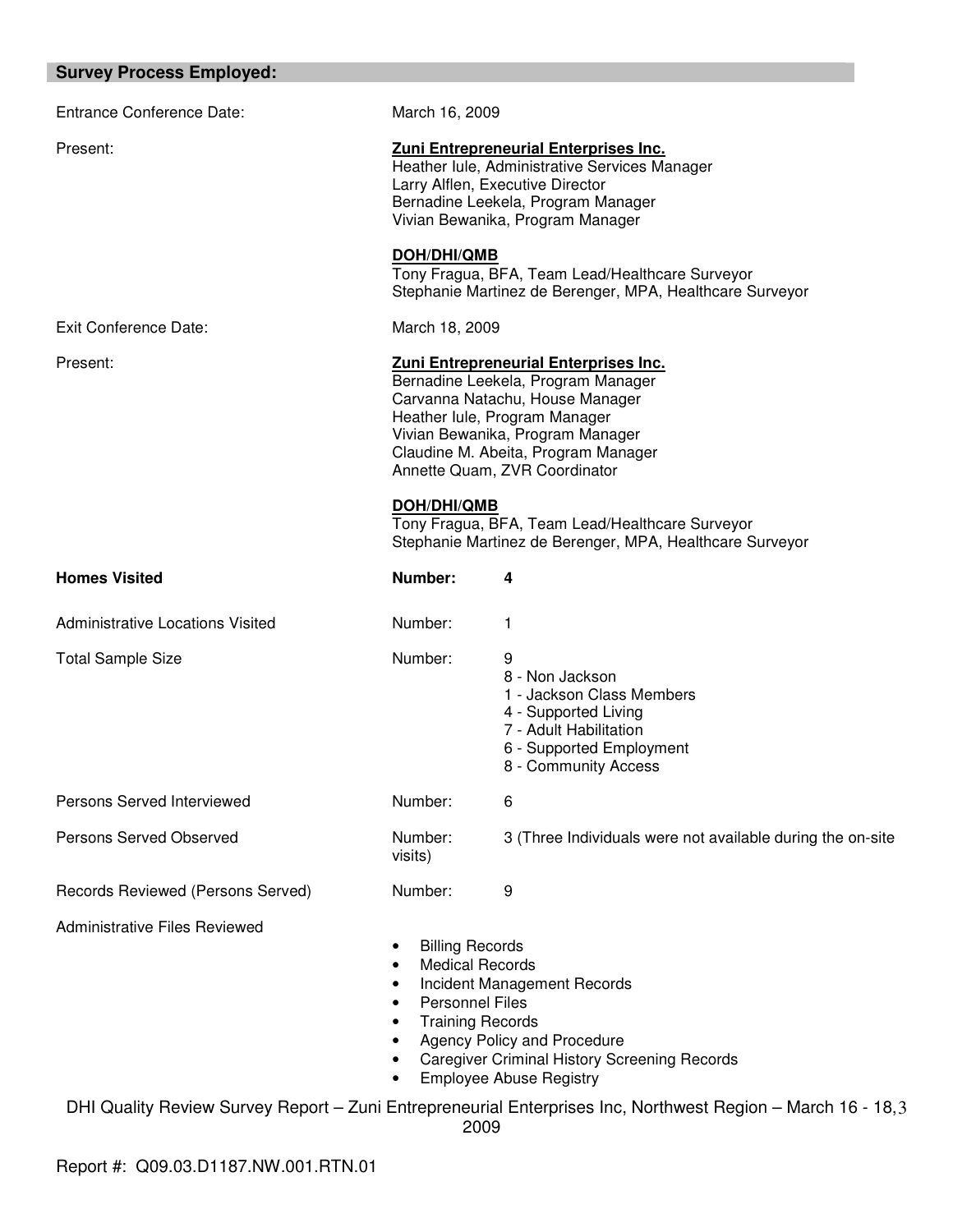- Human Rights Notes and/or Meeting Minutes
- Nursing personnel files
- Evacuation Drills
- Quality Improvement/Quality Assurance Plan
- CC: Distribution List: DOH Division of Health Improvement
	- DOH Developmental Disabilities Supports Division
	- DOH Office of Internal Audit
	- HSD Medical Assistance Division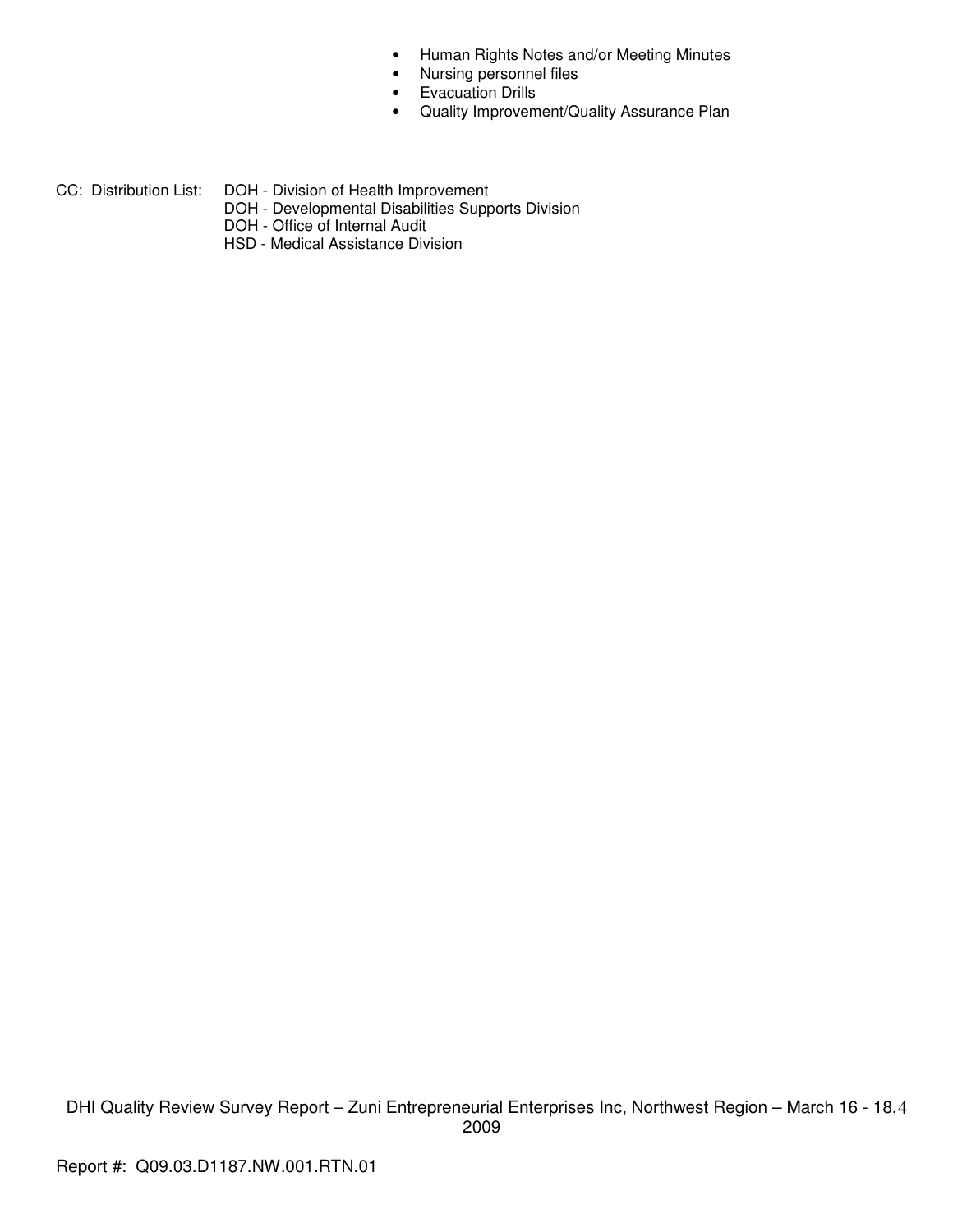# **Provider Instructions for Completing the QMB Plan of Correction (POC) Process**

- After a QMB Quality Review, your Survey Report will be sent to you via certified mail. You may request that it also be sent to you electronically by calling George Perrault, Plan of Correction Coordinator at 505-222-8624.
- Within 10 business days of the date you received your survey report, you must develop and send your Plan of Correction response to the QMB office. (Providers who do not pick up their mail will be referred to the Internal Review Committee [IRC]).
- For each Deficiency in your Survey Report, include specific information about HOW you will correct each Deficiency, WHO will fix each Deficiency ("Responsible Party"), and by WHEN ("Date Due").
- Your POC must not only address HOW, WHO and WHEN each Deficiency will be corrected, but must also address overall systemic issues to prevent the Deficiency from reoccurring, i.e., Quality Assurance (QA). Your description of your QA must include specifics about your selfauditing processes, such as HOW OFTEN you will self-audit, WHO will do it, and WHAT FORMS will be used.
- Corrective actions should be incorporated into your agency's Quality Assurance/Quality Improvement policies and procedures.
- You may send your POC response electronically to George.Perrault@state.nm.us, by fax (505- 841-5815), or by postal mail.
- Do not send supporting documentation to QMB until after your POC has been approved by QMB.
- QMB will notify you if your POC has been "Approved" or "Denied".
- Whether your POC is "Approved" or "Denied", you have a maximum of 45 business days to correct all survey Deficiencies from the date of receipt of your Survey Report. If your POC is "Denied" it must be revised and resubmitted ASAP, as the 45 working day limit is in effect. Providers whose revised POC is denied will be referred to the IRC.
- The POC must be completed on the official QMB Survey Report and Plan of Correction Form, unless approved in advance by the POC Coordinator.
- The following Deficiencies must be corrected within the deadlines below (after receipt of your Survey Report):

| $\circ$ CCHS and EAR:              | 10 working days |
|------------------------------------|-----------------|
| $\circ$ Medication errors:         | 10 working days |
| $\circ$ IMS system/training:       | 20 working days |
| $\circ$ ISP related documentation: | 30 working days |
| $\circ$ DDSD Training              | 45 working days |

- If you have questions about the POC process, call the QMB POC Coordinator, George Perrault at 505-222-8624 for assistance.
- For Technical Assistance (TA) in developing or implementing your POC, contact your local DDSD Regional Office.
- Once your POC has been approved by QMB, the POC may not be altered or the dates changed.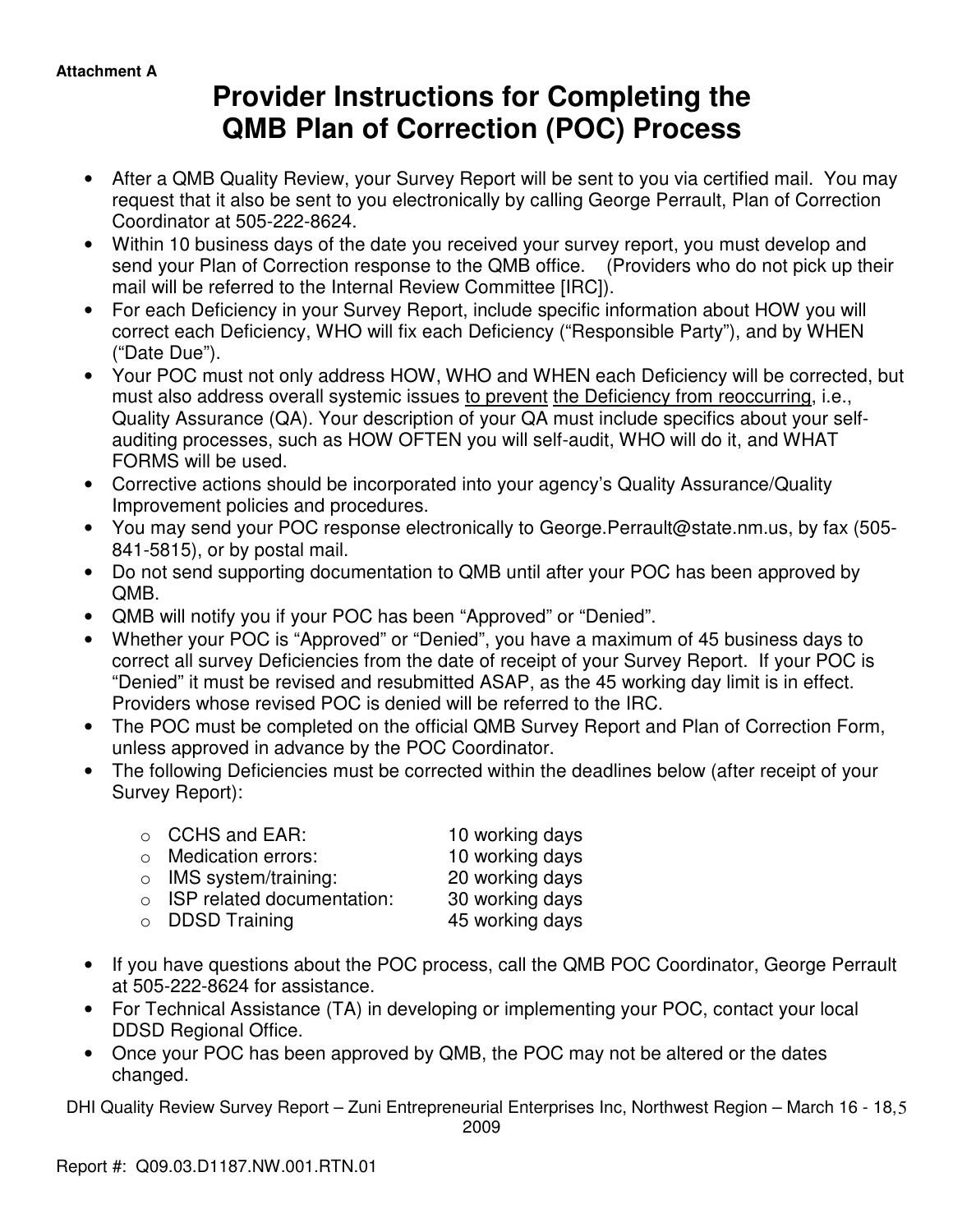- Requests for an extension or modification of your POC (post approval) must be made in writing and submitted to the POC Coordinator at QMB, and are approved on a case-by-case basis.
- When submitting supporting documentation, organize your documents by Tag #s, and annotate or label each document using Individual #s.
- Do not submit original documents, hard copies or scanned and electronically submitted copies are fine. Originals must be maintained in the agency/client file(s) as per DDSD Standards.
- Failure to submit, complete or implement your POC within the required timeframes will result in a referral to the IRC and the possible imposition of a \$200 per day Civil Monetary Penalty until it is received, completed and/or implemented.

**Attachment B** 

# **QMB Scope and Severity Matrix of survey results**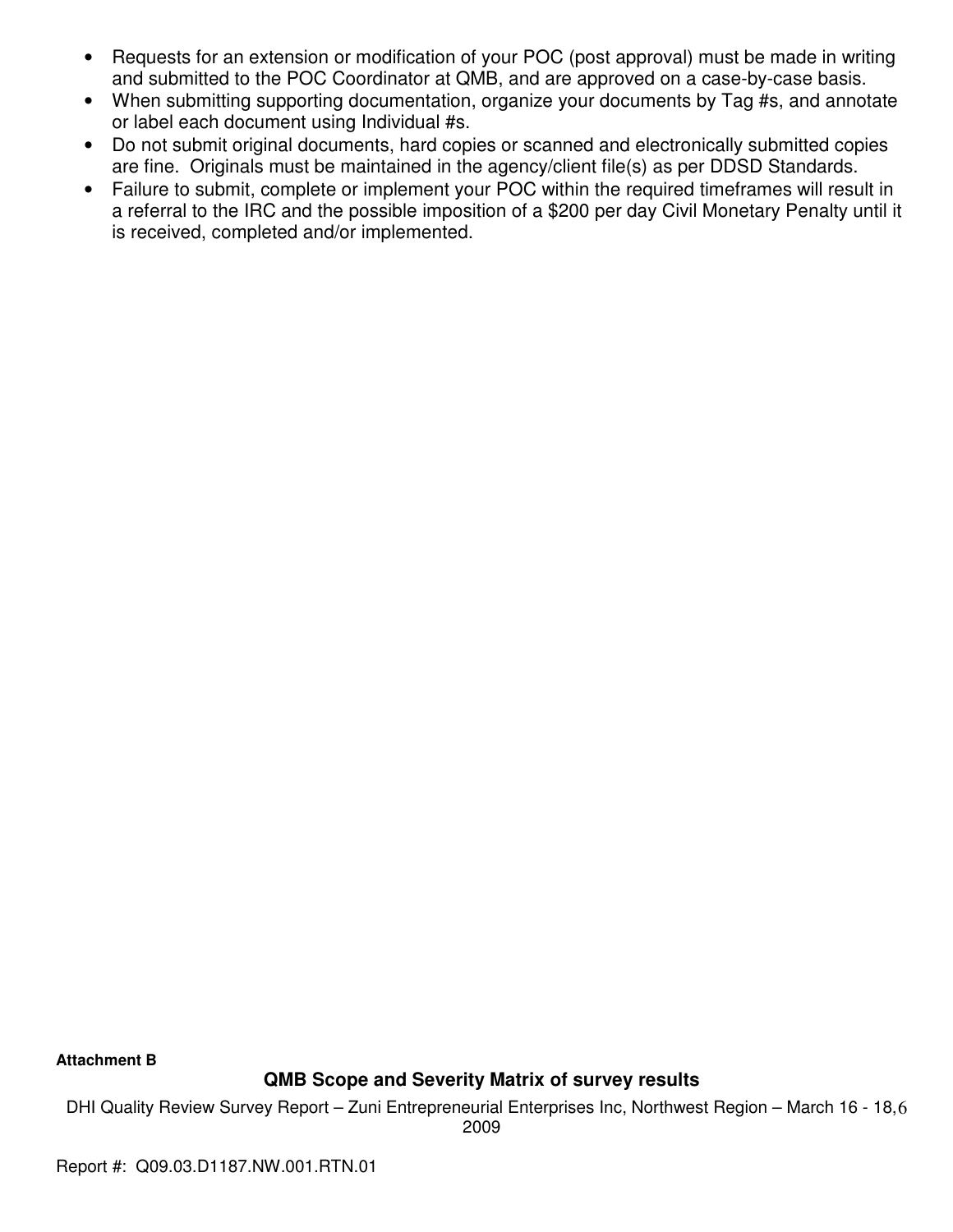Each deficiency in your Report of Findings is scored on a Scope and Severity Scale. The culmination of each deficiency's Scope and Severity is used to determine degree of compliance to standards and regulations and level of QMB Certification.

|                 |                  |                                                                |                                  | <b>SCOPE</b>                    |                                               |
|-----------------|------------------|----------------------------------------------------------------|----------------------------------|---------------------------------|-----------------------------------------------|
|                 |                  |                                                                | <b>Isolated</b><br>$01\% - 15\%$ | <b>Pattern</b><br>$16\% - 79\%$ | <b>Widespread</b><br>$80\% - 100\%$           |
| <b>SEVERITY</b> | High Impact      | Immediate<br>Jeopardy to<br>individual health<br>and or safety | J.                               | K.                              | L.                                            |
|                 |                  | <b>Actual harm</b>                                             | G.                               | Н.                              | I.                                            |
|                 | Medium<br>Impact | <b>No Actual Harm</b><br><b>Potential for more</b>             | D.                               | Е.                              | $F.$ (3 or more)                              |
|                 |                  | than minimal harm                                              | $D.$ (2 or less)                 |                                 | <b>F.</b> (no conditions<br>of participation) |
|                 | Low<br>mpact     | No Actual Harm<br>Minimal potential<br>for harm.               | A.                               | Β.                              | C.                                            |

Scope and Severity Definitions:

Key to Scope scale:

#### Isolated:

A deficiency that is limited to 1% to 15% of the sample, usually impacting no more than one or two individuals in the sample.

## Pattern:

A deficiency that impacts a number or group of individuals from 16% to 79% of the sample is defined as a pattern finding. Pattern findings suggest the need for system wide corrective actions.

## Widespread:

A deficiency that impacts most or all (80% to 100%) of the individuals in the sample is defined as widespread or pervasive. Widespread findings suggest the need for system wide corrective actions as well as the need to implement a Continuous Quality Improvement process to improve or build infrastructure. Widespread findings must be referred to the Internal Review Committee for review and possible actions or sanctions.

Key to Severity scale: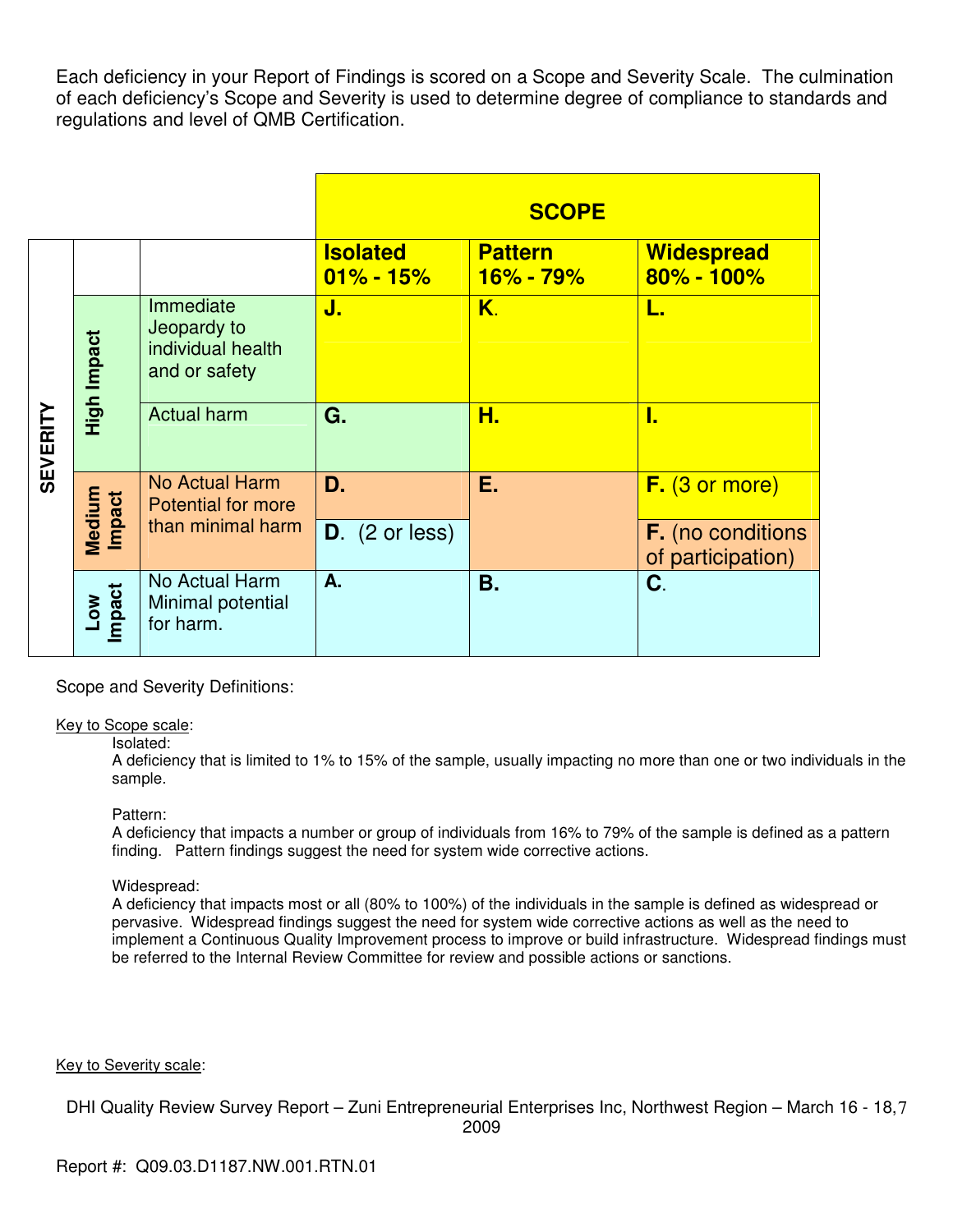#### Low Impact Severity: (Blue)

Low level findings have no or minimal potential for harm to an individual. Providers that have no findings above a "C" level may receive a "Quality" Certification approval rating from QMB.

#### Medium Impact Severity: (Tan)

Medium level findings have a potential for harm to an individual. Providers that have no findings above a "F" level and/or no more than two F level findings and no F level Conditions of Participation may receive a "Merit" Certification approval rating from QMB.

High Impact Severity: (Green or Yellow)

High level findings are when harm to an individual has occurred. Providers that have no findings above "I" level may only receive a "Standard" Approval rating from QMB and will be referred to the IRC.

High Impact Severity: (Yellow)

"J, K, and L" Level findings:

This is a finding of Immediate Jeopardy. If a provider is found to have "I" level findings or higher, with an outcome of Immediate Jeopardy, including repeat findings or Conditions of Participation they will be referred to the Internal Review Committee.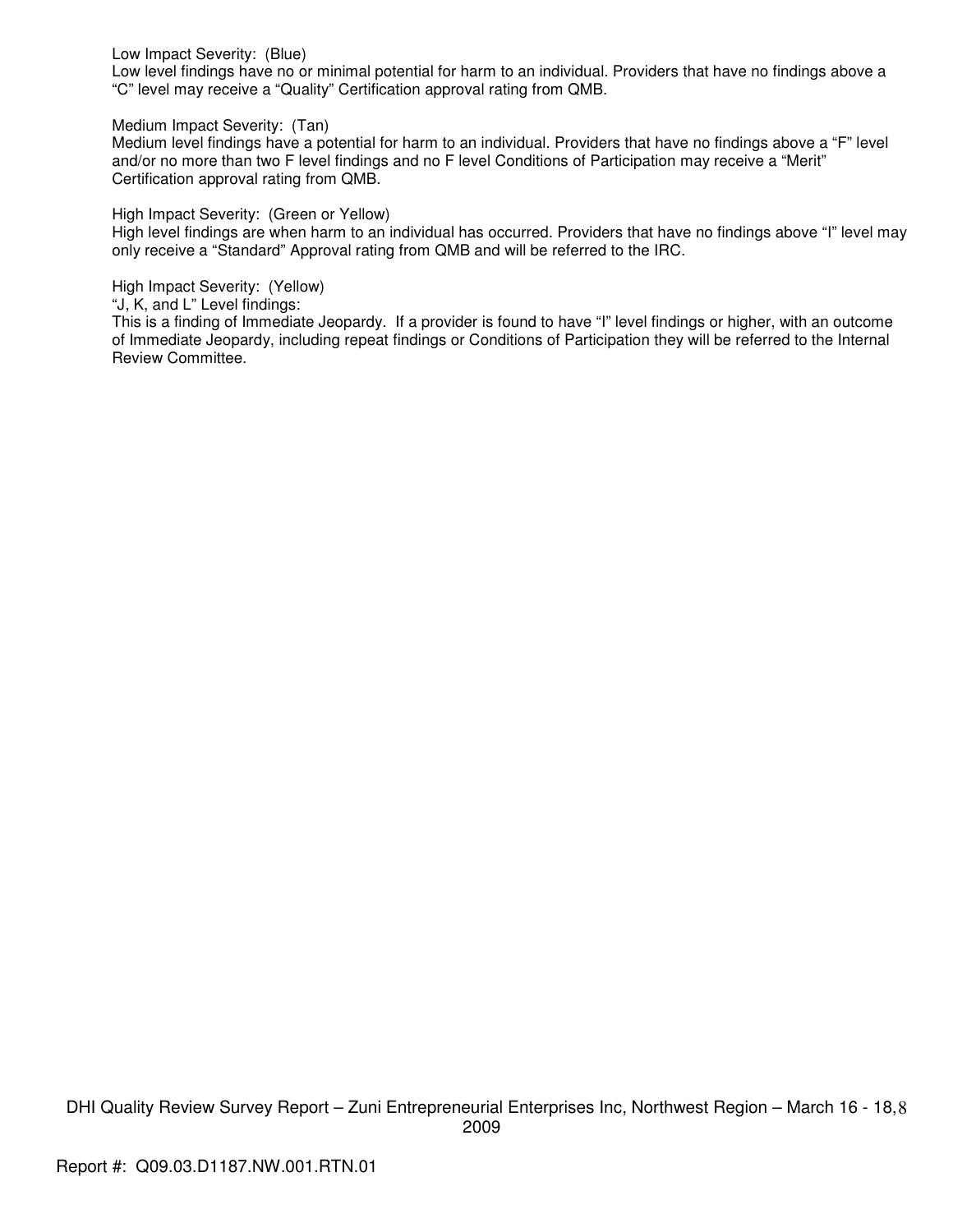## **Guidelines for the Provider Informal Reconsideration of Finding (IRF) Process**

## **Introduction:**

Throughout the process, surveyors are openly communicating with providers. Open communication means that surveyors have clarified issues and/or requested missing information before completing the review. Regardless, there may still be instances where the provider disagrees with a specific finding.

To informally dispute a finding the provider must request in writing an Informal Reconsideration of the Finding (IRF) to the QMB Deputy Bureau Chief **within 10 working days** of receipt of the final report.

The written request for an IRF must be completed on the **QMB Request for Informal Reconsideration of Finding Form** (available on the QMB website) and must specify in detail the request for reconsideration and why the finding is inaccurate. The **IRF request must include all supporting documentation or evidence that was not previously reviewed during the survey process.** 

## **The following limitations apply to the IRF process:**

- The request for an IRF and all supporting evidence must be received in 10 days.
- Findings based on evidence requested during the survey and not provided may not be subject to reconsideration.
- The supporting documentation must be new evidence not previously reviewed by the survey team.
- Providers must continue to complete their plan of correction during the IRF process
- Providers may not request an IRF to challenge the Scope and Severity of a finding.
- Providers may not request an IRF to challenge the sampling methodology.
- Providers may not request an IRF based on disagreement with the nature of the standard or regulation.
- Providers may not request an IRF to challenge the team composition
- Providers may not request an IRF to challenge the QMB Quality Approval Rating and the length of their DDSD provider contract.

## **A Provider forfeits the right to an IRF if the request is not made within 10 working days of receiving the report and does not include all supporting documentation or evidence to show compliance with the standards and regulations.**

QMB has 30 working days to complete the review and notify the provider of the decision. The request will be reviewed by the IRF committee. The Provider will be notified in writing of the ruling, no face to face meeting will be conducted.

When a Provider requests that a finding be reconsidered, it does not stop or delay the Plan of Correction process. **Providers must continue to complete the Plan of Correction, including the finding in dispute regardless of the IRF status.** If a finding is successfully reconsidered, it will be noted and will be removed or modified from the report. It should be noted that in some cases a Plan of Correction may be completed prior to the IRF process being completed. The provider will be notified in writing on the decisions of the IRF committee.

## **Administrative Review Process:**

If a Provider desires to challenge the decision of the IRF committee they may request an Administrative Review by the DHI and DDSD Director. The Request must be made in writing to the QMB Bureau Chief and received within 5 days of notification from the IRF decision.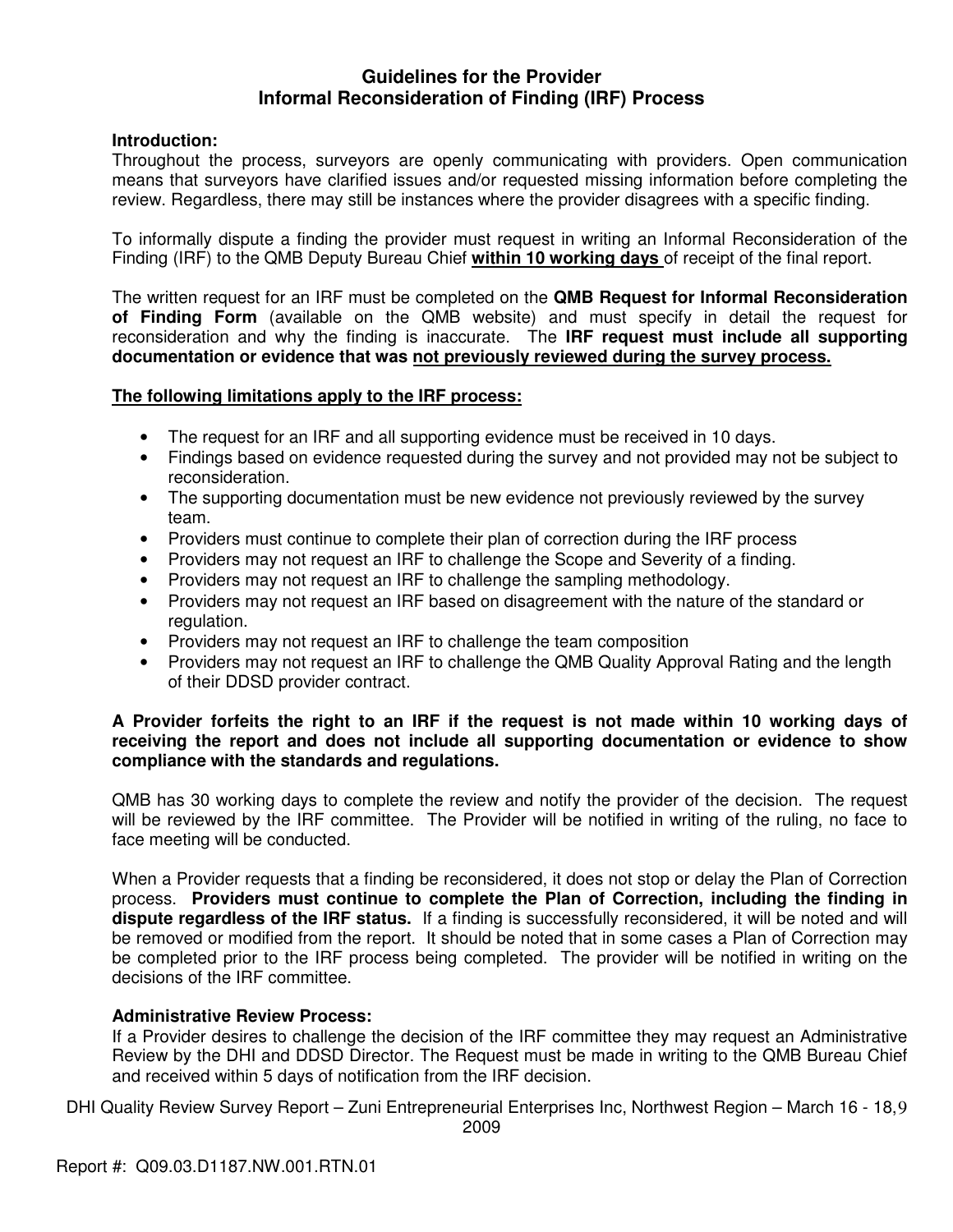## **Regarding IRC Sanctions:**

The Informal Reconsideration of the Finding process is a separate process specific to QMB Survey Findings and should not be confused with any process associated with IRC Sanctions.

If a Provider desires to Dispute or Appeal an IRC Sanction that is a separate and different process. Providers may choose the Informal Dispute Resolution Process or the Formal Medicaid Fair Hearing Process to dispute or appeal IRC sanctions, please refer to the DOH Sanction policy and section 39 of the provider contract agreement.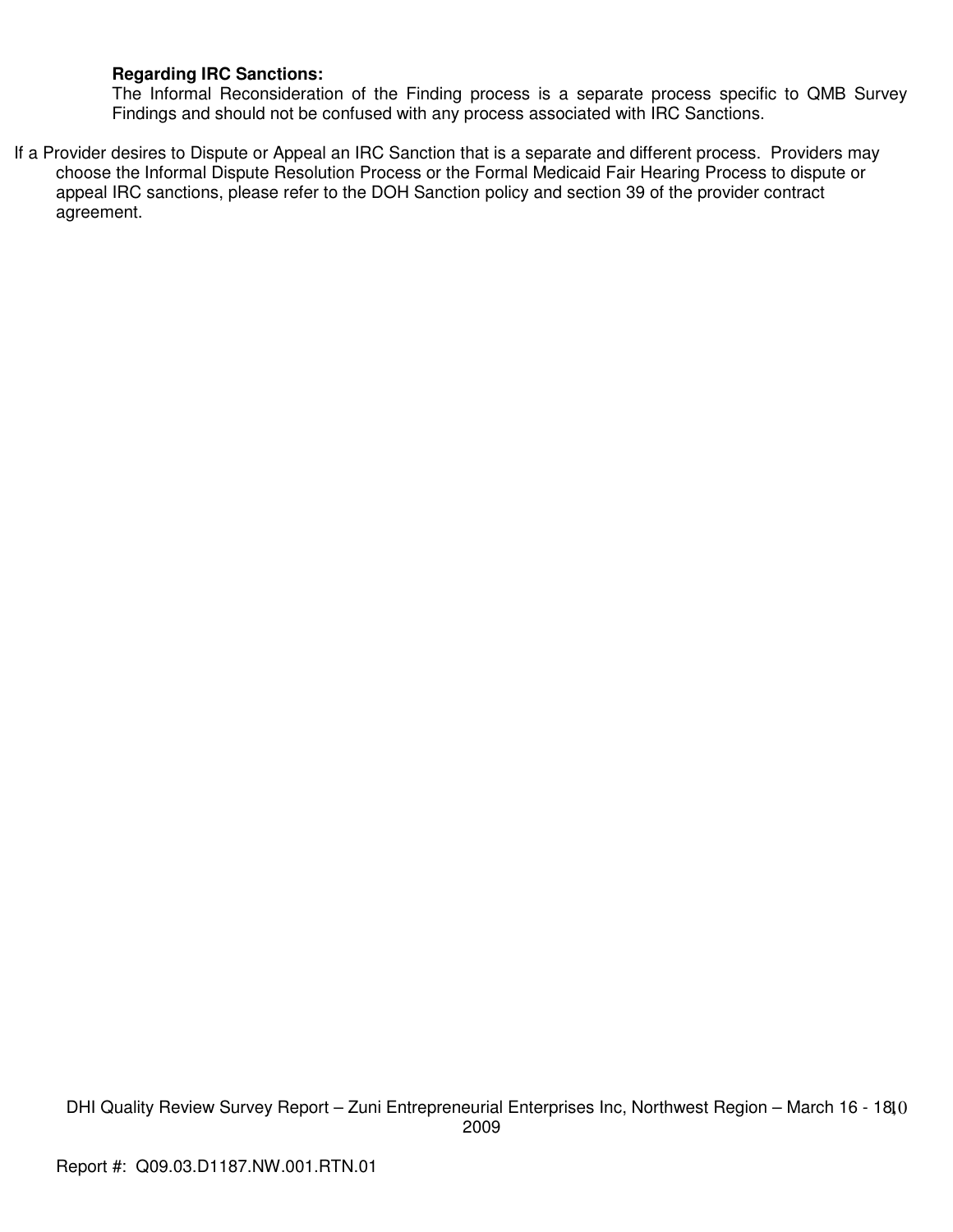# **Agency: Zuni Entrepreneurial Enterprises Inc. – Northwest Region** Program: Developmental Disabilities Waiver Service: Community Living (Supported Living) & Community Inclusion (Adult Habilitation, Community Access & Supported Employment)<br>Routine Monitoring Type:<br>Date of Survey: **Date of Survey: March 16 - 18, 2009**

| <b>Statute</b>                                         | <b>Deficiency</b>                                    | <b>Agency Plan of Correction and</b><br><b>Responsible Party</b> | <b>Date</b><br><b>Due</b> |
|--------------------------------------------------------|------------------------------------------------------|------------------------------------------------------------------|---------------------------|
| Tag #1A08 Agency Case File                             | <b>Scope and Severity Rating: B</b>                  |                                                                  |                           |
| Developmental Disabilities (DD) Waiver Service         | Based on record review, the Agency failed to         |                                                                  |                           |
| Standards effective 4/1/2007                           | maintain at the administrative office a confidential |                                                                  |                           |
| <b>CHAPTER 1 II. PROVIDER AGENCY</b>                   | case file for 2 of 9 individuals.                    |                                                                  |                           |
| <b>REQUIREMENTS:</b> The objective of these            |                                                      |                                                                  |                           |
| standards is to establish Provider Agency policy,      | Review of the Agency individual case files           |                                                                  |                           |
| procedure and reporting requirements for DD            | revealed the following items were not found,         |                                                                  |                           |
| Medicaid Waiver program. These requirements            | incomplete, and/or not current:                      |                                                                  |                           |
| apply to all such Provider Agency staff, whether       |                                                      |                                                                  |                           |
| directly employed or subcontracting with the           | Positive Behavioral Plan (#2)                        |                                                                  |                           |
| Provider Agency. Additional Provider Agency            |                                                      |                                                                  |                           |
| requirements and personnel qualifications may be       | Physical Therapy Plan (#6)                           |                                                                  |                           |
| applicable for specific service standards.             |                                                      |                                                                  |                           |
| D. Provider Agency Case File for the                   |                                                      |                                                                  |                           |
| Individual: All Provider Agencies shall maintain at    |                                                      |                                                                  |                           |
| the administrative office a confidential case file for |                                                      |                                                                  |                           |
| each individual. Case records belong to the            |                                                      |                                                                  |                           |
| individual receiving services and copies shall be      |                                                      |                                                                  |                           |
| provided to the receiving agency whenever an           |                                                      |                                                                  |                           |
| individual changes providers. The record must          |                                                      |                                                                  |                           |
| also be made available for review when requested       |                                                      |                                                                  |                           |
| by DOH, HSD or federal government                      |                                                      |                                                                  |                           |
| representatives for oversight purposes. The            |                                                      |                                                                  |                           |
| individual's case file shall include the following     |                                                      |                                                                  |                           |
| requirements:                                          |                                                      |                                                                  |                           |
| Emergency contact information, including the<br>(1)    |                                                      |                                                                  |                           |
| individual's address, telephone number,                |                                                      |                                                                  |                           |
| names and telephone numbers of relatives,              |                                                      |                                                                  |                           |
| or guardian or conservator, physician's                |                                                      |                                                                  |                           |
| name(s) and telephone number(s), pharmacy              |                                                      |                                                                  |                           |
| name, address and telephone number, and                |                                                      |                                                                  |                           |
| health plan if appropriate;                            |                                                      |                                                                  |                           |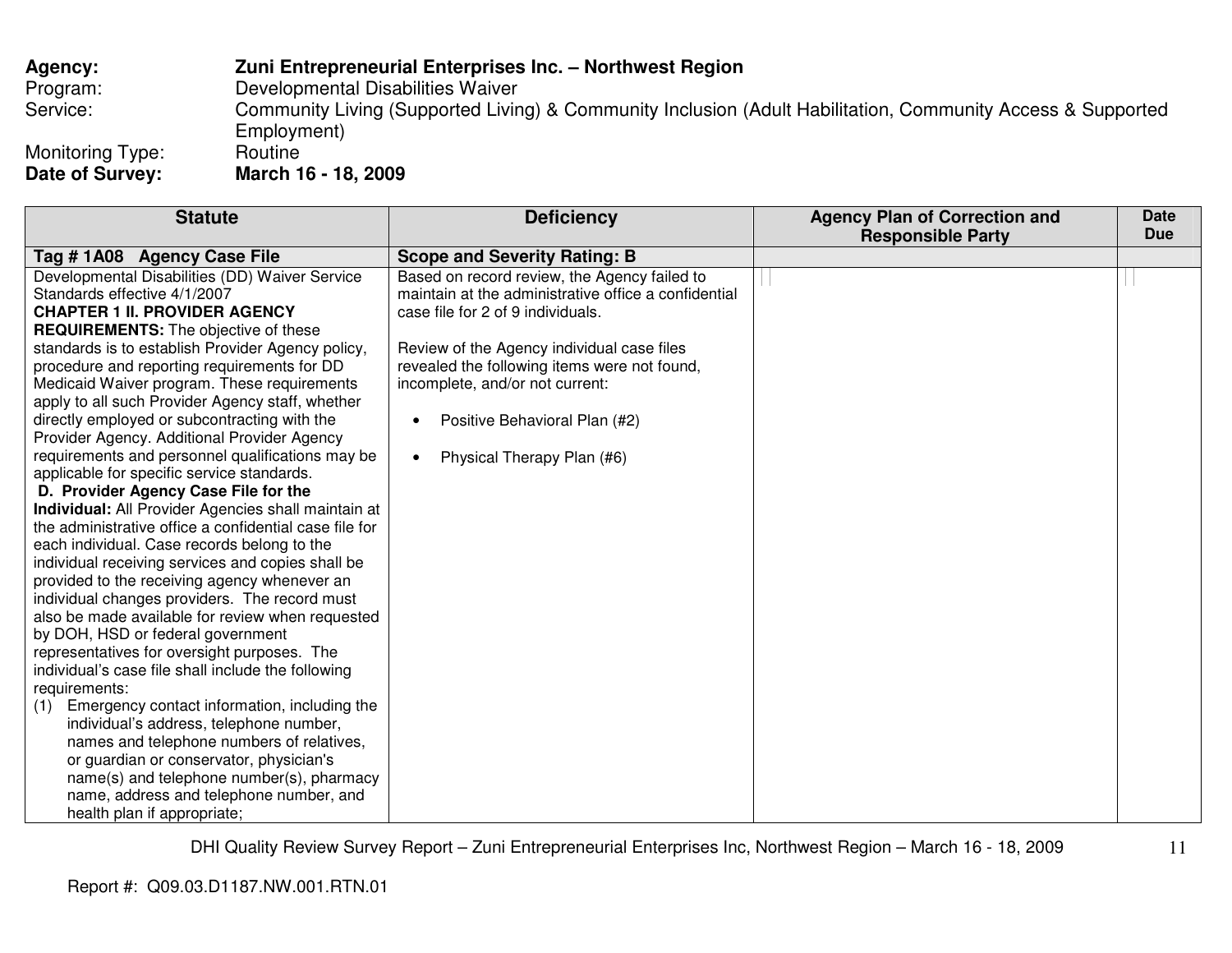| (2) | The individual's complete and current ISP,      |  |  |
|-----|-------------------------------------------------|--|--|
|     | with all supplemental plans specific to the     |  |  |
|     | individual, and the most current completed      |  |  |
|     | Health Assessment Tool (HAT);                   |  |  |
| (3) | Progress notes and other service delivery       |  |  |
|     | documentation;                                  |  |  |
| (4) | Crisis Prevention/Intervention Plans, if there  |  |  |
|     | are any for the individual;                     |  |  |
| (5) | A medical history, which shall include at least |  |  |
|     | demographic data, current and past medical      |  |  |
|     | diagnoses including the cause (if known) of     |  |  |
|     | the developmental disability, psychiatric       |  |  |
|     | diagnoses, allergies (food, environmental,      |  |  |
|     | medications), immunizations, and most           |  |  |
|     | recent physical exam;                           |  |  |
| (6) | When applicable, transition plans completed     |  |  |
|     | for individuals at the time of discharge from   |  |  |
|     | Fort Stanton Hospital or Los Lunas Hospital     |  |  |
|     | and Training School; and                        |  |  |
| (7) | Case records belong to the individual           |  |  |
|     | receiving services and copies shall be          |  |  |
|     | provided to the individual upon request.        |  |  |
| (8) | The receiving Provider Agency shall be          |  |  |
|     | provided at a minimum the following records     |  |  |
|     | whenever an individual changes provider         |  |  |
|     | agencies:                                       |  |  |
|     | (a) Complete file for the past 12 months;       |  |  |
|     | (b) ISP and quarterly reports from the current  |  |  |
|     | and prior ISP year;                             |  |  |
|     | (c) Intake information from original admission  |  |  |
|     | to services; and                                |  |  |
|     | (d) When applicable, the Individual Transition  |  |  |
|     | Plan at the time of discharge from Los          |  |  |
|     | Lunas Hospital and Training School or Ft.       |  |  |
|     | Stanton Hospital.                               |  |  |
|     |                                                 |  |  |
|     |                                                 |  |  |
|     |                                                 |  |  |
|     |                                                 |  |  |
|     |                                                 |  |  |
|     |                                                 |  |  |
|     |                                                 |  |  |
|     |                                                 |  |  |
|     |                                                 |  |  |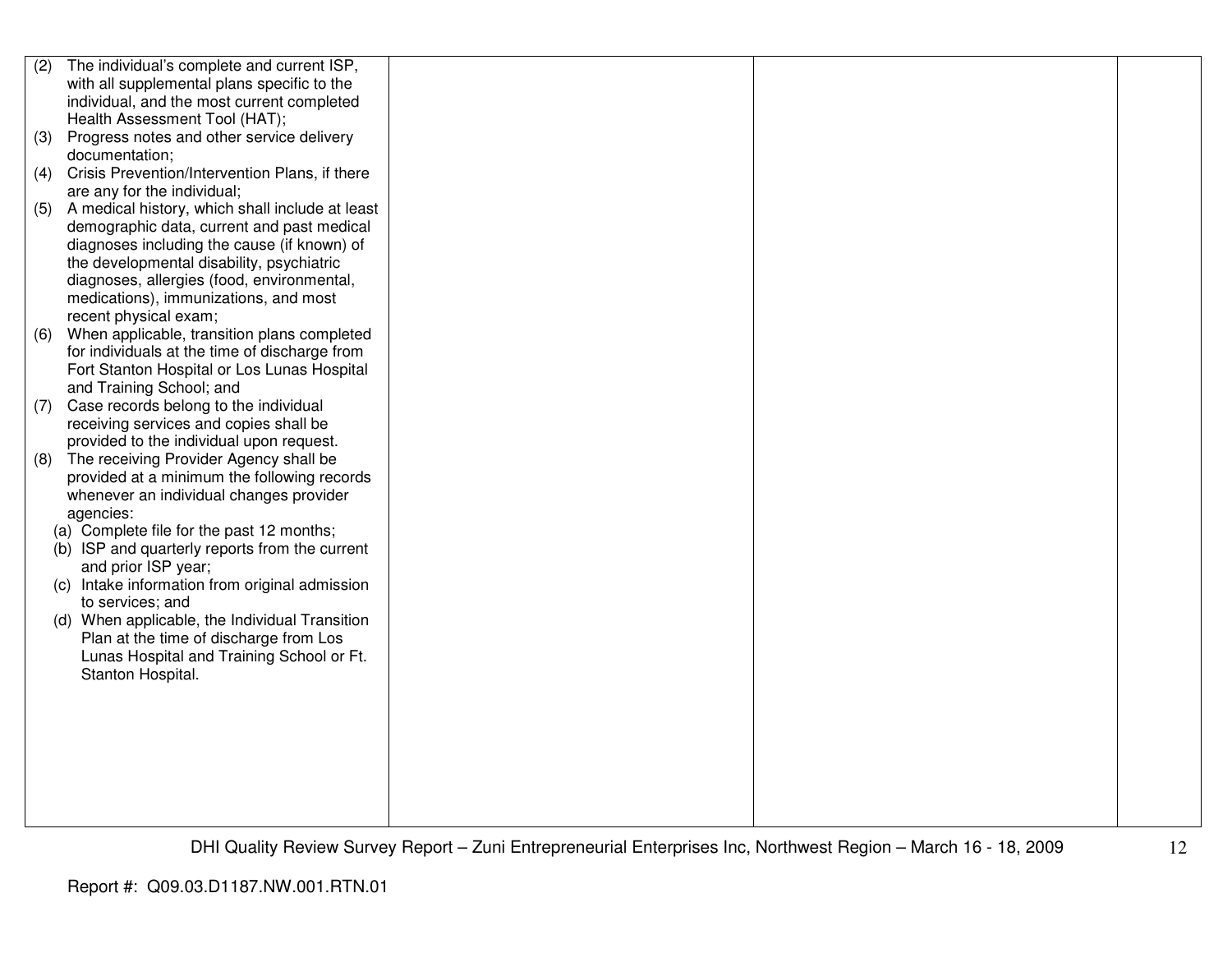| Tag #1A08 Agency Case File - Progress                                                                                                                                                                                                                                                                                                                                                                                                                                                                                                                                                                                                                                                                                                                                                                                                                                                                                                                                                                                                                                                               | <b>Scope &amp; Severity Rating: A</b>                                                                                                                  |  |
|-----------------------------------------------------------------------------------------------------------------------------------------------------------------------------------------------------------------------------------------------------------------------------------------------------------------------------------------------------------------------------------------------------------------------------------------------------------------------------------------------------------------------------------------------------------------------------------------------------------------------------------------------------------------------------------------------------------------------------------------------------------------------------------------------------------------------------------------------------------------------------------------------------------------------------------------------------------------------------------------------------------------------------------------------------------------------------------------------------|--------------------------------------------------------------------------------------------------------------------------------------------------------|--|
| <b>Notes</b><br>Developmental Disabilities (DD) Waiver Service<br>Standards effective 4/1/2007<br><b>CHAPTER 1 II. PROVIDER AGENCY</b>                                                                                                                                                                                                                                                                                                                                                                                                                                                                                                                                                                                                                                                                                                                                                                                                                                                                                                                                                              | Based on record review the Agency failed to<br>maintain progress notes and other service<br>delivery documentation for 1 of 9 Individuals.             |  |
| <b>REQUIREMENTS:</b> The objective of these<br>standards is to establish Provider Agency policy,<br>procedure and reporting requirements for DD<br>Medicaid Waiver program. These requirements<br>apply to all such Provider Agency staff, whether<br>directly employed or subcontracting with the<br>Provider Agency. Additional Provider Agency<br>requirements and personnel qualifications may be<br>applicable for specific service standards.<br>D. Provider Agency Case File for the<br>Individual: All Provider Agencies shall maintain at<br>the administrative office a confidential case file for<br>each individual. Case records belong to the<br>individual receiving services and copies shall be<br>provided to the receiving agency whenever an<br>individual changes providers. The record must<br>also be made available for review when requested<br>by DOH, HSD or federal government<br>representatives for oversight purposes. The<br>individual's case file shall include the following<br>requirements:<br>(3) Progress notes and other service delivery<br>documentation; | <b>Current Community Access Progress Notes/Daily</b><br><b>Contact Logs</b><br>• Individual #2 - None found for November<br>2008 through January 2009. |  |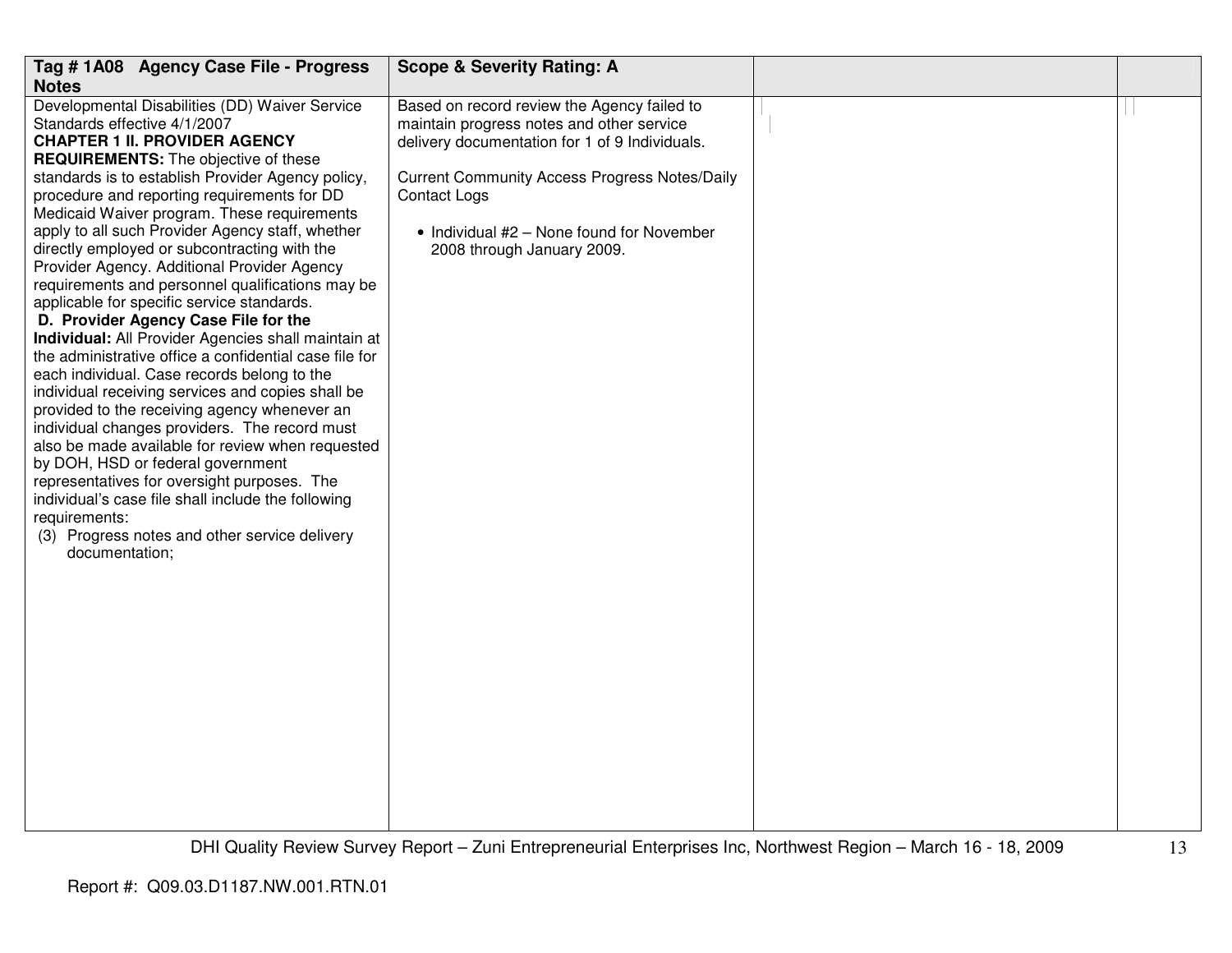| Tag #1A09 Medication Delivery (MAR)                 | <b>Scope and Severity Rating: E</b>             |  |
|-----------------------------------------------------|-------------------------------------------------|--|
| Developmental Disabilities (DD) Waiver Service      | Medication Administration Records (MAR) were    |  |
| Standards effective 4/1/2007                        | reviewed for the months of November &           |  |
| <b>CHAPTER 1 II. PROVIDER AGENCY</b>                | December 2008 & January 2009.                   |  |
| <b>REQUIREMENTS:</b> The objective of these         |                                                 |  |
| standards is to establish Provider Agency policy,   | Based on record review, 2 of 4 individuals had  |  |
| procedure and reporting requirements for DD         | Medication Administration Records, which        |  |
| Medicaid Waiver program. These requirements         | contained missing medications entries and/or    |  |
| apply to all such Provider Agency staff, whether    | other errors:                                   |  |
| directly employed or subcontracting with the        |                                                 |  |
| Provider Agency. Additional Provider Agency         | Individual #3                                   |  |
| requirements and personnel qualifications may be    | January 2009                                    |  |
| applicable for specific service standards.          | Medication Administration Records contained     |  |
| <b>Medication Delivery: Provider Agencies</b><br>Е. | missing entries. No documentation found         |  |
| that provide Community Living, Community            | indicating reason for missing entries:          |  |
| Inclusion or Private Duty Nursing services shall    | • Namenda 5mg (1 time daily) - Blank 1/14, 15,  |  |
| have written policies and procedures regarding      | 16, 17, 18, 19, 20, 21, 22, 23, 24, 25, 26, 27, |  |
| medication(s) delivery and tracking and reporting   | 28, 29, 30 & 31 (bedtime)                       |  |
| of medication errors in accordance with DDSD        |                                                 |  |
| Medication Assessment and Delivery Policy and       | Individual #8                                   |  |
| Procedures, the Board of Nursing Rules and          | November 2008                                   |  |
| Board of Pharmacy standards and regulations.        | Medication Administration Records did not       |  |
|                                                     | contain the diagnosis for which the medication  |  |
| (2)<br>When required by the DDSD Medication         | is prescribed:                                  |  |
| Assessment and Delivery Policy, Medication          | • Valproic Acid 250mg (2 times daily)           |  |
| Administration Records (MAR) shall be               |                                                 |  |
| maintained and include:                             | Medication Administration Records did not       |  |
| (a) The name of the individual, a transcription     | match the prescribed dosage on the              |  |
| of the physician's written or licensed health       | physician's order:                              |  |
| care provider's prescription including the          | • Valproic Acid 250mg (2 Tablets, 2 times       |  |
| brand and generic name of the medication,           | daily) (Physician's Order reads: Valproic Acid  |  |
| diagnosis for which the medication is               | 500mg, 3 times daily)                           |  |
| prescribed;                                         |                                                 |  |
| (b) Prescribed dosage, frequency and                | December 2008                                   |  |
| method/route of administration, times and           | Medication Administration Records did not       |  |
| dates of administration;                            | contain the diagnosis for which the medication  |  |
| Initials of the individual administering or<br>(C)  | is prescribed:                                  |  |
| assisting with the medication;                      | • Valproic Acid 250mg (2 times daily)           |  |
| (d) Explanation of any medication irregularity;     |                                                 |  |
| (e) Documentation of any allergic reaction or       | Medication Administration Records did not       |  |
| adverse medication effect; and                      | match the prescribed dosage on the              |  |
| For PRN medication, an explanation for the<br>(f)   | physician's order:                              |  |
| use of the PRN medication shall include             | • Valproic Acid 250mg (2 Tablets, 2 times       |  |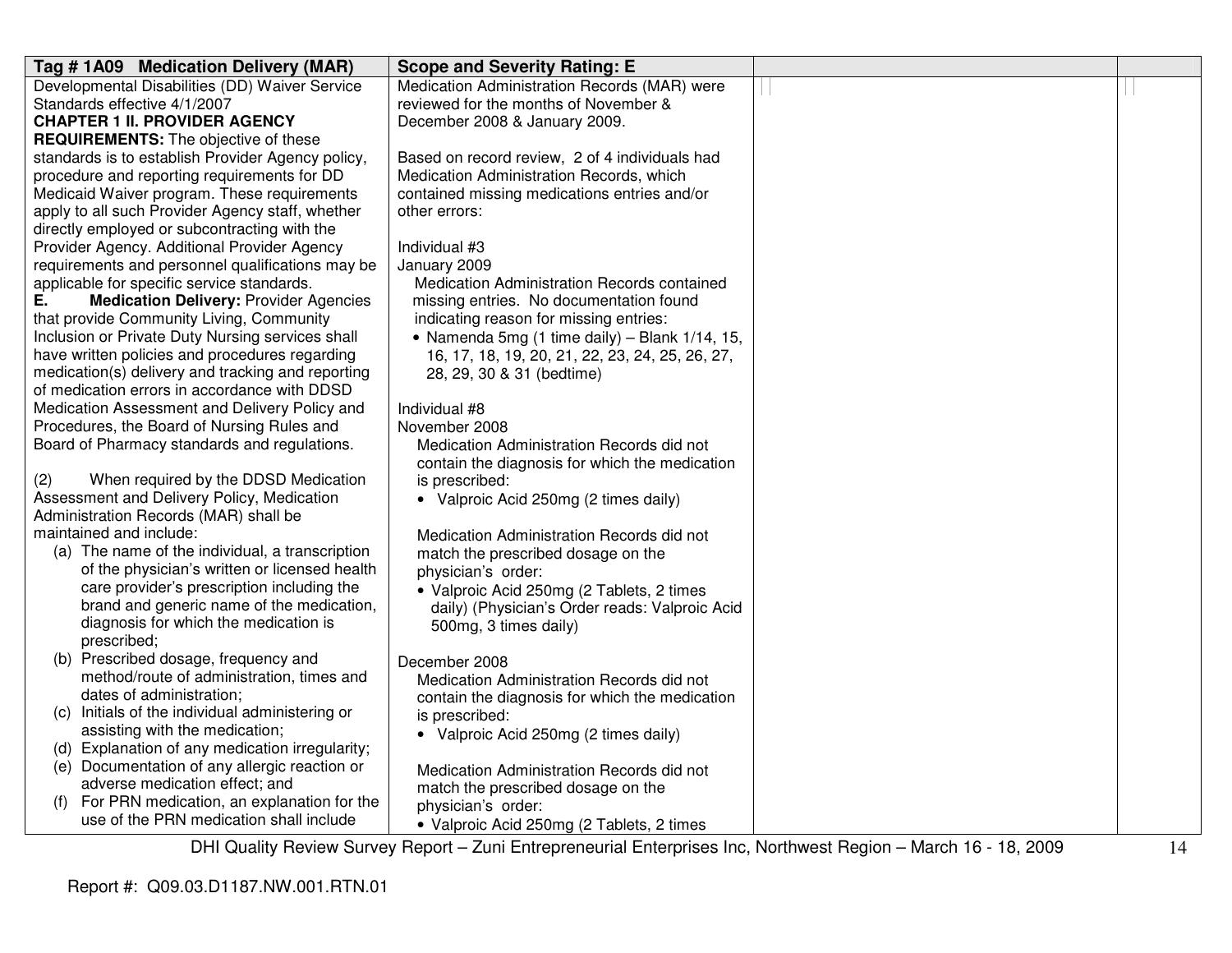|     | observable signs/symptoms or<br>circumstances in which the medication is to<br>be used, and documentation of<br>effectiveness of PRN medication<br>administered.                                                                                                                                                                                              | daily) (Physician's Order reads: Valproic Acid<br>500mg, 3 times daily)<br>January 2009<br>Medication Administration Records did not |  |
|-----|---------------------------------------------------------------------------------------------------------------------------------------------------------------------------------------------------------------------------------------------------------------------------------------------------------------------------------------------------------------|--------------------------------------------------------------------------------------------------------------------------------------|--|
|     | (3) The Provider Agency shall also maintain a<br>signature page that designates the full name<br>that corresponds to each initial used to<br>document administered or assisted delivery                                                                                                                                                                       | contain the diagnosis for which the medication<br>is prescribed:<br>• Valproic Acid 250mg (2 times daily)                            |  |
| (4) | of each dose;<br>MARs are not required for individuals<br>participating in Independent Living who self-                                                                                                                                                                                                                                                       | Medication Administration Records did not<br>match the prescribed dosage on the<br>physician's order:                                |  |
| (5) | administer their own medications;<br>Information from the prescribing pharmacy<br>regarding medications shall be kept in the<br>home and community inclusion service<br>locations and shall include the expected<br>desired outcomes of administrating the<br>medication, signs and symptoms of adverse<br>events and interactions with other<br>medications; | • Valproic Acid 250mg (2 Tablets, 2 times<br>daily) (Physician's Order reads: Valproic Acid<br>500mg, 3 times daily)                 |  |
|     |                                                                                                                                                                                                                                                                                                                                                               |                                                                                                                                      |  |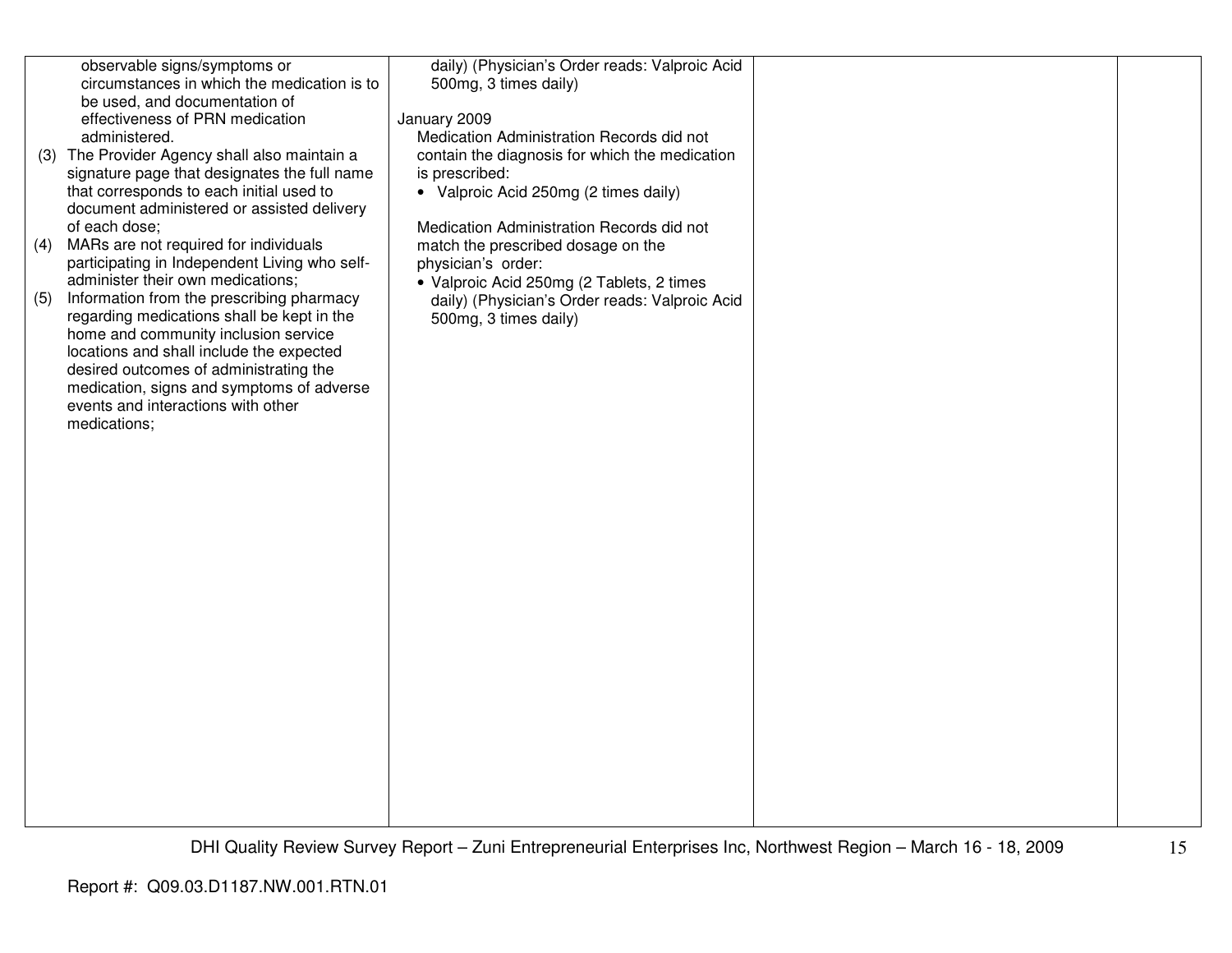| Tag # 1A15 Healthcare Documentation                                                                                                                                                                                                                                                                                                                                                                                                                                                                                                                                                                                                                                                                                                                                                                                                                                                                                                                                                                                                                                                                                                                                                                                                                                                                                                                                                                                                                                                                                                                                                                                                                                                                                                      | <b>Scope and Severity Rating: E</b>                                                                                                                                                                                                                                                                                                                                                                                                                                                                                                                                                             |  |
|------------------------------------------------------------------------------------------------------------------------------------------------------------------------------------------------------------------------------------------------------------------------------------------------------------------------------------------------------------------------------------------------------------------------------------------------------------------------------------------------------------------------------------------------------------------------------------------------------------------------------------------------------------------------------------------------------------------------------------------------------------------------------------------------------------------------------------------------------------------------------------------------------------------------------------------------------------------------------------------------------------------------------------------------------------------------------------------------------------------------------------------------------------------------------------------------------------------------------------------------------------------------------------------------------------------------------------------------------------------------------------------------------------------------------------------------------------------------------------------------------------------------------------------------------------------------------------------------------------------------------------------------------------------------------------------------------------------------------------------|-------------------------------------------------------------------------------------------------------------------------------------------------------------------------------------------------------------------------------------------------------------------------------------------------------------------------------------------------------------------------------------------------------------------------------------------------------------------------------------------------------------------------------------------------------------------------------------------------|--|
| <b>Developmental Disabilities (DD) Waiver</b><br>Service Standards Chapter 1. III. E. (1 - 4)<br><b>CHAPTER 1. III. PROVIDER AGENCY</b><br><b>DOCUMENTATION OF SERVICE DELIVERY</b><br><b>AND LOCATION</b>                                                                                                                                                                                                                                                                                                                                                                                                                                                                                                                                                                                                                                                                                                                                                                                                                                                                                                                                                                                                                                                                                                                                                                                                                                                                                                                                                                                                                                                                                                                               | Based on record review, the Agency failed to<br>maintain the required documentation in the<br>Individuals Agency Record as required per<br>standard for 5 of 9 individual                                                                                                                                                                                                                                                                                                                                                                                                                       |  |
| E. Healthcare Documentation by Nurses For<br><b>Community Living Services, Community</b><br><b>Inclusion Services and Private Duty Nursing</b><br>Services: Nursing services must be available as<br>needed and documented for Provider Agencies<br>delivering Community Living Services, Community<br>Inclusion Services and Private Duty Nursing<br>Services.<br>(1) Documentation of nursing assessment<br>activities<br>(a) The following hierarchy shall be used to<br>determine which provider agency is responsible<br>for completion of the HAT and MAAT and related<br>subsequent planning and training:<br>(i) Community living services provider agency;<br>(ii) Private duty nursing provider agency;<br>(iii) Adult habilitation provider agency;<br>(iv) Community access provider agency; and<br>(v) Supported employment provider agency.<br>(b) The provider agency must arrange for their<br>nurse to complete the Health Assessment Tool<br>(HAT) and the Medication Administration<br>Assessment Tool (MAAT) on at least an annual<br>basis for each individual receiving community<br>living, community inclusion or private duty nursing<br>services, unless the provider agency arranges for<br>the individual's Primary Care Practitioner (PCP) to<br>voluntarily complete these assessments in lieu of<br>the agency nurse. Agency nurses may also<br>complete these assessments in collaboration with<br>the Primary Care Practitioner if they believe such<br>consultation is necessary for an accurate<br>assessment. Family Living Provider Agencies<br>have the option of having the subcontracted<br>caregiver complete the HAT instead of the nurse<br>or PCP, if the caregiver is comfortable doing so. | The following were not found, incomplete and/or<br>not current:<br>Health Assessment Tool (#3)<br>Medication Administration Assessment Tool<br>(#3, 5, 6 & 8)<br>Quarterly Nursing Review of HCP/Crisis<br>Plans<br>$^{\circ}$ 2/2008 - 2/2009 (#2)<br>$^{\circ}$ 2/2008 - 2/2009 (#6)<br><b>Health Care Plans</b><br><sup>o</sup> Seizures (#8)<br><b>Crisis Plans</b><br>° Seizure (#8)<br>Special Health Care Needs<br><sup>o</sup> Nutritional Plan (Per Individual Specific<br>Training section of the individual's ISP<br>the individual is required to have an<br>nutritional plan) (#2) |  |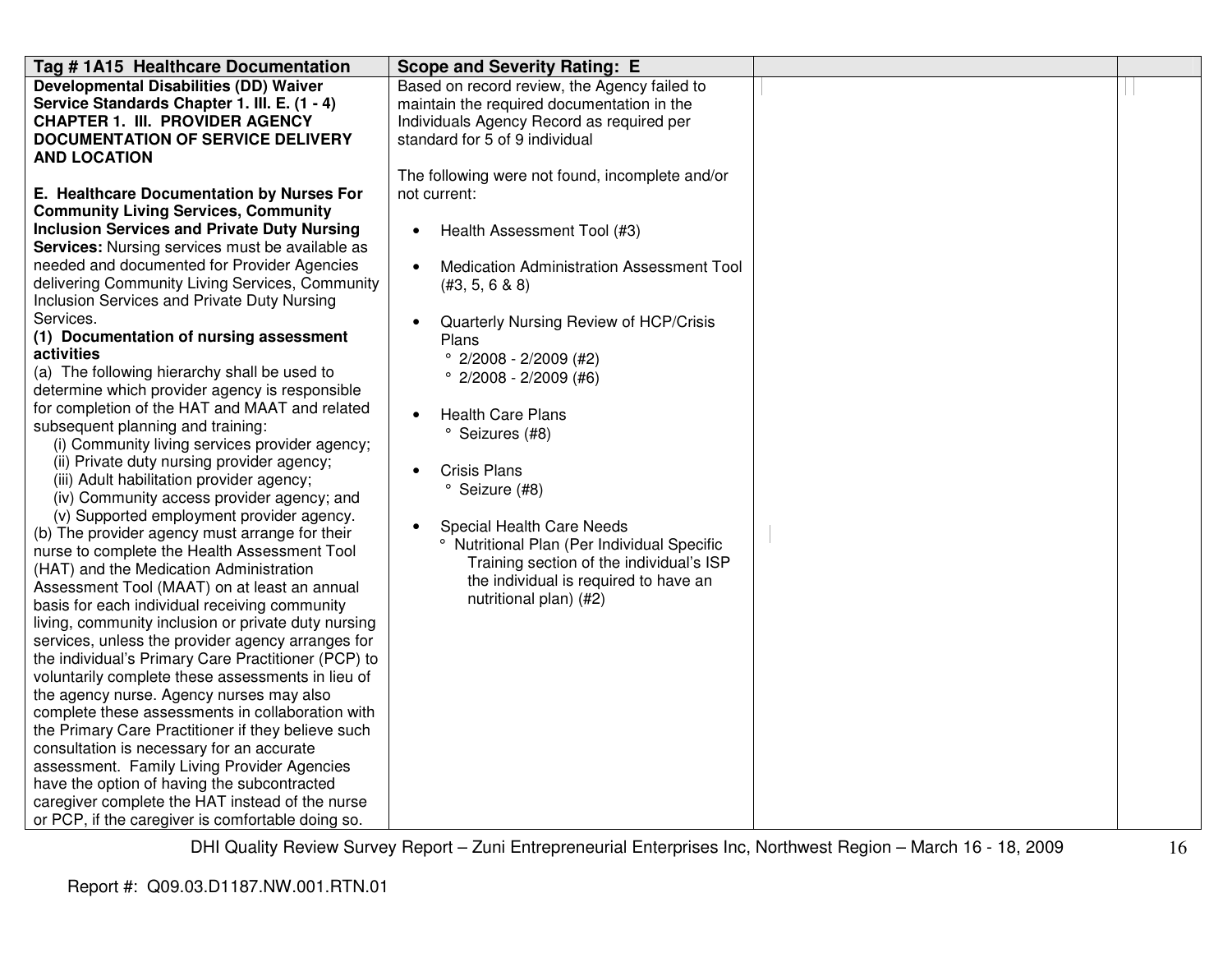| However, the agency nurse must be available to            |  |  |
|-----------------------------------------------------------|--|--|
| assist the caregiver upon request.                        |  |  |
| (c) For newly allocated individuals, the HAT and          |  |  |
| the MAAT must be completed within seventy-two             |  |  |
| (72) hours of admission into direct services or two       |  |  |
| weeks following the initial ISP, whichever comes          |  |  |
| first.                                                    |  |  |
| (d) For individuals already in services, the HAT          |  |  |
| and the MAAT must be completed at least                   |  |  |
| fourteen (14) days prior to the annual ISP meeting        |  |  |
| and submitted to all members of the                       |  |  |
| interdisciplinary team. The HAT must also be              |  |  |
| completed at the time of any significant change in        |  |  |
| clinical condition and upon return from any               |  |  |
| hospitalizations. In addition to annually, the MAAT       |  |  |
| must be completed at the time of any significant          |  |  |
| change in clinical condition, when a medication           |  |  |
| regime or route change requires delivery by               |  |  |
| licensed or certified staff, or when an individual        |  |  |
| has completed additional training designed to             |  |  |
| improve their skills to support self-administration       |  |  |
| (see DDSD Medication Assessment and Delivery              |  |  |
| Policy).                                                  |  |  |
| (e) Nursing assessments conducted to determine            |  |  |
| current health status or to evaluate a change in          |  |  |
| clinical condition must be documented in a signed         |  |  |
| progress note that includes time and date as well         |  |  |
| as <i>subjective</i> information including the individual |  |  |
| complaints, signs and symptoms noted by staff,            |  |  |
| family members or other team members; objective           |  |  |
| information including vital signs, physical               |  |  |
| examination, weight, and other pertinent data for         |  |  |
| the given situation (e.g., seizure frequency,             |  |  |
| method in which temperature taken); assessment            |  |  |
| of the clinical status, and plan of action                |  |  |
| addressing relevant aspects of all active health          |  |  |
| problems and follow up on any recommendations             |  |  |
| of medical consultants.                                   |  |  |
|                                                           |  |  |
| (2) Health related plans                                  |  |  |
| (a) For individuals with chronic conditions that          |  |  |
| have the potential to exacerbate into a life-             |  |  |
| threatening situation, a medical crisis prevention        |  |  |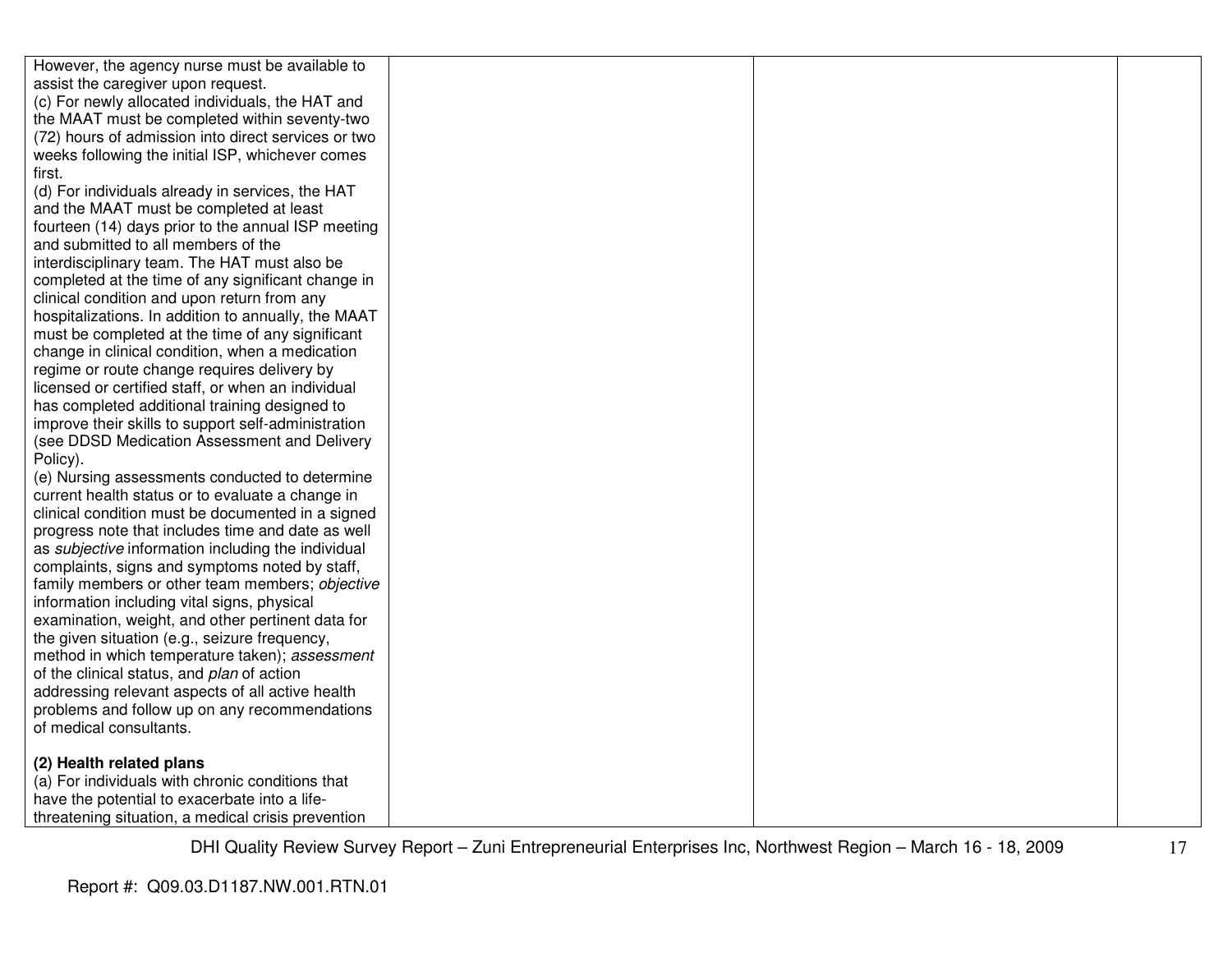| and intervention plan must be written by the nurse   |  |  |
|------------------------------------------------------|--|--|
| or other appropriately designated healthcare         |  |  |
| professional.                                        |  |  |
| (b) Crisis prevention and intervention plans must    |  |  |
| be written in user-friendly language that is easily  |  |  |
| understood by those implementing the plan.           |  |  |
| (c) The nurse shall also document training           |  |  |
| regarding the crisis prevention and intervention     |  |  |
| plan delivered to agency staff and other team        |  |  |
| members, clearly indicating competency               |  |  |
| determination for each trainee.                      |  |  |
| (d) If the individual receives services from         |  |  |
| separate agencies for community living and           |  |  |
| community inclusion services, nurses from each       |  |  |
| agency shall collaborate in the development of       |  |  |
| and training delivery for crisis prevention and      |  |  |
| intervention plans to assure maximum                 |  |  |
| consistency across settings.                         |  |  |
|                                                      |  |  |
| (3) For all individuals with a HAT score of 4, 5 or  |  |  |
| 6, the nurse shall develop a comprehensive           |  |  |
| healthcare plan that includes health related         |  |  |
| supports identified in the ISP (The healthcare       |  |  |
| plan is the equivalent of a nursing care plan; two   |  |  |
| separate documents are not required nor              |  |  |
| recommended):                                        |  |  |
| (a) Each healthcare plan must include a statement    |  |  |
| of the person's healthcare needs and list            |  |  |
| measurable goals to be achieved through              |  |  |
| implementation of the healthcare plan. Needs         |  |  |
| statements may be based upon supports needed         |  |  |
| for the individual to maintain a current strength,   |  |  |
| ability or skill related to their health, prevention |  |  |
| measures, and/or supports needed to remediate,       |  |  |
| minimize or manage an existing health condition.     |  |  |
| (b) Goals must be measurable and shall be            |  |  |
| revised when an individual has met the goal and      |  |  |
| has the potential to attain additional goals or no   |  |  |
| longer requires supports in order to maintain the    |  |  |
| goal.                                                |  |  |
| (c) Approaches described in the plan shall be        |  |  |
| individualized to reflect the individual's unique    |  |  |
| needs, provide guidance to the caregiver(s) and      |  |  |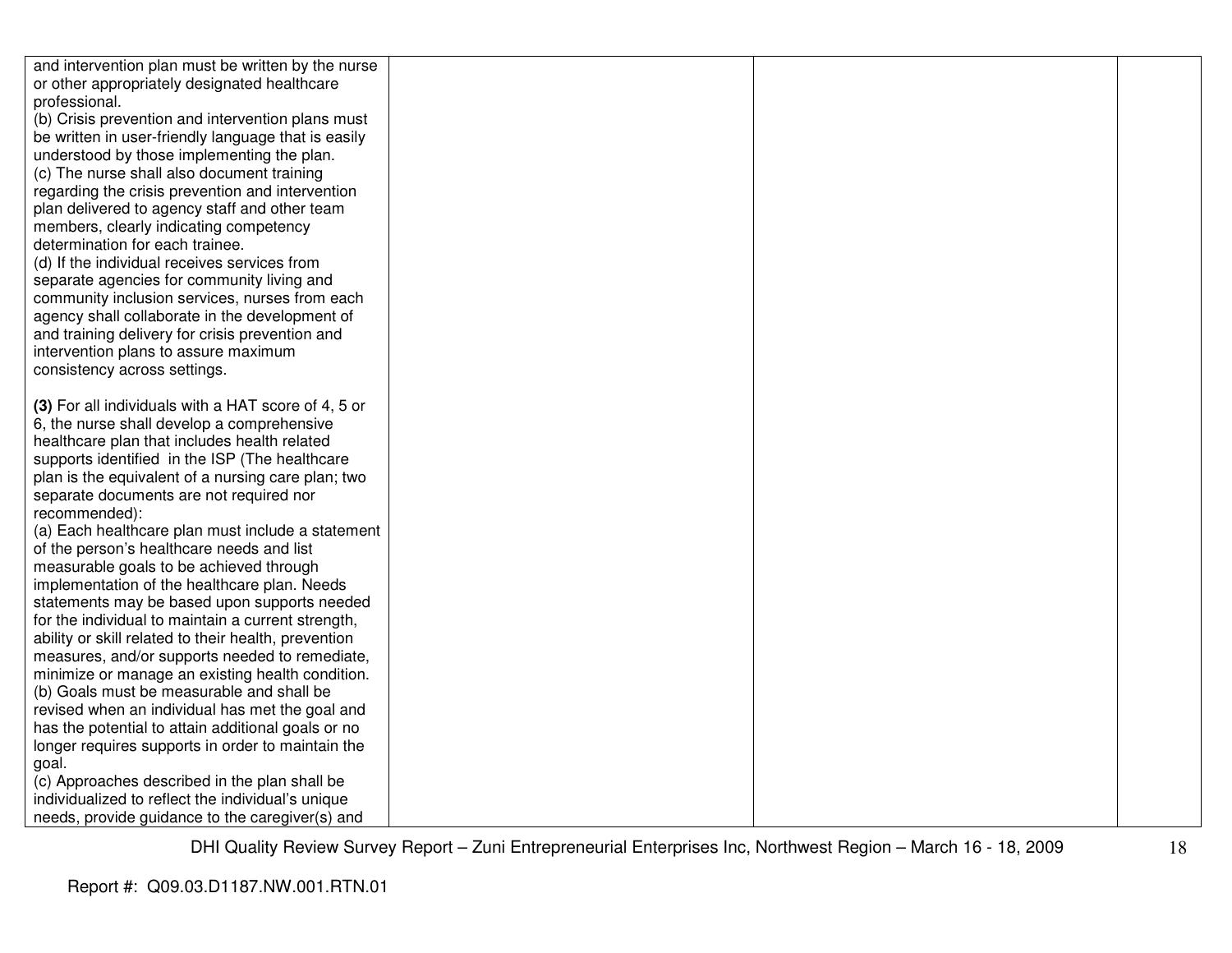| designed to support successful interactions. Some                                                    |  |  |
|------------------------------------------------------------------------------------------------------|--|--|
| interventions may be carried out by staff, family                                                    |  |  |
| members or other team members, and other                                                             |  |  |
| interventions may be carried out directly by the                                                     |  |  |
| nurse - persons responsible for each intervention                                                    |  |  |
| shall be specified in the plan.                                                                      |  |  |
| (d) Healthcare plans shall be written in language                                                    |  |  |
| that will be easily understood by the person(s)                                                      |  |  |
| identified as implementing the interventions.                                                        |  |  |
| (e) The nurse shall also document training on the                                                    |  |  |
| healthcare plan delivered to agency staff and                                                        |  |  |
| other team members, clearly indicating                                                               |  |  |
| competency determination for each trainee. If the                                                    |  |  |
| individual receives services from separate                                                           |  |  |
| agencies for community living and community                                                          |  |  |
| inclusion services, nurses from each agency shall                                                    |  |  |
| collaborate in the development of and training                                                       |  |  |
| delivery for healthcare plans to assure maximum                                                      |  |  |
| consistency across settings.                                                                         |  |  |
| (f) Healthcare plans must be updated to reflect                                                      |  |  |
| relevant discharge orders whenever an individual                                                     |  |  |
| returns to services following a hospitalization.                                                     |  |  |
| (g) All crisis prevention and intervention plans and                                                 |  |  |
| healthcare plans shall include the individual's                                                      |  |  |
| name and date on each page and shall be signed                                                       |  |  |
| by the author.                                                                                       |  |  |
| (h) Crisis prevention and intervention plans as<br>well as healthcare plans shall be reviewed by the |  |  |
| nurse at least quarterly, and updated as needed.                                                     |  |  |
|                                                                                                      |  |  |
| (4) General Nursing Documentation                                                                    |  |  |
| (a) The nurse shall complete legible and signed                                                      |  |  |
| progress notes with date and time indicated that                                                     |  |  |
| describe all interventions or interactions                                                           |  |  |
| conducted with individuals served as well as all                                                     |  |  |
| interactions with other healthcare providers                                                         |  |  |
| serving the individual. All interactions shall be                                                    |  |  |
| documented whether they occur by phone or in                                                         |  |  |
| person.                                                                                              |  |  |
| (b) For individuals with a HAT score of 4, 5 or 6,                                                   |  |  |
| or who have identified health concerns in their                                                      |  |  |
| ISP, the nurse shall provide the interdisciplinary                                                   |  |  |
| team with a quarterly report that indicates current                                                  |  |  |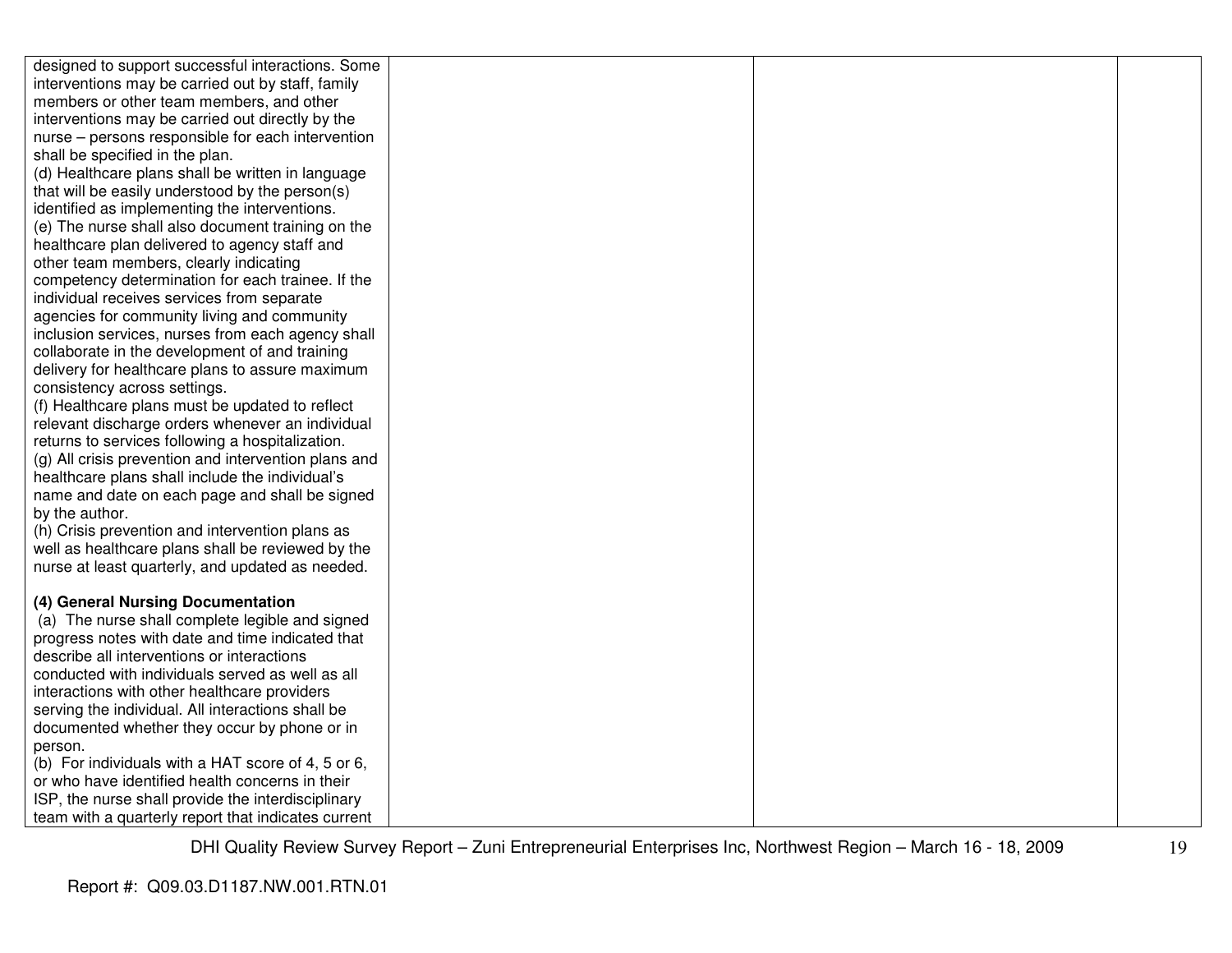| health status and progress to date on health<br>related ISP desired outcomes and action plans as<br>well as progress toward goals in the healthcare<br>plan. |  |  |
|--------------------------------------------------------------------------------------------------------------------------------------------------------------|--|--|
|                                                                                                                                                              |  |  |
|                                                                                                                                                              |  |  |
|                                                                                                                                                              |  |  |
|                                                                                                                                                              |  |  |
|                                                                                                                                                              |  |  |
|                                                                                                                                                              |  |  |
|                                                                                                                                                              |  |  |
|                                                                                                                                                              |  |  |
|                                                                                                                                                              |  |  |
|                                                                                                                                                              |  |  |
|                                                                                                                                                              |  |  |
|                                                                                                                                                              |  |  |
|                                                                                                                                                              |  |  |
|                                                                                                                                                              |  |  |
|                                                                                                                                                              |  |  |
|                                                                                                                                                              |  |  |
|                                                                                                                                                              |  |  |
|                                                                                                                                                              |  |  |
|                                                                                                                                                              |  |  |
|                                                                                                                                                              |  |  |
|                                                                                                                                                              |  |  |
|                                                                                                                                                              |  |  |
|                                                                                                                                                              |  |  |
|                                                                                                                                                              |  |  |
|                                                                                                                                                              |  |  |
|                                                                                                                                                              |  |  |
|                                                                                                                                                              |  |  |
|                                                                                                                                                              |  |  |
|                                                                                                                                                              |  |  |
|                                                                                                                                                              |  |  |
|                                                                                                                                                              |  |  |
|                                                                                                                                                              |  |  |
|                                                                                                                                                              |  |  |
|                                                                                                                                                              |  |  |
|                                                                                                                                                              |  |  |
|                                                                                                                                                              |  |  |
|                                                                                                                                                              |  |  |
|                                                                                                                                                              |  |  |
|                                                                                                                                                              |  |  |
|                                                                                                                                                              |  |  |
|                                                                                                                                                              |  |  |
|                                                                                                                                                              |  |  |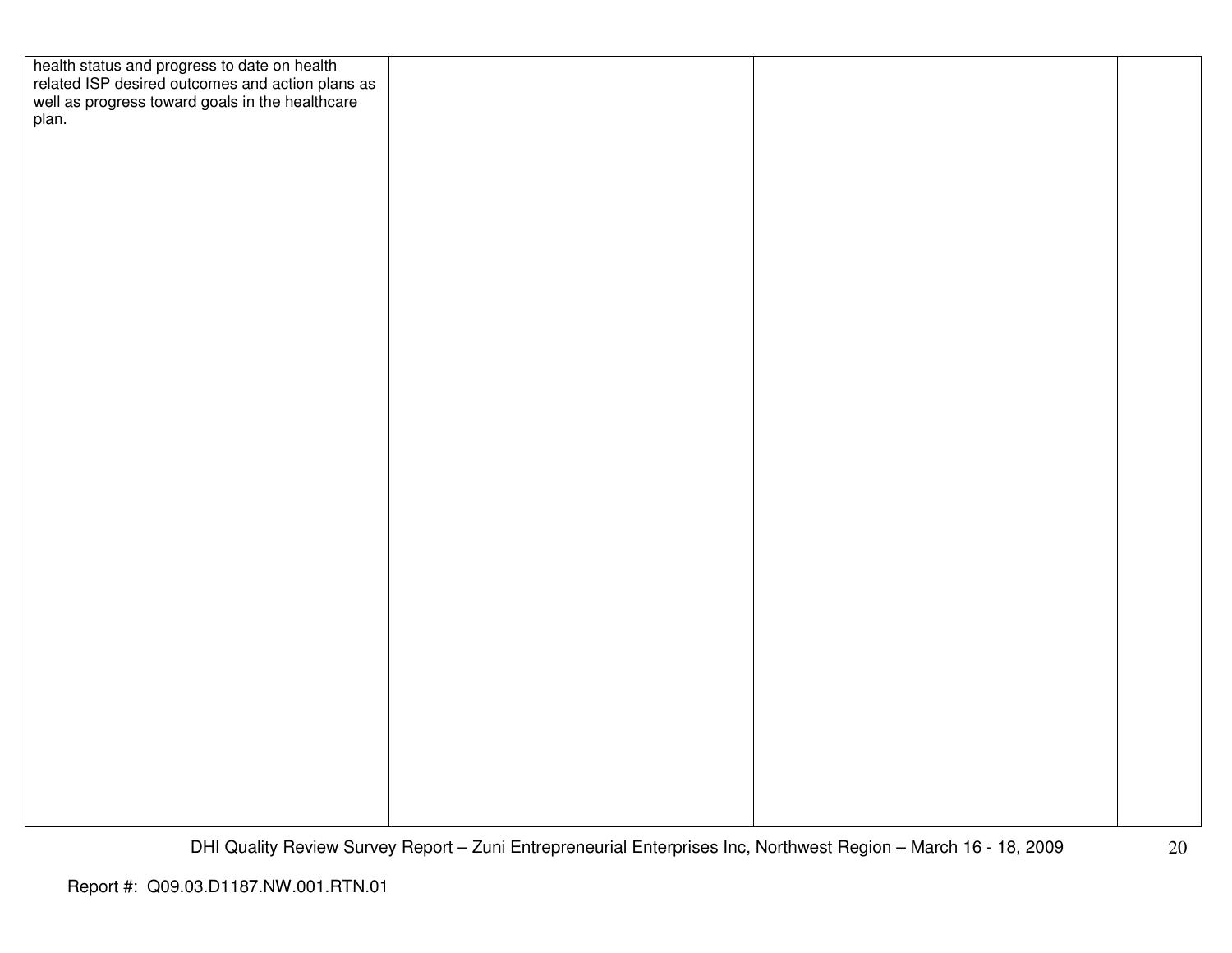| Developmental Disabilities (DD) Waiver Service<br>Based on record review, the Agency failed to       |  |
|------------------------------------------------------------------------------------------------------|--|
|                                                                                                      |  |
| ensure that Orientation and Training requirements<br>Standards effective 4/1/2007                    |  |
| were met for 2 of 39 Direct Service Personnel.<br><b>CHAPTER 1 IV. GENERAL REQUIREMENTS</b>          |  |
| FOR PROVIDER AGENCY SERVICE                                                                          |  |
| Review of Direct Service Personnel training<br><b>PERSONNEL:</b> The objective of this section is to |  |
| establish personnel standards for DD Medicaid<br>records found no evidence of the following          |  |
| Waiver Provider Agencies for the following<br>required DOH/DDSD trainings and certification          |  |
| services: Community Living Supports, Community<br>being completed:                                   |  |
| Inclusion Services, Respite, Substitute Care and                                                     |  |
| Personal Support Companion Services. These<br>• Assisting With Medications (DSP #59 & 60)            |  |
| standards apply to all personnel who provide                                                         |  |
| services, whether directly employed or                                                               |  |
| subcontracting with the Provider Agency.                                                             |  |
| Additional personnel requirements and                                                                |  |
| qualifications may be applicable for specific                                                        |  |
| service standards.                                                                                   |  |
| <b>Orientation and Training Requirements:</b><br>C.                                                  |  |
| Orientation and training for direct support                                                          |  |
| staff and his or her supervisors shall comply                                                        |  |
| with the DDSD/DOH Policy Governing the                                                               |  |
| <b>Training Requirements for Direct Support</b><br>Staff and Internal Service Coordinators           |  |
| Serving Individuals with Developmental                                                               |  |
| Disabilities to include the following:                                                               |  |
| Each new employee shall receive<br>(1)                                                               |  |
| appropriate orientation, including but not                                                           |  |
| limited to, all policies relating to fire                                                            |  |
| prevention, accident prevention, incident                                                            |  |
| management and reporting, and emergency                                                              |  |
| procedures; and                                                                                      |  |
| Individual-specific training for each individual<br>(2)                                              |  |
| under his or her direct care, as described in                                                        |  |
| the individual service plan, prior to working                                                        |  |
| alone with the individual.                                                                           |  |
|                                                                                                      |  |
|                                                                                                      |  |
|                                                                                                      |  |
|                                                                                                      |  |
|                                                                                                      |  |
|                                                                                                      |  |
|                                                                                                      |  |
|                                                                                                      |  |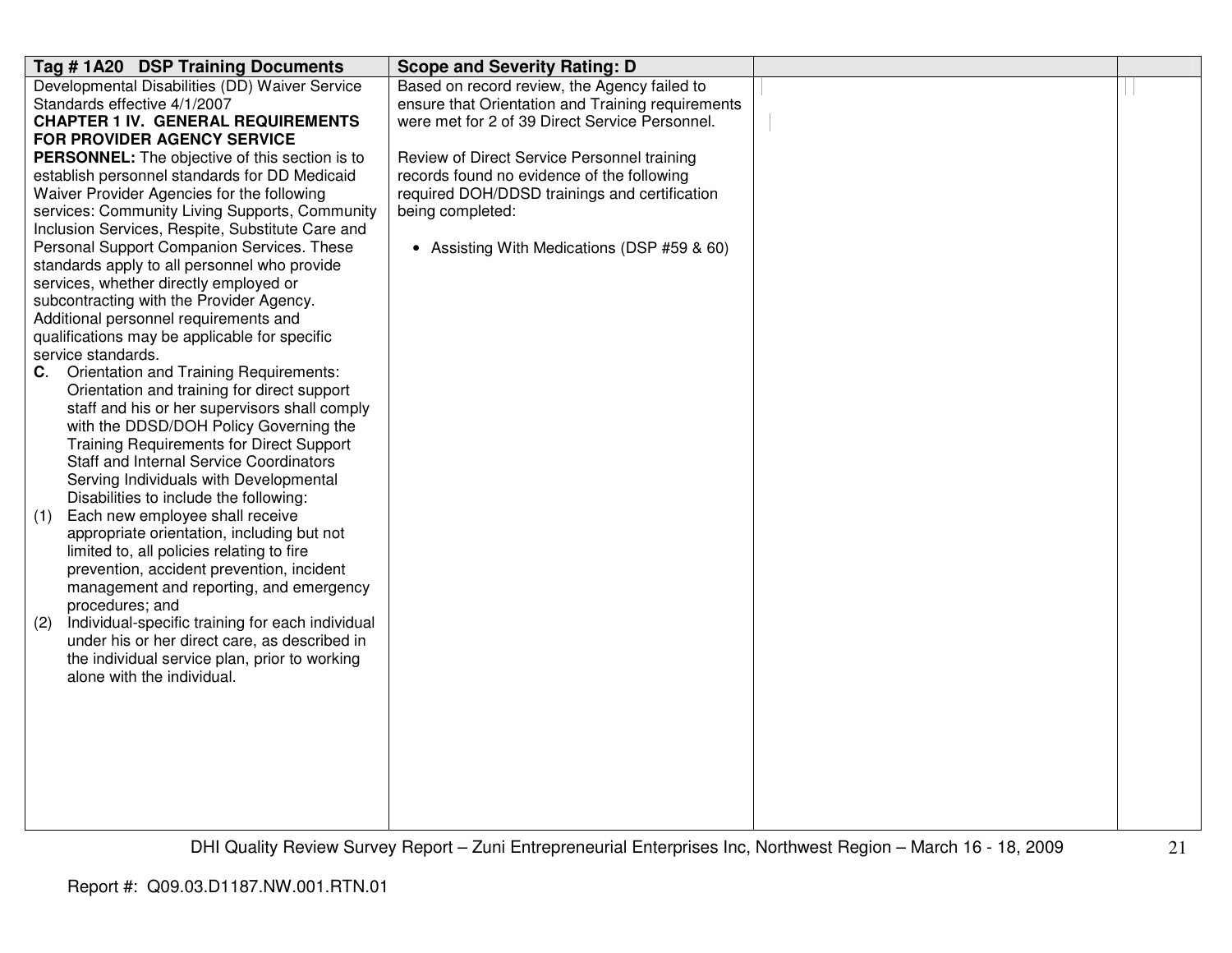| Tag #1A22 Staff Competence                                                          | <b>Scope and Severity Rating: E</b>              |  |
|-------------------------------------------------------------------------------------|--------------------------------------------------|--|
| Developmental Disabilities (DD) Waiver Service                                      | Based on interview, the Agency failed to ensure  |  |
| Standards effective 4/1/2007                                                        | that training competencies were met for 2 of 8   |  |
| <b>CHAPTER 1 IV. GENERAL REQUIREMENTS</b>                                           | Direct Service Personnel.                        |  |
| FOR PROVIDER AGENCY SERVICE                                                         |                                                  |  |
| <b>PERSONNEL:</b> The objective of this section is to                               | When DSP were asked if they received training on |  |
| establish personnel standards for DD Medicaid                                       | the Individuals Person-Specific Seizure          |  |
| Waiver Provider Agencies for the following                                          | Plan/Crisis Plan, the following was reported:    |  |
| services: Community Living Supports, Community                                      |                                                  |  |
| Inclusion Services, Respite, Substitute Care and                                    | • DSP #40 stated, "No, there is nothing." (Per   |  |
| Personal Support Companion Services. These                                          | documentation reviewed, Individual has a         |  |
| standards apply to all personnel who provide                                        | person-specific crisis plan for seizures).       |  |
| services, whether directly employed or                                              | (Individual #1)                                  |  |
| subcontracting with the Provider Agency.                                            |                                                  |  |
| Additional personnel requirements and                                               | When DSP were asked to describe the signs and    |  |
| qualifications may be applicable for specific                                       | symptoms of an adverse reaction to a medication, |  |
| service standards.                                                                  | the following was reported:                      |  |
| <b>Qualifications for Direct Service</b><br>F.                                      |                                                  |  |
| Personnel: The following employment                                                 | • DSP #44 stated, "They would become             |  |
| qualifications and competency requirements                                          | disoriented. That's all I know." (Individual #5) |  |
| are applicable to all Direct Service Personnel                                      |                                                  |  |
| employed by a Provider Agency:                                                      |                                                  |  |
| Direct service personnel shall be eighteen<br>(1)                                   |                                                  |  |
| (18) years or older. Exception: Adult                                               |                                                  |  |
| Habilitation can employ direct care personnel                                       |                                                  |  |
| under the age of eighteen 18 years, but the<br>employee shall work directly under a |                                                  |  |
| supervisor, who is physically present at all                                        |                                                  |  |
| times;                                                                              |                                                  |  |
| Direct service personnel shall have the ability<br>(2)                              |                                                  |  |
| to read and carry out the requirements in an                                        |                                                  |  |
| ISP;                                                                                |                                                  |  |
| Direct service personnel shall be available to<br>(3)                               |                                                  |  |
| communicate in the language that is                                                 |                                                  |  |
| functionally required by the individual or in                                       |                                                  |  |
| the use of any specific augmentative                                                |                                                  |  |
| communication system utilized by the                                                |                                                  |  |
| individual;                                                                         |                                                  |  |
| Direct service personnel shall meet the<br>(4)                                      |                                                  |  |
| qualifications specified by DDSD in the Policy                                      |                                                  |  |
| Governing the Training Requirements for                                             |                                                  |  |
| Direct Support Staff and Internal Service                                           |                                                  |  |
| Coordinators, Serving Individuals with                                              |                                                  |  |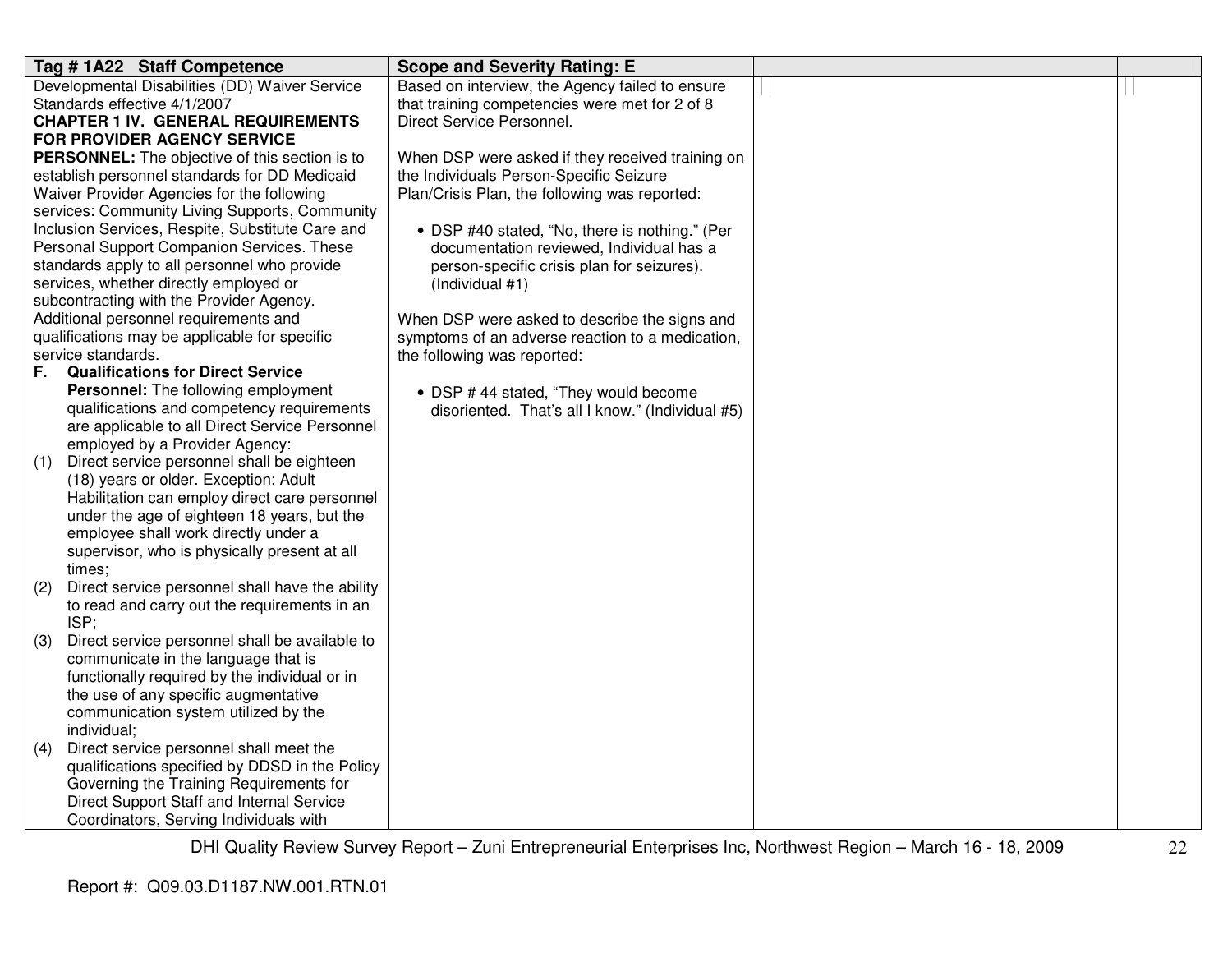| Developmental Disabilities; and                     |  |  |
|-----------------------------------------------------|--|--|
| (5)<br>Direct service Provider Agencies of Respite  |  |  |
| Services, Substitute Care, Personal Support         |  |  |
| Services, Nutritional Counseling, Therapists        |  |  |
|                                                     |  |  |
| and Nursing shall demonstrate basic                 |  |  |
| knowledge of developmental disabilities and         |  |  |
| have training or demonstrable qualifications        |  |  |
| related to the role he or she is performing         |  |  |
| and complete individual specific training as        |  |  |
| required in the ISP for each individual he or       |  |  |
| she support.                                        |  |  |
| Report required personnel training status to<br>(6) |  |  |
|                                                     |  |  |
| the DDSD Statewide Training Database as             |  |  |
| specified in DDSD policies as related to            |  |  |
| training requirements as follows:                   |  |  |
| (a) Initial comprehensive personnel status          |  |  |
| report (name, date of hire, Social Security         |  |  |
| number category) on all required personnel          |  |  |
| to be submitted to DDSD Statewide                   |  |  |
| Training Database within the first ninety           |  |  |
| (90) calendar days of providing services;           |  |  |
| (b) Staff who do not wish to use his or her         |  |  |
| Social Security Number may request an               |  |  |
|                                                     |  |  |
| alternative tracking number; and                    |  |  |
| (c) Quarterly personnel update reports sent to      |  |  |
| DDSD Statewide Training Database to                 |  |  |
| reflect new hires, terminations, inter-             |  |  |
| provider Agency position changes, and               |  |  |
| name changes.                                       |  |  |
|                                                     |  |  |
|                                                     |  |  |
|                                                     |  |  |
|                                                     |  |  |
|                                                     |  |  |
|                                                     |  |  |
|                                                     |  |  |
|                                                     |  |  |
|                                                     |  |  |
|                                                     |  |  |
|                                                     |  |  |
|                                                     |  |  |
|                                                     |  |  |
|                                                     |  |  |
|                                                     |  |  |
|                                                     |  |  |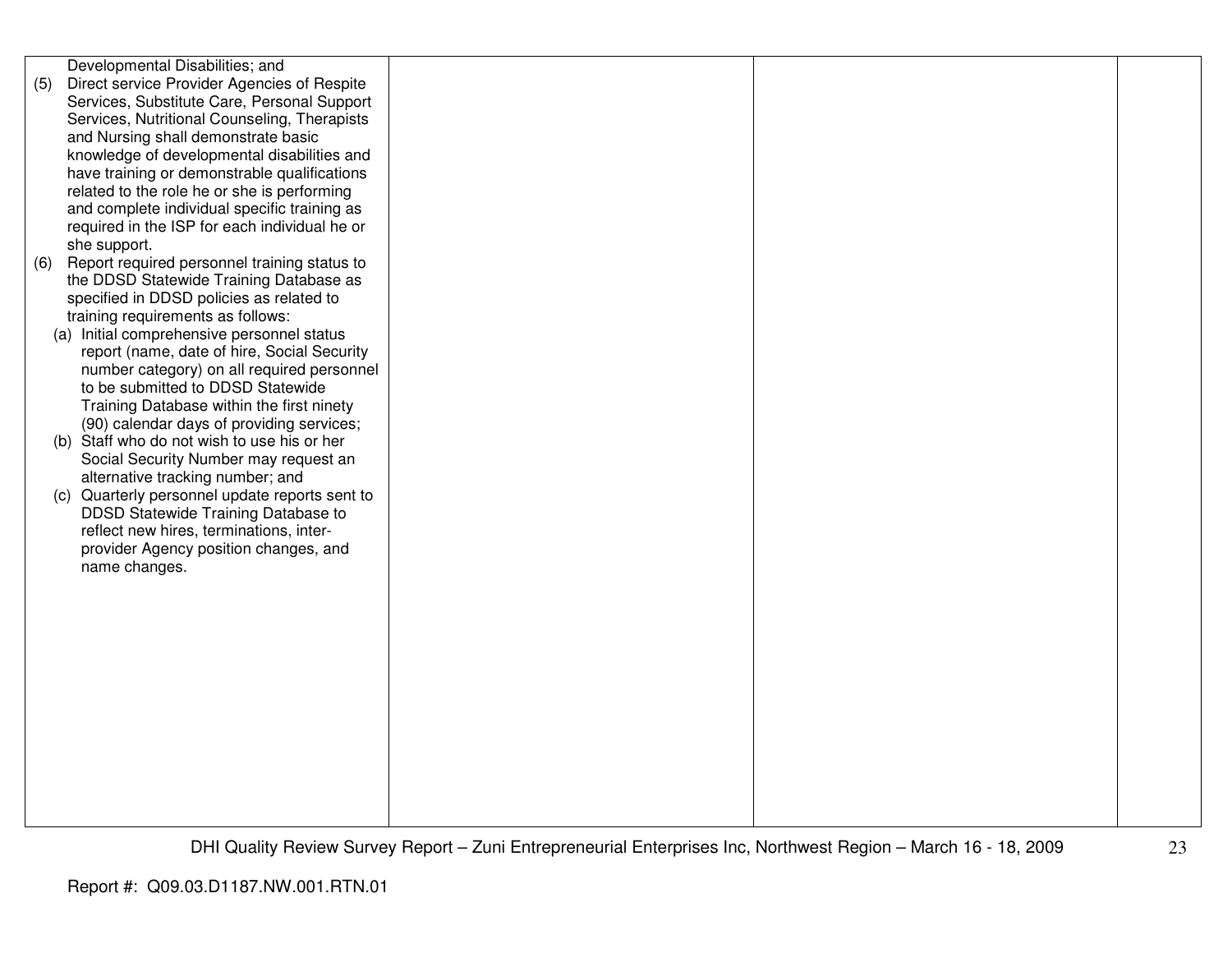| Tag # 1A26 (CoP) COR / EAR                           | <b>Scope and Severity Rating: D</b>             |  |
|------------------------------------------------------|-------------------------------------------------|--|
| NMAC 7.1.12.8                                        | Based on record review, the Agency failed to    |  |
| <b>REGISTRY ESTABLISHED; PROVIDER</b>                | maintain documentation in the employee's        |  |
| INQUIRY REQUIRED: Upon the effective date of         | personnel records that evidenced inquiry to the |  |
| this rule, the department has established and        | Employee Abuse Registry prior to employment for |  |
| maintains an accurate and complete electronic        | 2 of 42 Agency Personnel.                       |  |
| registry that contains the name, date of birth,      |                                                 |  |
| address, social security number, and other           | • #67 - Date of Hire 10/09/2008                 |  |
| appropriate identifying information of all persons   | • #77 - Date of Hire 03/12/2009                 |  |
| who, while employed by a provider, have been         |                                                 |  |
| determined by the department, as a result of an      |                                                 |  |
| investigation of a complaint, to have engaged in a   |                                                 |  |
| substantiated registry-referred incident of abuse,   |                                                 |  |
| neglect or exploitation of a person receiving care   |                                                 |  |
| or services from a provider. Additions and           |                                                 |  |
| updates to the registry shall be posted no later     |                                                 |  |
| than two (2) business days following receipt. Only   |                                                 |  |
| department staff designated by the custodian may     |                                                 |  |
| access, maintain and update the data in the          |                                                 |  |
| registry.                                            |                                                 |  |
| Provider requirement to inquire of<br>А.             |                                                 |  |
| registry. A provider, prior to employing or          |                                                 |  |
| contracting with an employee, shall inquire of the   |                                                 |  |
| registry whether the individual under consideration  |                                                 |  |
| for employment or contracting is listed on the       |                                                 |  |
| registry.                                            |                                                 |  |
| <b>B.</b><br>Prohibited employment. A provider may   |                                                 |  |
| not employ or contract with an individual to be an   |                                                 |  |
| employee if the individual is listed on the registry |                                                 |  |
| as having a substantiated registry-referred          |                                                 |  |
| incident of abuse, neglect or exploitation of a      |                                                 |  |
| person receiving care or services from a provider.   |                                                 |  |
| D.<br>Documentation of inquiry to registry.          |                                                 |  |
| The provider shall maintain documentation in the     |                                                 |  |
| employee's personnel or employment records that      |                                                 |  |
| evidences the fact that the provider made an         |                                                 |  |
| inquiry to the registry concerning that employee     |                                                 |  |
| prior to employment. Such documentation must         |                                                 |  |
| include evidence, based on the response to such      |                                                 |  |
| inquiry received from the custodian by the           |                                                 |  |
| provider, that the employee was not listed on the    |                                                 |  |
| registry as having a substantiated registry-referred |                                                 |  |
| incident of abuse, neglect or exploitation.          |                                                 |  |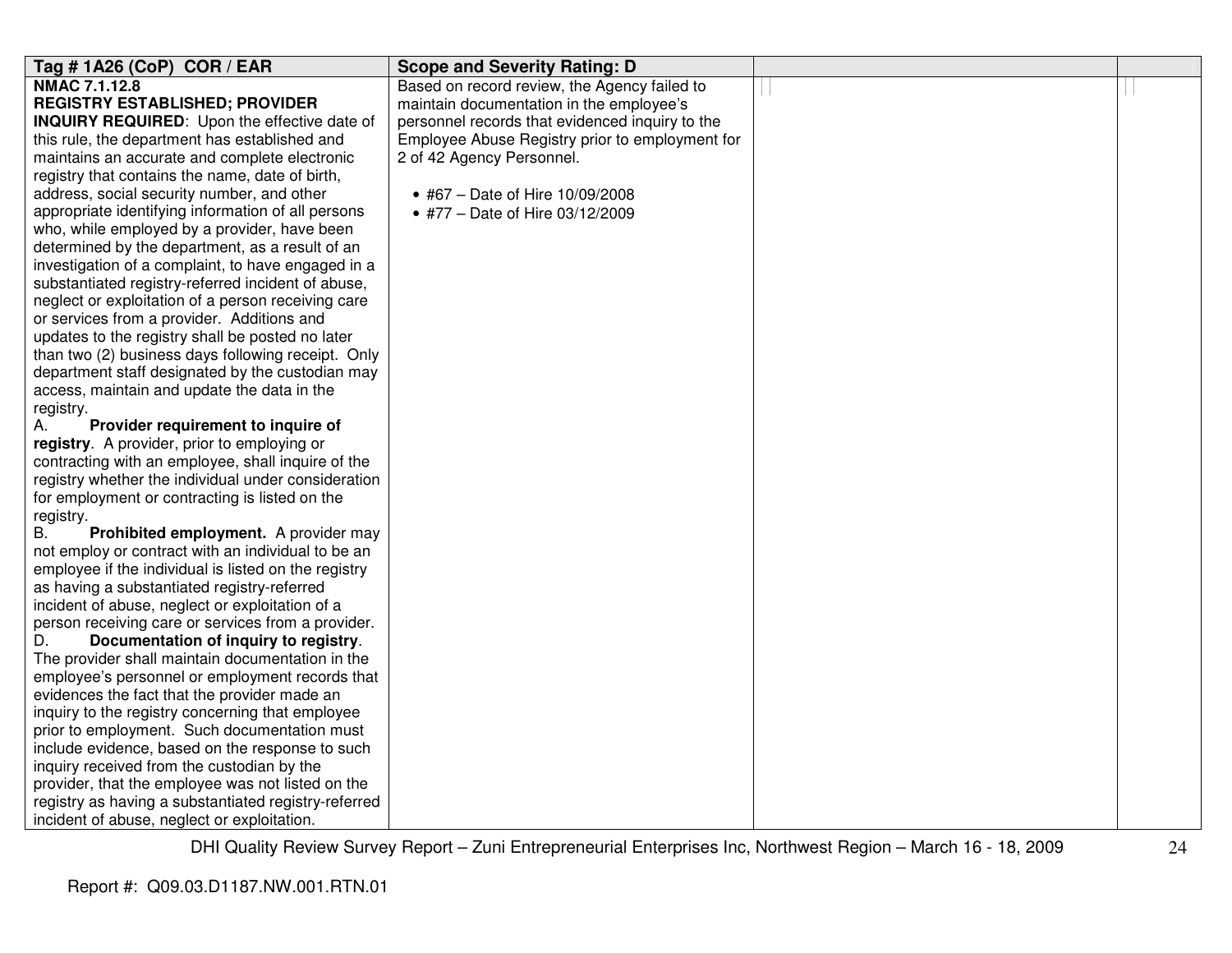| E.<br>Documentation for other staff. With            |  |  |
|------------------------------------------------------|--|--|
| respect to all employed or contracted individuals    |  |  |
| providing direct care who are licensed health care   |  |  |
| professionals or certified nurse aides, the provider |  |  |
| shall maintain documentation reflecting the          |  |  |
| individual's current licensure as a health care      |  |  |
| professional or current certification as a nurse     |  |  |
| aide.                                                |  |  |
| Chapter 1.IV. General Provider Requirements.         |  |  |
| D. Criminal History Screening: All personnel shall   |  |  |
| be screened by the Provider Agency in regard to      |  |  |
|                                                      |  |  |
| the employee's qualifications, references, and       |  |  |
| employment history, prior to employment. All         |  |  |
| Provider Agencies shall comply with the Criminal     |  |  |
| Records Screening for Caregivers 7.1.12 NMAC         |  |  |
| and Employee Abuse Registry 7.1.12 NMAC as           |  |  |
| required by the Department of Health, Division of    |  |  |
| Health Improvement.                                  |  |  |
|                                                      |  |  |
|                                                      |  |  |
|                                                      |  |  |
|                                                      |  |  |
|                                                      |  |  |
|                                                      |  |  |
|                                                      |  |  |
|                                                      |  |  |
|                                                      |  |  |
|                                                      |  |  |
|                                                      |  |  |
|                                                      |  |  |
|                                                      |  |  |
|                                                      |  |  |
|                                                      |  |  |
|                                                      |  |  |
|                                                      |  |  |
|                                                      |  |  |
|                                                      |  |  |
|                                                      |  |  |
|                                                      |  |  |
|                                                      |  |  |
|                                                      |  |  |
|                                                      |  |  |
|                                                      |  |  |
|                                                      |  |  |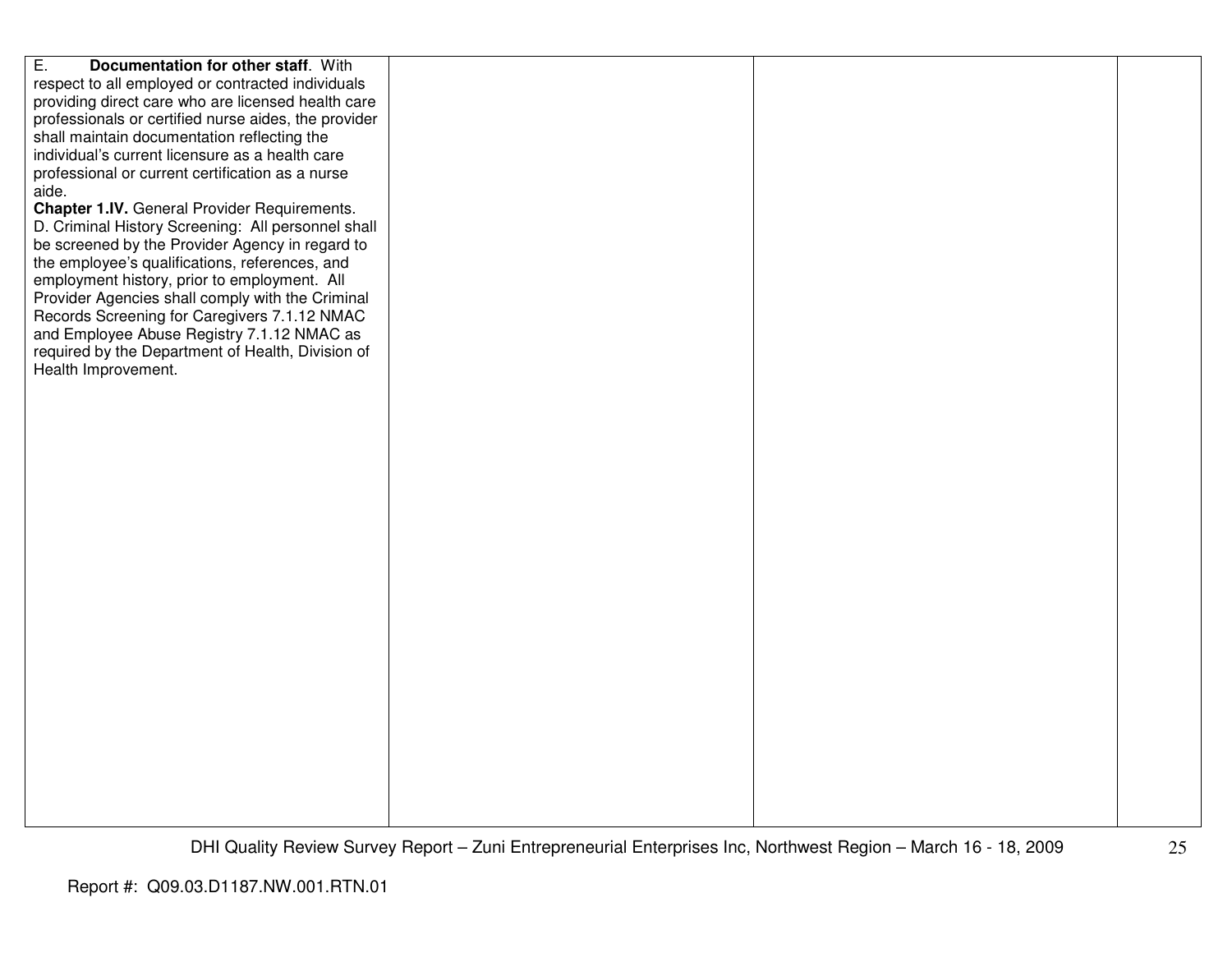| Tag #1A28 (CoP) Incident Mgt. System                                                             | <b>Scope &amp; Severity Rating: D</b>                                                     |  |
|--------------------------------------------------------------------------------------------------|-------------------------------------------------------------------------------------------|--|
| <b>NMAC 7.1.13.10</b>                                                                            | Based on interview, the Agency failed to ensure                                           |  |
| <b>INCIDENT MANAGEMENT SYSTEM</b>                                                                | training competencies were met for DD waiver                                              |  |
| <b>REQUIREMENTS:</b>                                                                             | Incident Management Training for 2 of 42 Agency                                           |  |
| A. General: All licensed health care facilities and                                              | Personnel.                                                                                |  |
| community based service providers shall establish                                                |                                                                                           |  |
| and maintain an incident management system,                                                      | When DSP were asked what two State Agencies                                               |  |
| which emphasizes the principles of prevention                                                    | is suspected Abuse, Neglect and Exploitation                                              |  |
| and staff involvement. The licensed health care                                                  | reported; the following was reported:                                                     |  |
| facility or community based service provider shall<br>ensure that the incident management system |                                                                                           |  |
| policies and procedures requires all employees to                                                | • DSP #44 stated, "IMB and my Supervisor."<br>When asked if there were any other agencies |  |
| be competently trained to respond to, report, and                                                | they would notify, DSP #44 failed to mention                                              |  |
| document incidents in a timely and accurate                                                      | APS.                                                                                      |  |
| manner.                                                                                          |                                                                                           |  |
| D. Training Documentation: All licensed health                                                   | • DSP #45 stated, "DHI." When asked if there                                              |  |
| care facilities and community based service                                                      | were any other agencies they would notify,                                                |  |
| providers shall prepare training documentation for                                               | DSP #45 failed to mention APS.                                                            |  |
| each employee to include a signed statement                                                      |                                                                                           |  |
| indicating the date, time, and place they received                                               |                                                                                           |  |
| their incident management reporting instruction.                                                 |                                                                                           |  |
| The licensed health care facility and community                                                  |                                                                                           |  |
| based service provider shall maintain                                                            |                                                                                           |  |
| documentation of an employee's training for a                                                    |                                                                                           |  |
| period of at least twelve (12) months, or six (6)                                                |                                                                                           |  |
| months after termination of an employee's                                                        |                                                                                           |  |
| employment. Training curricula shall be kept on<br>the provider premises and made available on   |                                                                                           |  |
| request by the department. Training                                                              |                                                                                           |  |
| documentation shall be made available                                                            |                                                                                           |  |
| immediately upon a division representative's                                                     |                                                                                           |  |
| request. Failure to provide employee training                                                    |                                                                                           |  |
| documentation shall subject the licensed health                                                  |                                                                                           |  |
| care facility or community based service provider                                                |                                                                                           |  |
| to the penalties provided for in this rule.                                                      |                                                                                           |  |
|                                                                                                  |                                                                                           |  |
|                                                                                                  |                                                                                           |  |
|                                                                                                  |                                                                                           |  |
|                                                                                                  |                                                                                           |  |
|                                                                                                  |                                                                                           |  |
|                                                                                                  |                                                                                           |  |
|                                                                                                  |                                                                                           |  |
|                                                                                                  |                                                                                           |  |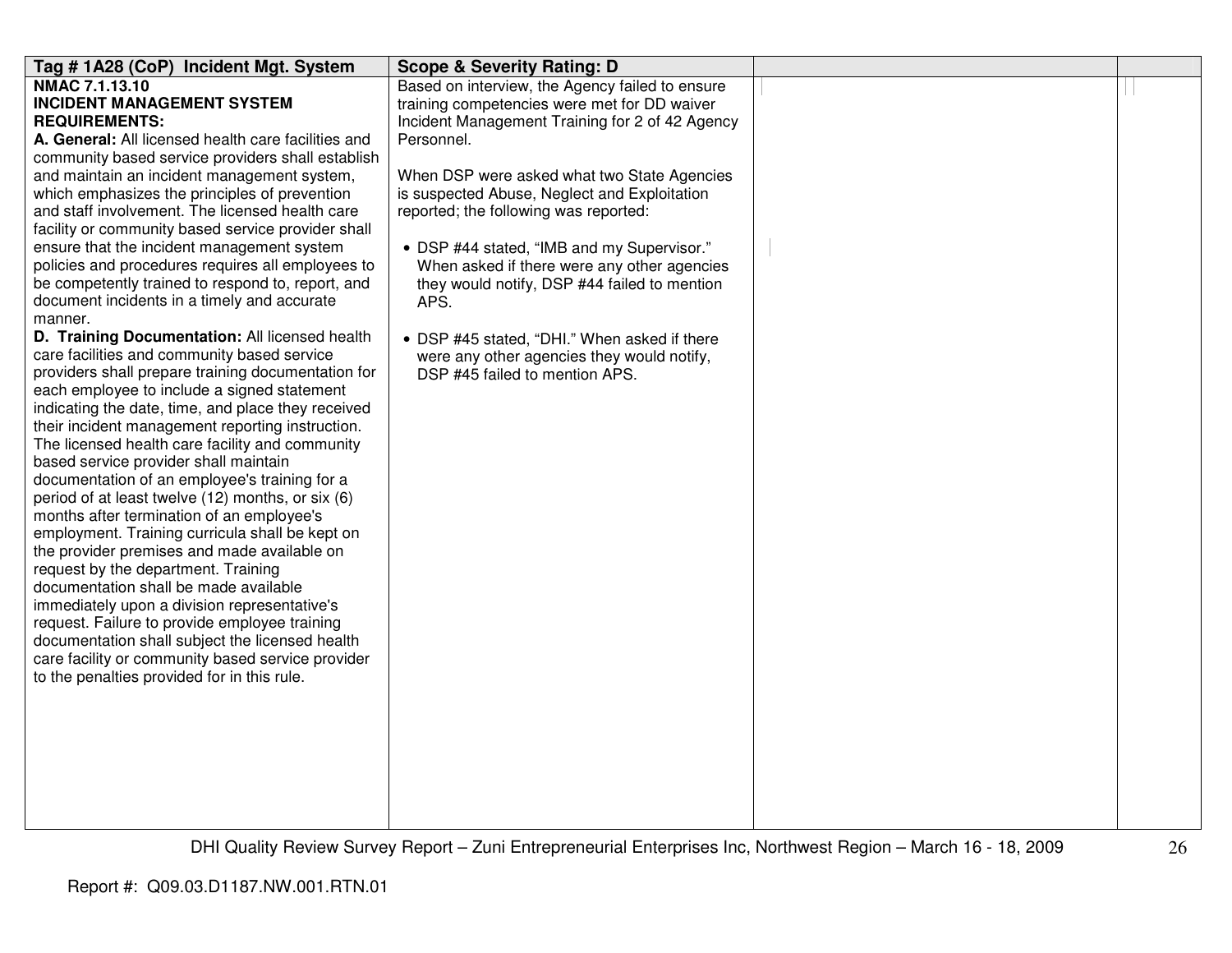| Tag #1A29 Complaints / Grievances                   | <b>Scope and Severity Rating: A</b>              |  |
|-----------------------------------------------------|--------------------------------------------------|--|
| <b>NMAC 7.26.3.6</b>                                | Based on record review, the Agency failed to     |  |
| These regulations set out rights that the<br>Α.     | provide documentation that the complaint         |  |
| department expects all providers of services to     | procedure had been made available to individuals |  |
| individuals with developmental disabilities to      | or their legal guardians for 1 of 9 individuals. |  |
| respect. These regulations are intended to          |                                                  |  |
| complement the department's Client Complaint        | • Grievance/Complaint Procedures (#4)            |  |
| Procedures (7 NMAC 26.4) [now 7.26.4 NMAC].         |                                                  |  |
| NMAC 7.26.3.13 Client Complaint Procedure           |                                                  |  |
| Available. A complainant may initiate a complaint   |                                                  |  |
| as provided in the client complaint procedure to    |                                                  |  |
| resolve complaints alleging that a service provider |                                                  |  |
| has violated a client's rights as described in      |                                                  |  |
| Section 10 [now 7.26.3.10 NMAC]. The                |                                                  |  |
| department will enforce remedies for                |                                                  |  |
| substantiated complaints of violation of a client's |                                                  |  |
| rights as provided in client complaint procedure.   |                                                  |  |
| [09/12/94; 01/15/97; Recompiled 10/31/01]           |                                                  |  |
| NMAC 7.26.4.13 Complaint Process:                   |                                                  |  |
| A. (2). The service provider's complaint or         |                                                  |  |
| grievance procedure shall provide, at a minimum,    |                                                  |  |
| that: (a) the client is notified of the service     |                                                  |  |
| provider's complaint or grievance procedure         |                                                  |  |
|                                                     |                                                  |  |
|                                                     |                                                  |  |
|                                                     |                                                  |  |
|                                                     |                                                  |  |
|                                                     |                                                  |  |
|                                                     |                                                  |  |
|                                                     |                                                  |  |
|                                                     |                                                  |  |
|                                                     |                                                  |  |
|                                                     |                                                  |  |
|                                                     |                                                  |  |
|                                                     |                                                  |  |
|                                                     |                                                  |  |
|                                                     |                                                  |  |
|                                                     |                                                  |  |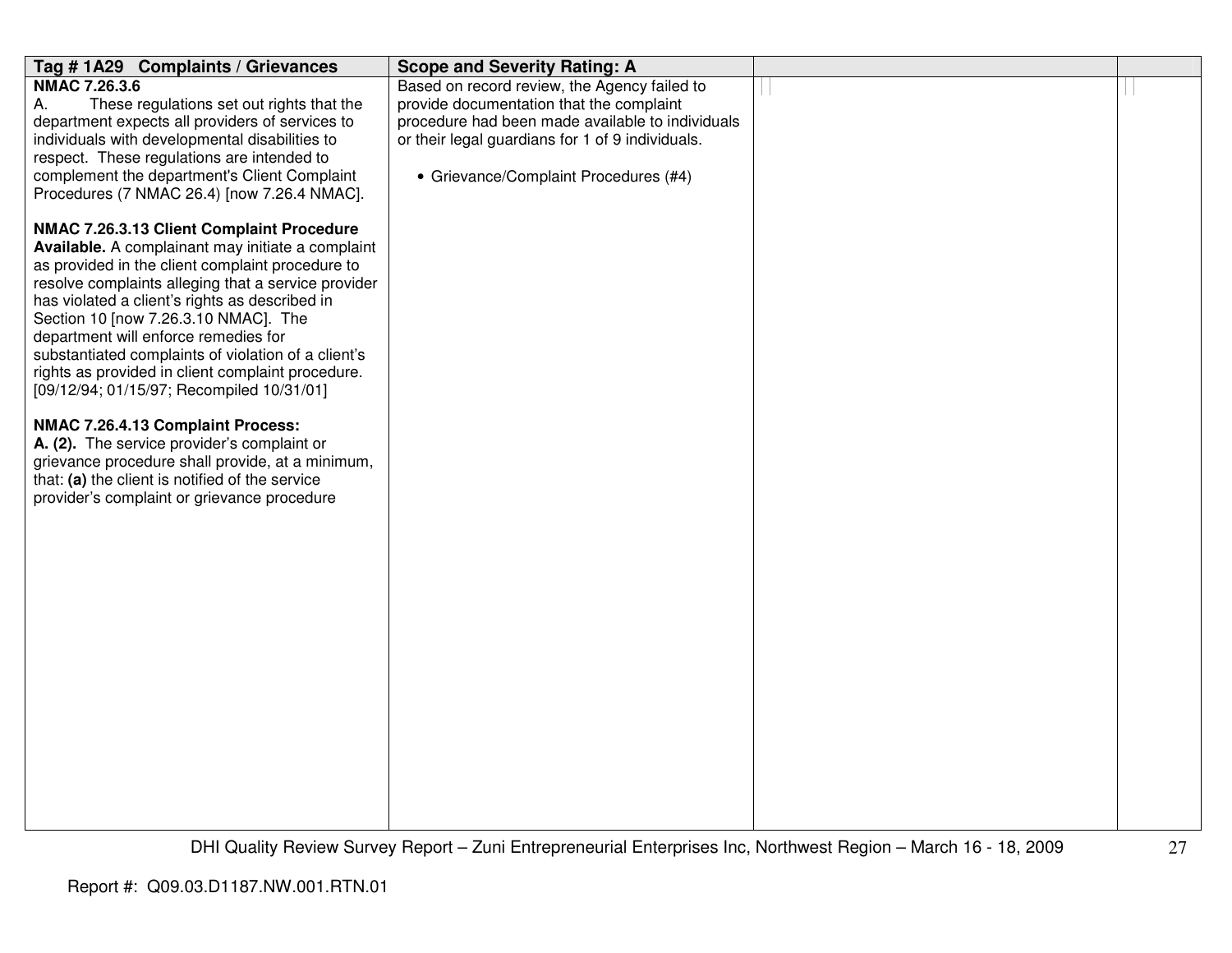| Tag #1A32 (CoP) ISP Implementation                   | <b>Scope and Severity Rating: D</b>                |  |
|------------------------------------------------------|----------------------------------------------------|--|
| NMAC 7.26.5.16.C and D                               | Based on record review the Agency failed to        |  |
| Development of the ISP. Implementation of the        | implement the ISP according to the timelines       |  |
| ISP. The ISP shall be implemented according to       | determined by the IDT and as specified in the ISP  |  |
| the timelines determined by the IDT and as           | for each stated desired outcomes and action plan   |  |
| specified in the ISP for each stated desired         | for 1 of 9 individuals.                            |  |
| outcomes and action plan.                            |                                                    |  |
|                                                      | Per Individuals ISP's the following was found with |  |
| С.<br>The IDT shall review and discuss               | regards to the implementation of ISP Outcomes:     |  |
| information and recommendations with the             |                                                    |  |
| individual, with the goal of supporting the          | <b>Community Access Data Collection/Data</b>       |  |
| individual in attaining desired outcomes. The IDT    | Tracking/Progress with regards to ISP Outcomes:    |  |
| develops an ISP based upon the individual's          |                                                    |  |
| personal vision statement, strengths, needs,         | • None found for 11/2008 - 1/2009 (Individual      |  |
| interests and preferences. The ISP is a dynamic      | #2)                                                |  |
| document, revised periodically, as needed, and       |                                                    |  |
| amended to reflect progress towards personal         |                                                    |  |
| goals and achievements consistent with the           |                                                    |  |
| individual's future vision. This regulation is       |                                                    |  |
| consistent with standards established for            |                                                    |  |
| individual plan development as set forth by the      |                                                    |  |
| commission on the accreditation of rehabilitation    |                                                    |  |
| facilities (CARF) and/or other program               |                                                    |  |
| accreditation approved and adopted by the            |                                                    |  |
| developmental disabilities division and the          |                                                    |  |
| department of health. It is the policy of the        |                                                    |  |
| developmental disabilities division (DDD), that to   |                                                    |  |
| the extent permitted by funding, each individual     |                                                    |  |
| receive supports and services that will assist and   |                                                    |  |
| encourage independence and productivity in the       |                                                    |  |
| community and attempt to prevent regression or       |                                                    |  |
| loss of current capabilities. Services and supports  |                                                    |  |
| include specialized and/or generic services,         |                                                    |  |
| training, education and/or treatment as              |                                                    |  |
| determined by the IDT and documented in the          |                                                    |  |
| ISP.                                                 |                                                    |  |
| D. The intent is to provide choice and obtain        |                                                    |  |
| opportunities for individuals to live, work and play |                                                    |  |
| with full participation in their communities. The    |                                                    |  |
| following principles provide direction and purpose   |                                                    |  |
| in planning for individuals with developmental       |                                                    |  |
| disabilities.                                        |                                                    |  |
| [05/03/94; 01/15/97; Recompiled 10/31/01]            |                                                    |  |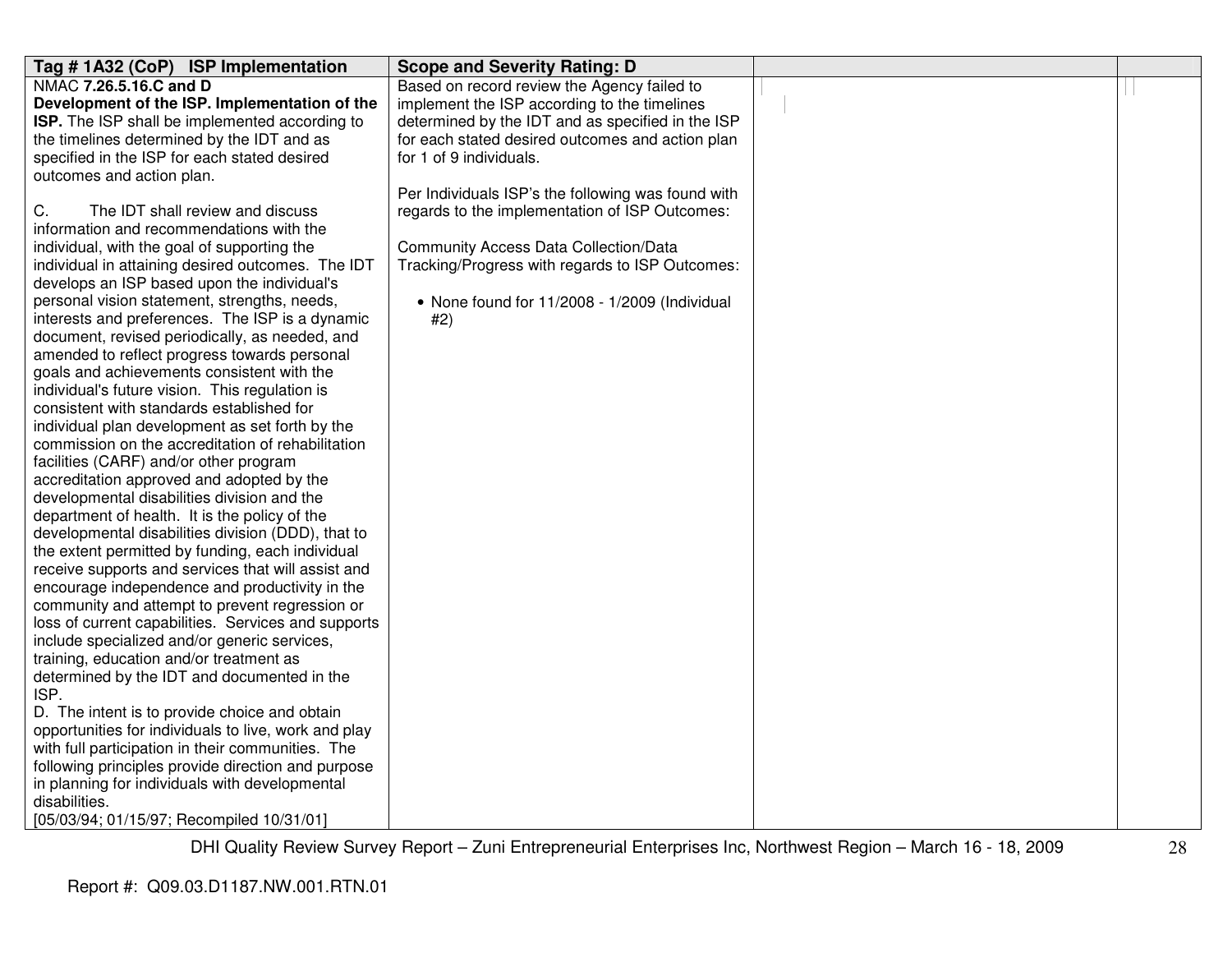|    | Tag #1A33 Board of Pharmacy - Med                                       | <b>Scope and Severity Rating: A</b>                                             |  |
|----|-------------------------------------------------------------------------|---------------------------------------------------------------------------------|--|
|    | <b>Storage</b>                                                          |                                                                                 |  |
|    | <b>New Mexico Board of Pharmacy Model</b>                               | Based on record review and observation, the                                     |  |
|    | <b>Custodial Drug Procedures Manual</b><br>E. Medication Storage:       | Agency failed to ensure proper storage of<br>medication for 1 of 4 individuals. |  |
|    | 1. Prescription drugs will be stored in a locked                        |                                                                                 |  |
|    | cabinet and the key will be in the care of the                          | Observation included:                                                           |  |
|    | administrator or designee.                                              |                                                                                 |  |
| 2. | Drugs to be taken by mouth will be separate                             | Individual #3                                                                   |  |
|    | from all other dosage forms.                                            | • Clotrimazole 1% Cream expired (January                                        |  |
|    | 3. A locked compartment will be available in the                        | 2009). Expired medication was not kept                                          |  |
|    | refrigerator for those items labeled "Keep in                           | separate from other medications as required                                     |  |
|    | Refrigerator." The temperature will be kept in                          | by Board of Pharmacy Procedures.                                                |  |
|    | the 36°F - 46°F range. An accurate                                      |                                                                                 |  |
|    | thermometer will be kept in the refrigerator to                         |                                                                                 |  |
|    | verify temperature.                                                     |                                                                                 |  |
| 4. | Separate compartments are required for each                             |                                                                                 |  |
|    | resident's medication.                                                  |                                                                                 |  |
|    | 5. All medication will be stored according to their                     |                                                                                 |  |
|    | individual requirement or in the absence of                             |                                                                                 |  |
|    | temperature and humidity requirements,                                  |                                                                                 |  |
|    | controlled room temperature (68-77°F) and                               |                                                                                 |  |
|    | protected from light. Storage requirements                              |                                                                                 |  |
| 6. | are in effect 24 hours a day.<br>Medication no longer in use, unwanted, |                                                                                 |  |
|    | outdated, or adulterated will be placed in a                            |                                                                                 |  |
|    | quarantine area in the locked medication                                |                                                                                 |  |
|    | cabinet and held for destruction by the                                 |                                                                                 |  |
|    | consultant pharmacist.                                                  |                                                                                 |  |
|    |                                                                         |                                                                                 |  |
|    |                                                                         |                                                                                 |  |
|    |                                                                         |                                                                                 |  |
|    |                                                                         |                                                                                 |  |
|    |                                                                         |                                                                                 |  |
|    |                                                                         |                                                                                 |  |
|    |                                                                         |                                                                                 |  |
|    |                                                                         |                                                                                 |  |
|    |                                                                         |                                                                                 |  |
|    |                                                                         |                                                                                 |  |
|    |                                                                         |                                                                                 |  |
|    |                                                                         |                                                                                 |  |
|    |                                                                         |                                                                                 |  |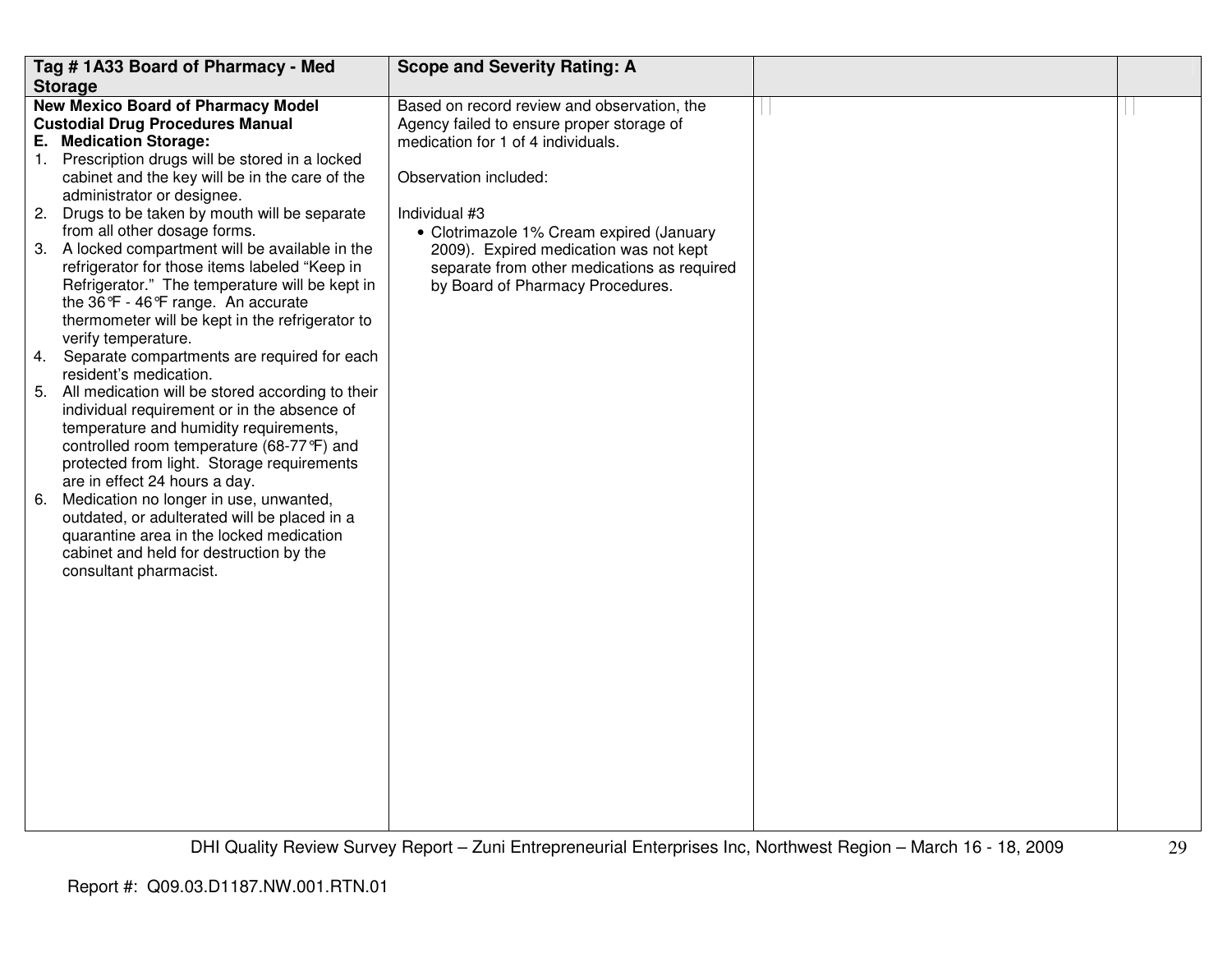| Tag # 1A36 SC Training                                                                         | <b>Scope and Severity Rating: B</b>               |  |
|------------------------------------------------------------------------------------------------|---------------------------------------------------|--|
| Developmental Disabilities (DD) Waiver Service                                                 | Based on record review, the Agency failed to      |  |
| Standards effective 4/1/2007                                                                   | ensure that Orientation and Training requirements |  |
| <b>CHAPTER 1 IV. GENERAL REQUIREMENTS</b>                                                      | were met for 2 of 6 Service Coordinators.         |  |
| FOR PROVIDER AGENCY SERVICE                                                                    |                                                   |  |
| PERSONNEL: The objective of this section is to                                                 | Review of Service Coordinators training records   |  |
| establish personnel standards for DD Medicaid                                                  | found no evidence of the following required       |  |
| Waiver Provider Agencies for the following                                                     | DOH/DDSD trainings being completed:               |  |
| services: Community Living Supports, Community                                                 |                                                   |  |
| Inclusion Services, Respite, Substitute Care and<br>Personal Support Companion Services. These | • Pre-Service Manual (SC #40 & 43)                |  |
|                                                                                                |                                                   |  |
| standards apply to all personnel who provide<br>services, whether directly employed or         | • Person Centered Planning (2-Day) (SC #40        |  |
| subcontracting with the Provider Agency.                                                       | & 43)                                             |  |
| Additional personnel requirements and                                                          |                                                   |  |
| qualifications may be applicable for specific                                                  | • Promoting Effective Teamwork (SC #40 &          |  |
| service standards.                                                                             | 43)                                               |  |
| <b>Orientation and Training Requirements:</b><br>C.                                            |                                                   |  |
| Orientation and training for direct support                                                    |                                                   |  |
| staff and his or her supervisors shall comply                                                  |                                                   |  |
| with the DDSD/DOH Policy Governing the                                                         |                                                   |  |
| Training Requirements for Direct Support                                                       |                                                   |  |
| <b>Staff and Internal Service Coordinators</b>                                                 |                                                   |  |
| Serving Individuals with Developmental                                                         |                                                   |  |
| Disabilities to include the following:                                                         |                                                   |  |
| Each new employee shall receive<br>(1)                                                         |                                                   |  |
| appropriate orientation, including but not                                                     |                                                   |  |
| limited to, all policies relating to fire                                                      |                                                   |  |
| prevention, accident prevention, incident                                                      |                                                   |  |
| management and reporting, and emergency                                                        |                                                   |  |
| procedures; and                                                                                |                                                   |  |
|                                                                                                |                                                   |  |
|                                                                                                |                                                   |  |
|                                                                                                |                                                   |  |
|                                                                                                |                                                   |  |
|                                                                                                |                                                   |  |
|                                                                                                |                                                   |  |
|                                                                                                |                                                   |  |
|                                                                                                |                                                   |  |
|                                                                                                |                                                   |  |
|                                                                                                |                                                   |  |
|                                                                                                |                                                   |  |
|                                                                                                |                                                   |  |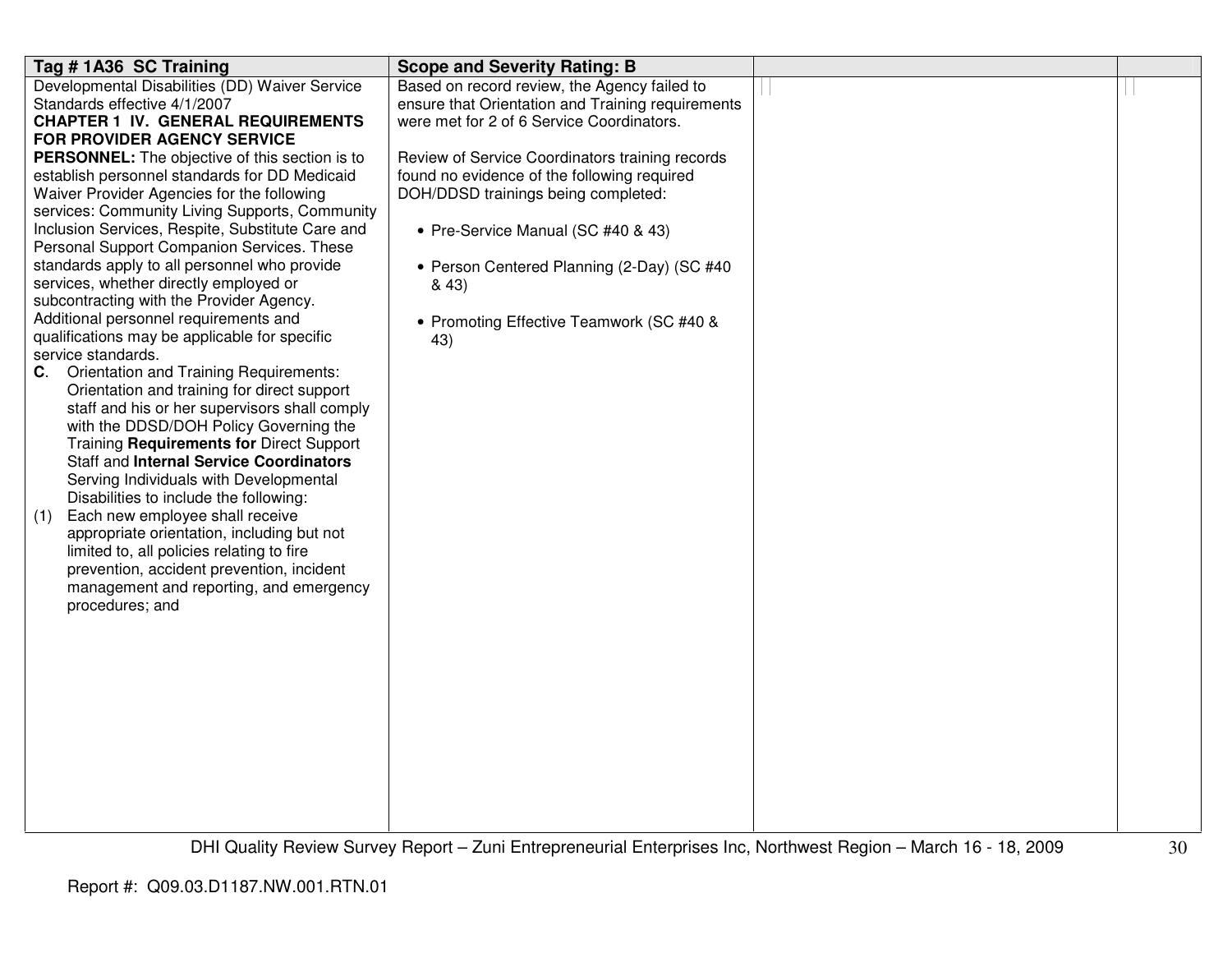| Tag # 5109 - IDT Coordination                                       | <b>Scope and Severity Rating: E</b>               |  |
|---------------------------------------------------------------------|---------------------------------------------------|--|
| Developmental Disabilities (DD) Waiver Service                      | Based on record review, the Agency failed to      |  |
| Standards effective 4/1/2007                                        | ensure each individual participating in Community |  |
| <b>CHAPTER 5 IV. COMMUNITY INCLUSION</b>                            | Inclusion Services who has a score of 4, 5, or 6  |  |
| <b>SERVICES PROVIDER AGENCY</b>                                     | on the HAT has a Health Care Plan developed by    |  |
| <b>REQUIREMENTS</b>                                                 | a licensed nurse, and if applicable, a Crisis     |  |
| <b>B. IDT Coordination</b>                                          | Prevention/Intervention Plan for 2 of 9 receiving |  |
| (1) Community Inclusion Services Provider                           | <b>Community Inclusion Services.</b>              |  |
| Agencies shall participate on the IDT as specified                  |                                                   |  |
| in the ISP Regulations (7.26.5 NMAC), and shall                     | The following documents were not found,           |  |
| ensure direct support staff participation as needed                 | incomplete and/or missing:                        |  |
| to plan effectively for the individual; and                         |                                                   |  |
|                                                                     | <b>Health Care Plans</b>                          |  |
| (2) Coordinate with the IDT to ensure that each                     | <sup>o</sup> Aspiration (#6)                      |  |
| individual participating in Community Inclusion                     |                                                   |  |
| Services who has a score of 4, 5, or 6 on the HAT                   | <b>Crisis Plans</b><br>$\bullet$                  |  |
| has a Health Care Plan developed by a licensed                      | $^{\circ}$ GERD (#1)                              |  |
| nurse, and if applicable, a Crisis<br>Prevention/Intervention Plan. | ° Seizure (#6)                                    |  |
|                                                                     | <sup>o</sup> Aspiration (#6)                      |  |
|                                                                     |                                                   |  |
|                                                                     |                                                   |  |
|                                                                     |                                                   |  |
|                                                                     |                                                   |  |
|                                                                     |                                                   |  |
|                                                                     |                                                   |  |
|                                                                     |                                                   |  |
|                                                                     |                                                   |  |
|                                                                     |                                                   |  |
|                                                                     |                                                   |  |
|                                                                     |                                                   |  |
|                                                                     |                                                   |  |
|                                                                     |                                                   |  |
|                                                                     |                                                   |  |
|                                                                     |                                                   |  |
|                                                                     |                                                   |  |
|                                                                     |                                                   |  |
|                                                                     |                                                   |  |
|                                                                     |                                                   |  |
|                                                                     |                                                   |  |
|                                                                     |                                                   |  |
|                                                                     |                                                   |  |
|                                                                     |                                                   |  |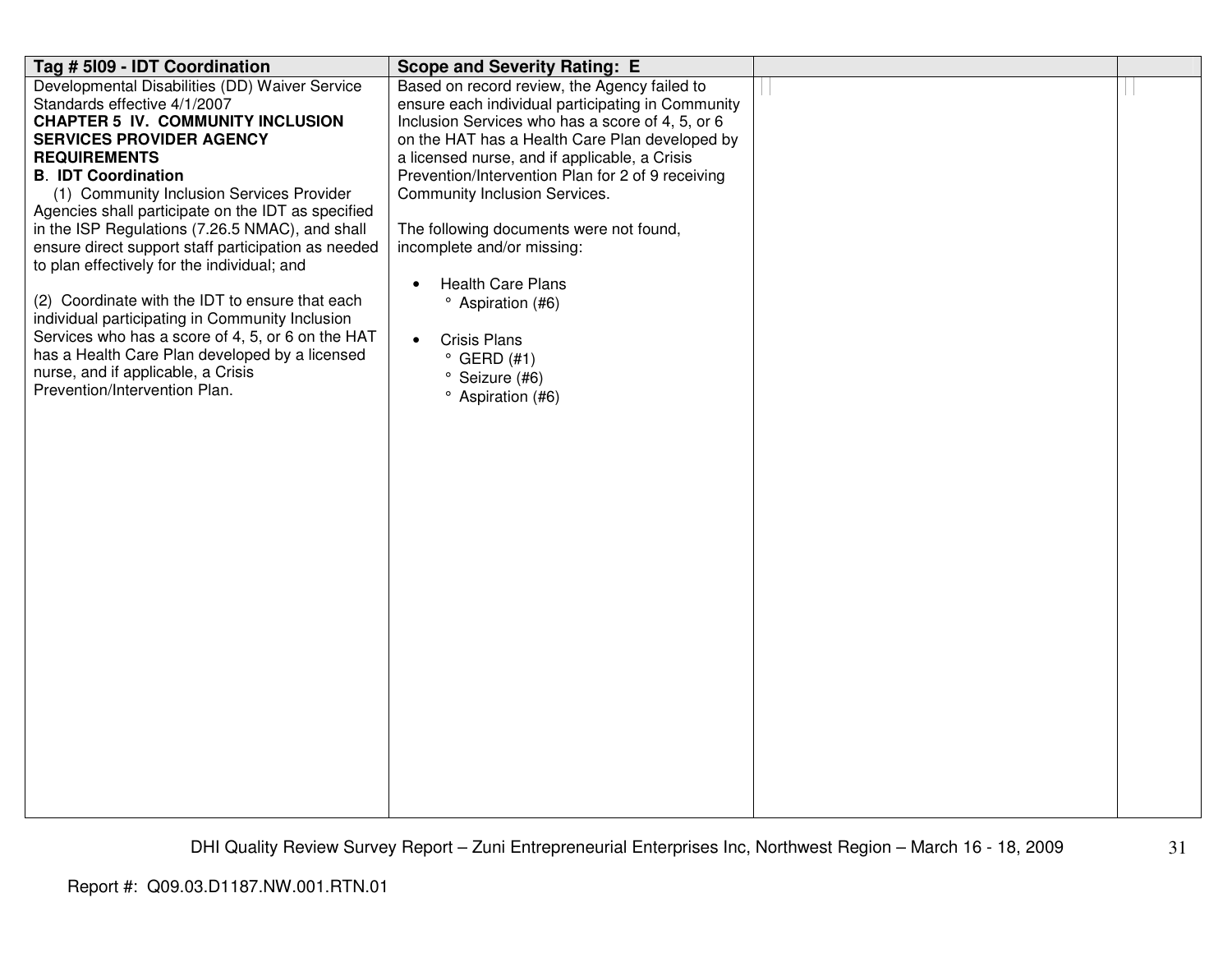| Tag # 5122 SE Agency Case File                                                                                                                                                                                                                                                                                                                                                                                                                                                                                                       | <b>Scope and Severity Rating: B</b>                                                                                                                 |  |
|--------------------------------------------------------------------------------------------------------------------------------------------------------------------------------------------------------------------------------------------------------------------------------------------------------------------------------------------------------------------------------------------------------------------------------------------------------------------------------------------------------------------------------------|-----------------------------------------------------------------------------------------------------------------------------------------------------|--|
| Developmental Disabilities (DD) Waiver Service<br>Standards effective 4/1/2007<br><b>CHAPTER 5 VII. SUPPORTED EMPLOYMENT</b>                                                                                                                                                                                                                                                                                                                                                                                                         | Based on record review, the Agency failed to<br>maintain a confidential case file for each individual<br>for 3 of 6 individuals receiving Supported |  |
| <b>SERVICES REQUIREMENTS</b>                                                                                                                                                                                                                                                                                                                                                                                                                                                                                                         | <b>Employment Services.</b>                                                                                                                         |  |
| D. Provider Agency Requirements                                                                                                                                                                                                                                                                                                                                                                                                                                                                                                      |                                                                                                                                                     |  |
| (1) Provider Agency Records: The provider<br>adheres to the Department of Labor (DOL) wage<br>laws and maintains required certificates and<br>documentation. These documents are subject to                                                                                                                                                                                                                                                                                                                                          | The following were not found, incomplete and/or<br>not current:<br>• Vocational Assessment (#1 & 6)                                                 |  |
| review by the DDSD. Each individual's earnings<br>and benefits shall be monitored by the Provider<br>Agency in accordance with the Fair Labor<br>Standards Act. Each individual's earnings and<br>benefits shall be reviewed at least semi-annually<br>by the Supported Employment Provider to ensure<br>the appropriateness of pay rates and benefits.                                                                                                                                                                              | • Career Development Plan (#1, 2 & 6)                                                                                                               |  |
| (2) The Provider Agency shall maintain a<br>confidential case file for each individual that<br>includes all items listed in section IV.D. above and<br>the following additional items:<br>(a) Quarterly progress reports;                                                                                                                                                                                                                                                                                                            |                                                                                                                                                     |  |
| (b) Vocational assessments (A vocational<br>assessment or profile is an objective analysis of a<br>person's interests, skills, needs, career goals,<br>preferences, concerns, in areas that can pertain<br>to an employment outcome and can ultimately be<br>compared to the requirements and attributes of a<br>potential job in order to determine the degree of<br>compatibility as well as identification of training<br>needs). A vocational assessment must be of a<br>quality and content to be acceptable to DVR or<br>DDSD; |                                                                                                                                                     |  |
| (c) Career development plan as incorporated in<br>the ISP; a career development plan consists of<br>the vocational assessment and the ISP<br>Work/Learn Action Plan that specifies steps<br>necessary towards a successful employment<br>outcome and identifies the people who will<br>complete specific tasks including the individual,<br>as well and a review and reporting mechanism                                                                                                                                             |                                                                                                                                                     |  |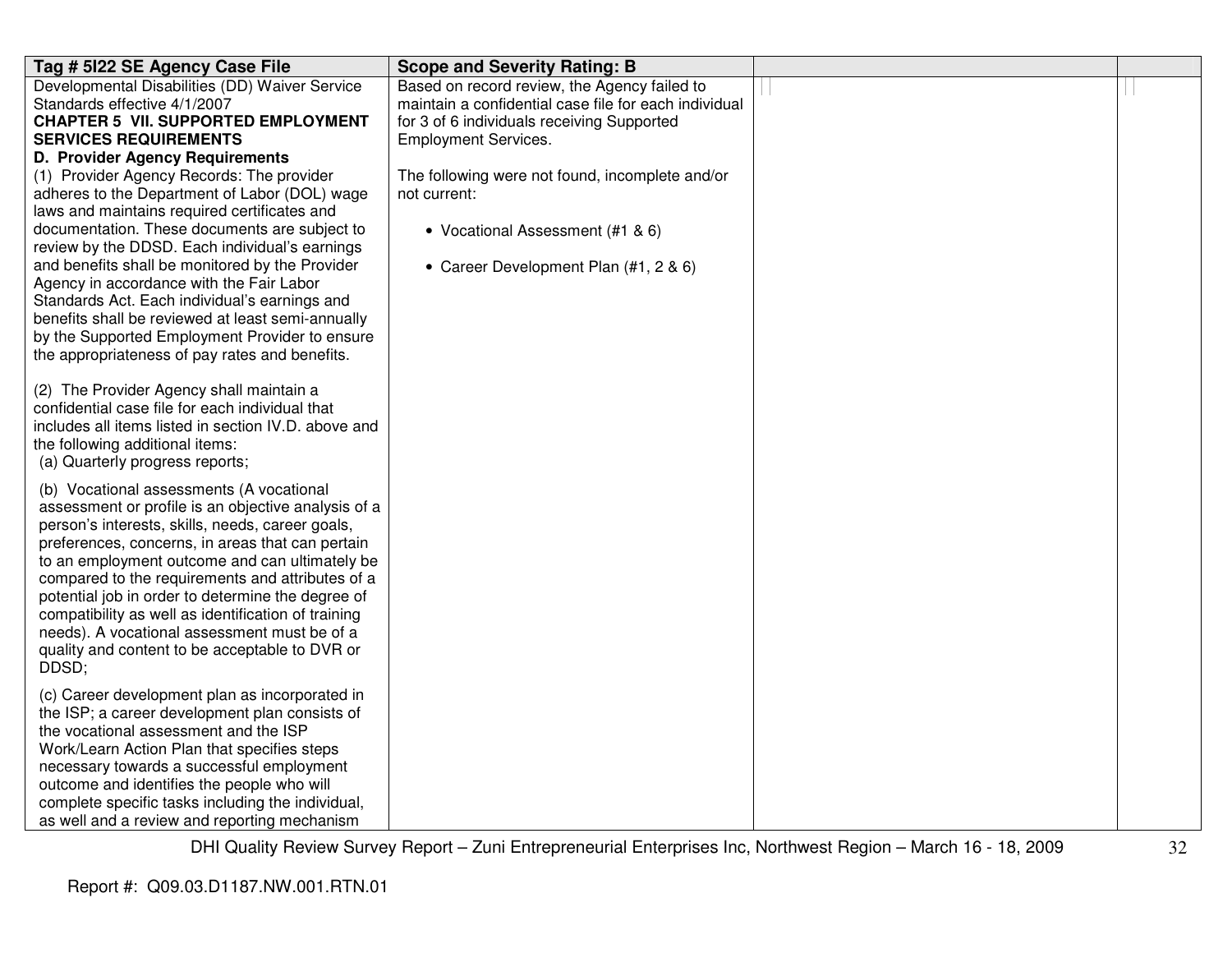| for mutual accountability; and<br>(d) Documentation of decisions concerning the<br>Division of Vocational Rehabilitation that services |  |  |
|----------------------------------------------------------------------------------------------------------------------------------------|--|--|
|                                                                                                                                        |  |  |
|                                                                                                                                        |  |  |
| provided under the Waiver are not otherwise                                                                                            |  |  |
| available under the Rehabilitation Act of 1973.                                                                                        |  |  |
|                                                                                                                                        |  |  |
|                                                                                                                                        |  |  |
|                                                                                                                                        |  |  |
|                                                                                                                                        |  |  |
|                                                                                                                                        |  |  |
|                                                                                                                                        |  |  |
|                                                                                                                                        |  |  |
|                                                                                                                                        |  |  |
|                                                                                                                                        |  |  |
|                                                                                                                                        |  |  |
|                                                                                                                                        |  |  |
|                                                                                                                                        |  |  |
|                                                                                                                                        |  |  |
|                                                                                                                                        |  |  |
|                                                                                                                                        |  |  |
|                                                                                                                                        |  |  |
|                                                                                                                                        |  |  |
|                                                                                                                                        |  |  |
|                                                                                                                                        |  |  |
|                                                                                                                                        |  |  |
|                                                                                                                                        |  |  |
|                                                                                                                                        |  |  |
|                                                                                                                                        |  |  |
|                                                                                                                                        |  |  |
|                                                                                                                                        |  |  |
|                                                                                                                                        |  |  |
|                                                                                                                                        |  |  |
|                                                                                                                                        |  |  |
|                                                                                                                                        |  |  |
|                                                                                                                                        |  |  |
|                                                                                                                                        |  |  |
|                                                                                                                                        |  |  |
|                                                                                                                                        |  |  |
|                                                                                                                                        |  |  |
|                                                                                                                                        |  |  |
|                                                                                                                                        |  |  |
|                                                                                                                                        |  |  |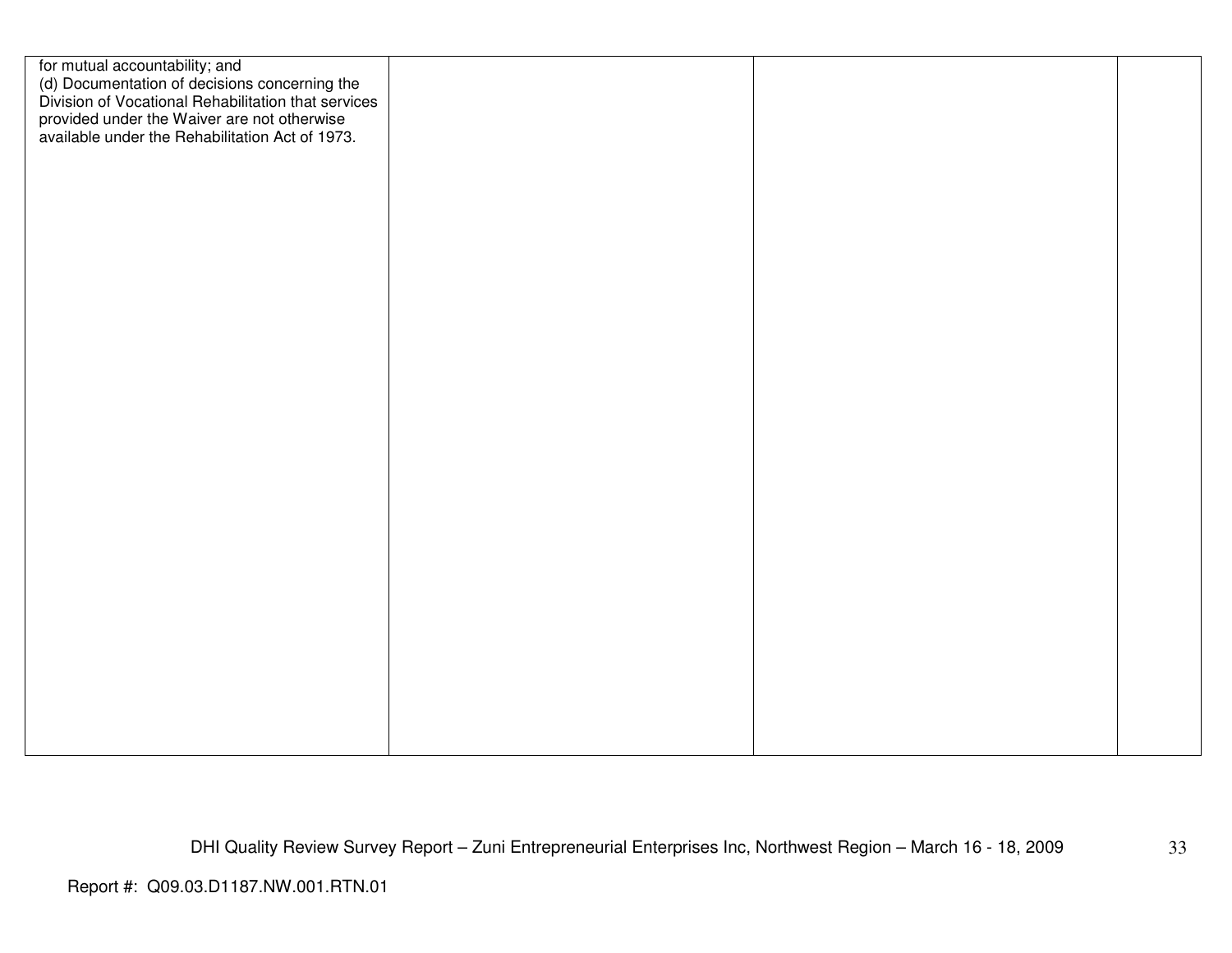| Tag # 5144 AH Reimbursement                                                                         | <b>Scope and Severity Rating: A</b>                  |  |
|-----------------------------------------------------------------------------------------------------|------------------------------------------------------|--|
| Developmental Disabilities (DD) Waiver Service                                                      | Based on record review, the Agency failed to         |  |
| Standards effective 4/1/2007                                                                        | provide written or electronic documentation as       |  |
| <b>CHAPTER 5 XVI. REIMBURSEMENT</b>                                                                 | evidence for each unit billed for Adult Habilitation |  |
| A. Billable Unit. A billable unit for Adult                                                         | Services for 1 of 7 individuals.                     |  |
| Habilitation Services is in 15-minute increments                                                    |                                                      |  |
| hour. The rate is based on the individual's level                                                   | Individual #7                                        |  |
| of care.                                                                                            | • January 2009 - Agency billed 22 units of           |  |
| <b>B. Billable Activities</b>                                                                       | Adult Habilitation. Documentation received           |  |
| (1) The Community Inclusion Provider Agency                                                         | accounted for 24 units.                              |  |
| can bill for those activities listed and described                                                  |                                                      |  |
| on the ISP and within the Scope of Service.                                                         |                                                      |  |
| Partial units are allowable. Billable units are                                                     |                                                      |  |
| face-to-face, except that Adult Habilitation                                                        |                                                      |  |
| services may be non-face-to-face under the                                                          |                                                      |  |
| following conditions: (a) Time that is non face-to-                                                 |                                                      |  |
| face is documented separately and clearly                                                           |                                                      |  |
| identified as to the nature of the activity; and(b)                                                 |                                                      |  |
| Non face-to-face hours do not exceed 5% of the                                                      |                                                      |  |
| monthly billable hours.                                                                             |                                                      |  |
|                                                                                                     |                                                      |  |
| (2) Adult Habilitation Services can be provided<br>with any other services, insofar as the services |                                                      |  |
| are not reported for the same hours on the same                                                     |                                                      |  |
| day, except that Therapy Services and Case                                                          |                                                      |  |
| Management may be provided and billed for the                                                       |                                                      |  |
| same hours                                                                                          |                                                      |  |
|                                                                                                     |                                                      |  |
|                                                                                                     |                                                      |  |
|                                                                                                     |                                                      |  |
|                                                                                                     |                                                      |  |
|                                                                                                     |                                                      |  |
|                                                                                                     |                                                      |  |
|                                                                                                     |                                                      |  |
|                                                                                                     |                                                      |  |
|                                                                                                     |                                                      |  |
|                                                                                                     |                                                      |  |
|                                                                                                     |                                                      |  |
|                                                                                                     |                                                      |  |
|                                                                                                     |                                                      |  |
|                                                                                                     |                                                      |  |
|                                                                                                     |                                                      |  |
|                                                                                                     |                                                      |  |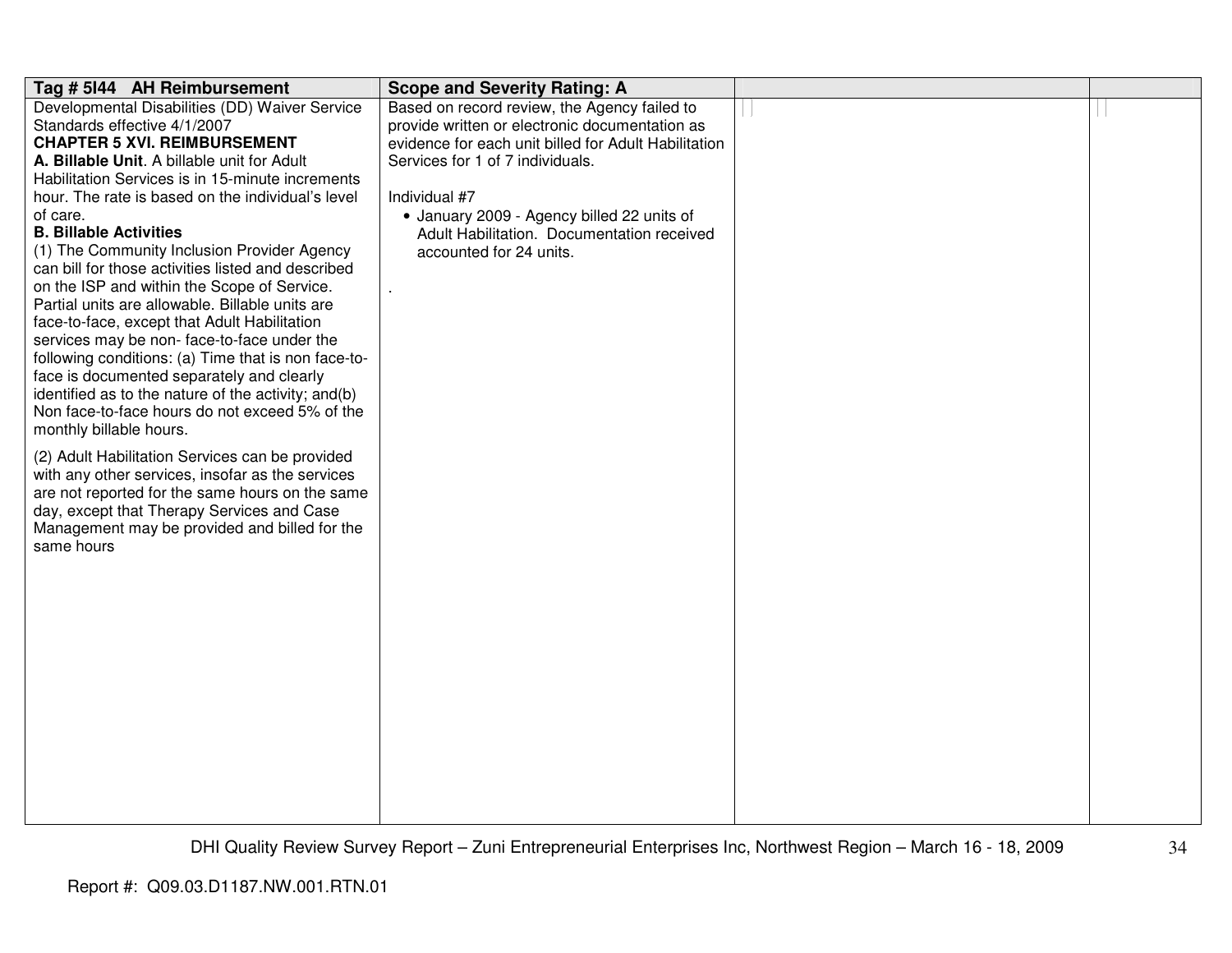| Tag # 6L13 (CoP) - CL Healthcare Reqts.                                         | <b>Scope and Severity Rating: E</b>                                                   |  |
|---------------------------------------------------------------------------------|---------------------------------------------------------------------------------------|--|
| Developmental Disabilities (DD) Waiver Service                                  | Based on record review, the Agency failed to                                          |  |
| Standards effective 4/1/2007                                                    | provide documentation of annual physical                                              |  |
| <b>CHAPTER 6. VI. GENERAL REQUIREMENTS</b>                                      | examinations and/or other examinations as                                             |  |
| <b>FOR COMMUNITY LIVING</b>                                                     | specified by a licensed physician for 3 of 4                                          |  |
| G. Health Care Requirements for                                                 | individuals receiving Community Living Services.                                      |  |
| <b>Community Living Services.</b><br>(1) The Community Living Service providers |                                                                                       |  |
| shall ensure completion of a HAT for each                                       | • Dental Exam                                                                         |  |
| individual receiving this service. The HAT shall                                | • Last exam dated 04/12/05. No evidence of                                            |  |
| be completed 2 weeks prior to the annual ISP                                    | follow-up after this date was found. (Per<br>ISP meeting notes, routine medical exams |  |
| meeting and submitted to the Case Manager and                                   | are to be completed). (#5)                                                            |  |
| all other IDT Members. A revised HAT is                                         |                                                                                       |  |
| required to also be submitted whenever the                                      | • Auditory Exam                                                                       |  |
| individual's health status changes significantly.                               | • Per Doctor's order appointment was                                                  |  |
| For individuals who are newly allocated to the                                  | scheduled for 1/22/09. No evidence found                                              |  |
| DD Waiver program, the HAT may be completed                                     | to verify visit was completed. (#3)                                                   |  |
| within 2 weeks following the initial ISP meeting                                |                                                                                       |  |
| and submitted with any strategies and support                                   | • Mammogram                                                                           |  |
| plans indicated in the ISP, or within 72 hours                                  | • Per documentation reviewed, exam was                                                |  |
| following admission into direct services, which                                 | scheduled for 4/9/2008. No evidence                                                   |  |
| ever comes first.<br>(2) Each individual will have a Health Care                | found to verify visit was completed. (#8)                                             |  |
| Coordinator, designated by the IDT. When the                                    |                                                                                       |  |
| individual's HAT score is 4, 5 or 6 the Health                                  |                                                                                       |  |
| Care Coordinator shall be an IDT member, other                                  |                                                                                       |  |
| than the individual. The Health Care Coordinator                                |                                                                                       |  |
| shall oversee and monitor health care services                                  |                                                                                       |  |
| for the individual in accordance with these                                     |                                                                                       |  |
| standards. In circumstances where no IDT                                        |                                                                                       |  |
| member voluntarily accepts designation as the                                   |                                                                                       |  |
| health care coordinator, the community living                                   |                                                                                       |  |
| provider shall assign a staff member to this role.                              |                                                                                       |  |
| (3) For each individual receiving Community                                     |                                                                                       |  |
| Living Services, the provider agency shall                                      |                                                                                       |  |
| ensure and document the following:                                              |                                                                                       |  |
| (a) Provision of health care oversight<br>consistent with these Standards as    |                                                                                       |  |
| detailed in Chapter One section III E:                                          |                                                                                       |  |
| Healthcare Documentation by Nurses For                                          |                                                                                       |  |
| <b>Community Living Services, Community</b>                                     |                                                                                       |  |
| Inclusion Services and Private Duty                                             |                                                                                       |  |
| Nursing Services.                                                               |                                                                                       |  |
|                                                                                 |                                                                                       |  |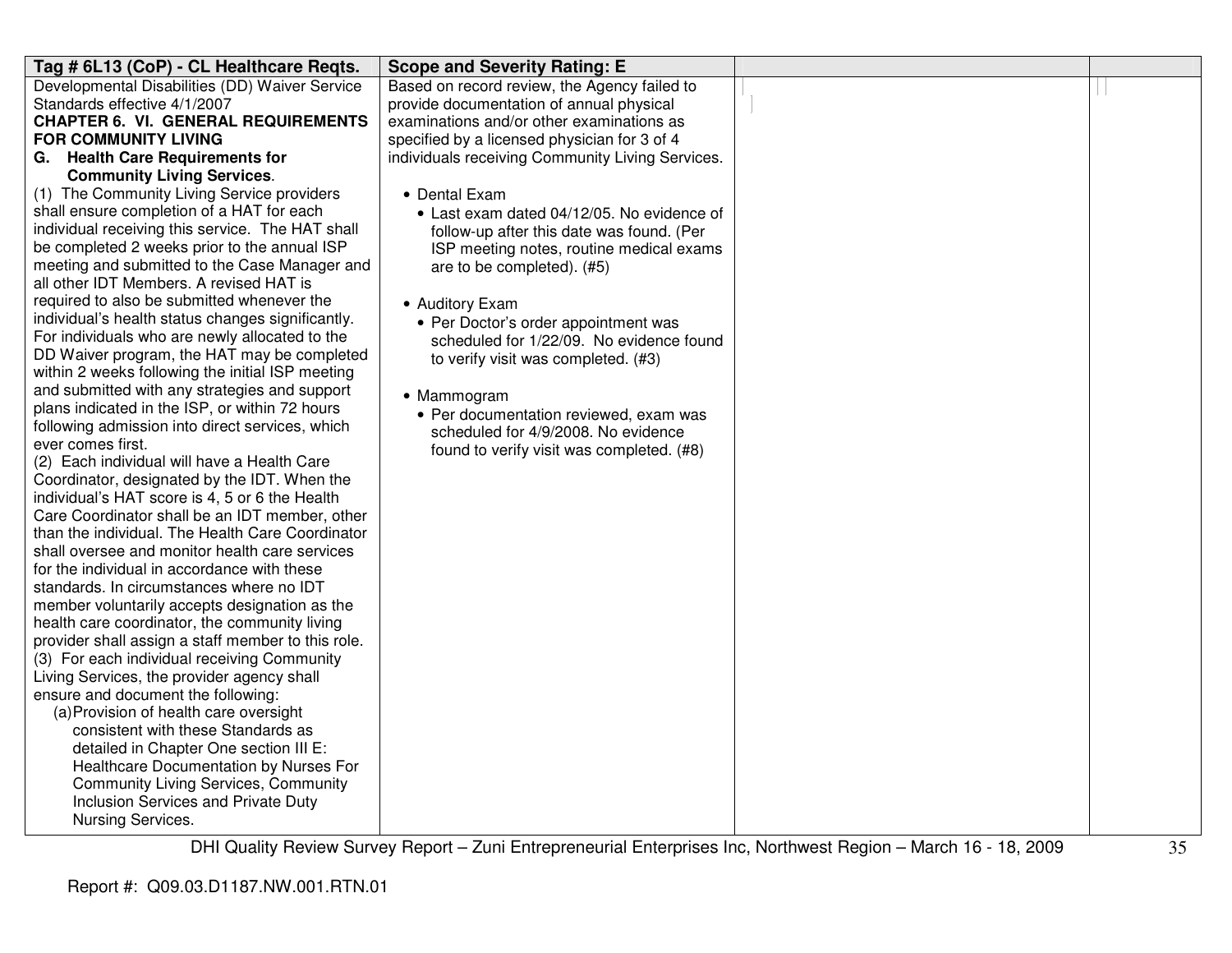| b) That each individual with a score of 4, 5, or  |  |  |
|---------------------------------------------------|--|--|
| 6 on the HAT, has a Health Care Plan              |  |  |
| developed by a licensed nurse.                    |  |  |
| (c) That an individual with chronic condition(s)  |  |  |
| with the potential to exacerbate into a life      |  |  |
| threatening condition, has Crisis                 |  |  |
| Prevention/ Intervention Plan(s) developed        |  |  |
| by a licensed nurse or other appropriate          |  |  |
| professional for each such condition.             |  |  |
| (4) That an average of 3 hours of documented      |  |  |
| nutritional counseling is available annually, if  |  |  |
| recommended by the IDT.                           |  |  |
| (5) That the physical property and grounds are    |  |  |
| free of hazards to the individual's health and    |  |  |
| safety.                                           |  |  |
| (6) In addition, for each individual receiving    |  |  |
| Supported Living or Family Living Services, the   |  |  |
| provider shall verify and document the following: |  |  |
| (a) The individual has a primary licensed         |  |  |
| physician;                                        |  |  |
| (b) The individual receives an annual physical    |  |  |
| examination and other examinations as             |  |  |
| specified by a licensed physician;                |  |  |
| (c) The individual receives annual dental         |  |  |
| check-ups and other check-ups as                  |  |  |
| specified by a licensed dentist;                  |  |  |
| (d) The individual receives eye examinations      |  |  |
| as specified by a licensed optometrist or         |  |  |
| ophthalmologist; and                              |  |  |
| (e) Agency activities that occur as follow-up to  |  |  |
| medical appointments (e.g. treatment,             |  |  |
| visits to specialists, changes in medication      |  |  |
| or daily routine).                                |  |  |
|                                                   |  |  |
|                                                   |  |  |
|                                                   |  |  |
|                                                   |  |  |
|                                                   |  |  |
|                                                   |  |  |
|                                                   |  |  |
|                                                   |  |  |
|                                                   |  |  |
|                                                   |  |  |
|                                                   |  |  |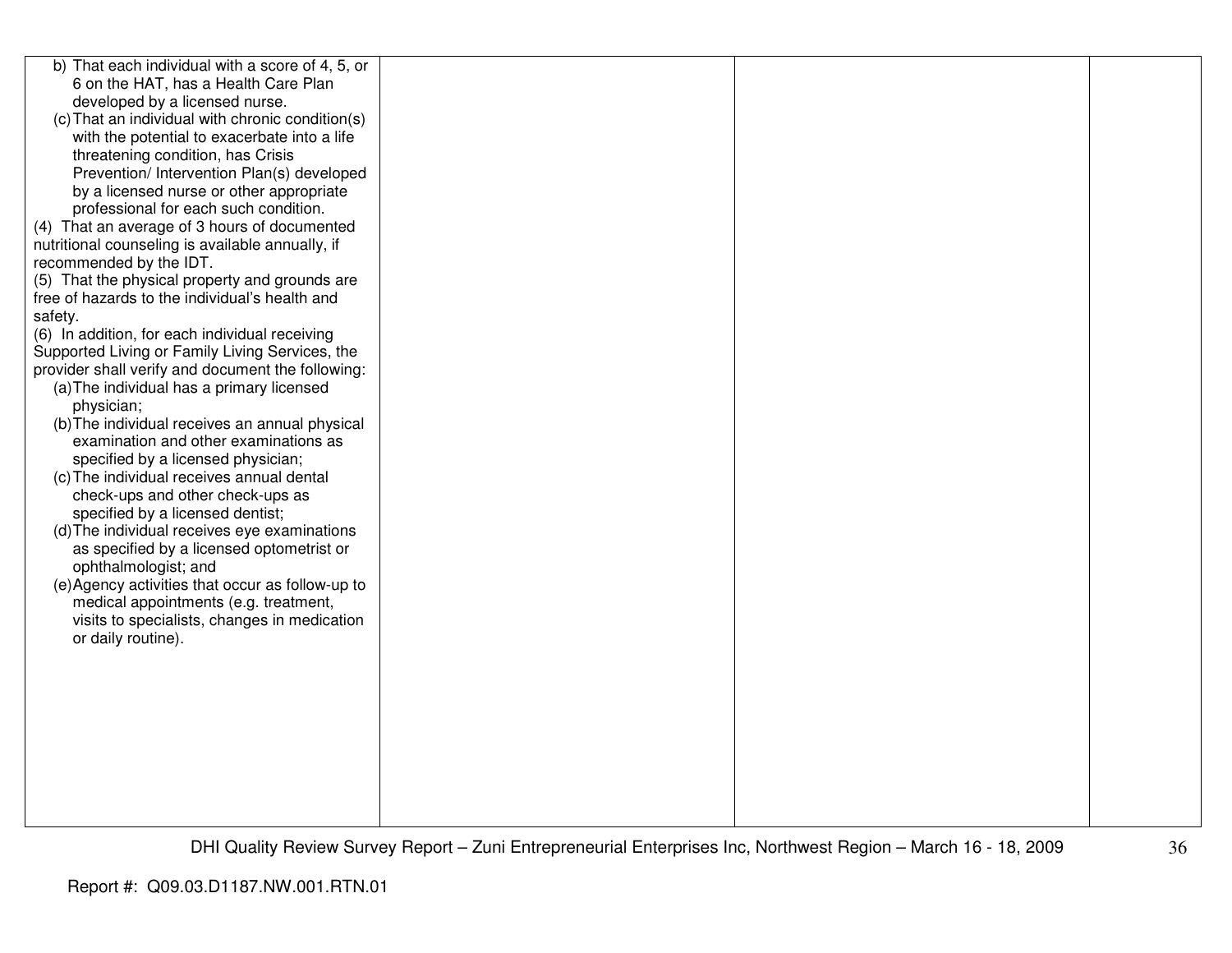| Tag # 6L14 Residential Case File                                                                       | <b>Scope and Severity Rating: F</b>               |  |
|--------------------------------------------------------------------------------------------------------|---------------------------------------------------|--|
| Developmental Disabilities (DD) Waiver Service                                                         | Based on record review, the Agency failed to      |  |
| Standards effective 4/1/2007                                                                           | maintain a complete and confidential case file in |  |
| CHAPTER 6. VIII. COMMUNITY LIVING                                                                      | the residence for 3 of 4 Individuals receiving    |  |
| SERVICE PROVIDER AGENCY                                                                                | Supported Living Services.                        |  |
| <b>REQUIREMENTS</b>                                                                                    |                                                   |  |
| A. Residence Case File: For individuals                                                                | • Current Emergency & Personal                    |  |
| receiving Supported Living or Family Living, the                                                       | Identification                                    |  |
| Agency shall maintain in the individual's home a                                                       | $\circ$<br>Does not contain current Pharmacy      |  |
| complete and current confidential case file for                                                        | name, phone number, and address (#5)              |  |
| each individual. For individuals receiving                                                             |                                                   |  |
| Independent Living Services, rather than                                                               | • Annual ISP (#3 & 5)                             |  |
| maintaining this file at the individual's home, the<br>complete and current confidential case file for |                                                   |  |
| each individual shall be maintained at the                                                             | • ISP Signature Page (#3 & 5)                     |  |
| agency's administrative site. Each file shall                                                          |                                                   |  |
| include the following:                                                                                 | • Addendum A $(#3 & 5)$                           |  |
| (1) Complete and current ISP and all                                                                   |                                                   |  |
| supplemental plans specific to the individual;                                                         | • Individual Specific Training (Addendum B)       |  |
| (2) Complete and current Health Assessment                                                             | (#3 & 5)                                          |  |
| Tool;                                                                                                  | • Positive Behavioral Crisis Plan (#8)            |  |
| (3) Current emergency contact information,                                                             |                                                   |  |
| which includes the individual's address,                                                               | • Special Health Care Needs                       |  |
| telephone number, names and telephone                                                                  | • Low Saturated Diet (#5)                         |  |
| numbers of residential Community Living                                                                | • Nutritional (#8)                                |  |
| Support providers, relatives, or guardian or                                                           |                                                   |  |
| conservator, primary care physician's name(s)                                                          | • Health Assessment Tool (#3, 5 & 8)              |  |
| and telephone number(s), pharmacy name,                                                                |                                                   |  |
| address and telephone number and dentist                                                               | • Health Care Plans                               |  |
| name, address and telephone number, and<br>health plan;                                                | • Seizures (#8)                                   |  |
|                                                                                                        |                                                   |  |
| (4) Up-to-date progress notes, signed and dated                                                        | • Crisis Plan                                     |  |
| by the person making the note for at least the                                                         | • Seizures (#8)                                   |  |
| past month (older notes may be transferred to                                                          |                                                   |  |
| the agency office);                                                                                    |                                                   |  |
| (5) Data collected to document ISP Action Plan                                                         |                                                   |  |
| implementation                                                                                         |                                                   |  |
|                                                                                                        |                                                   |  |
| (6) Progress notes written by direct care staff<br>and by nurses regarding individual health status    |                                                   |  |
| and physical conditions including action taken in                                                      |                                                   |  |
| response to identified changes in condition for at                                                     |                                                   |  |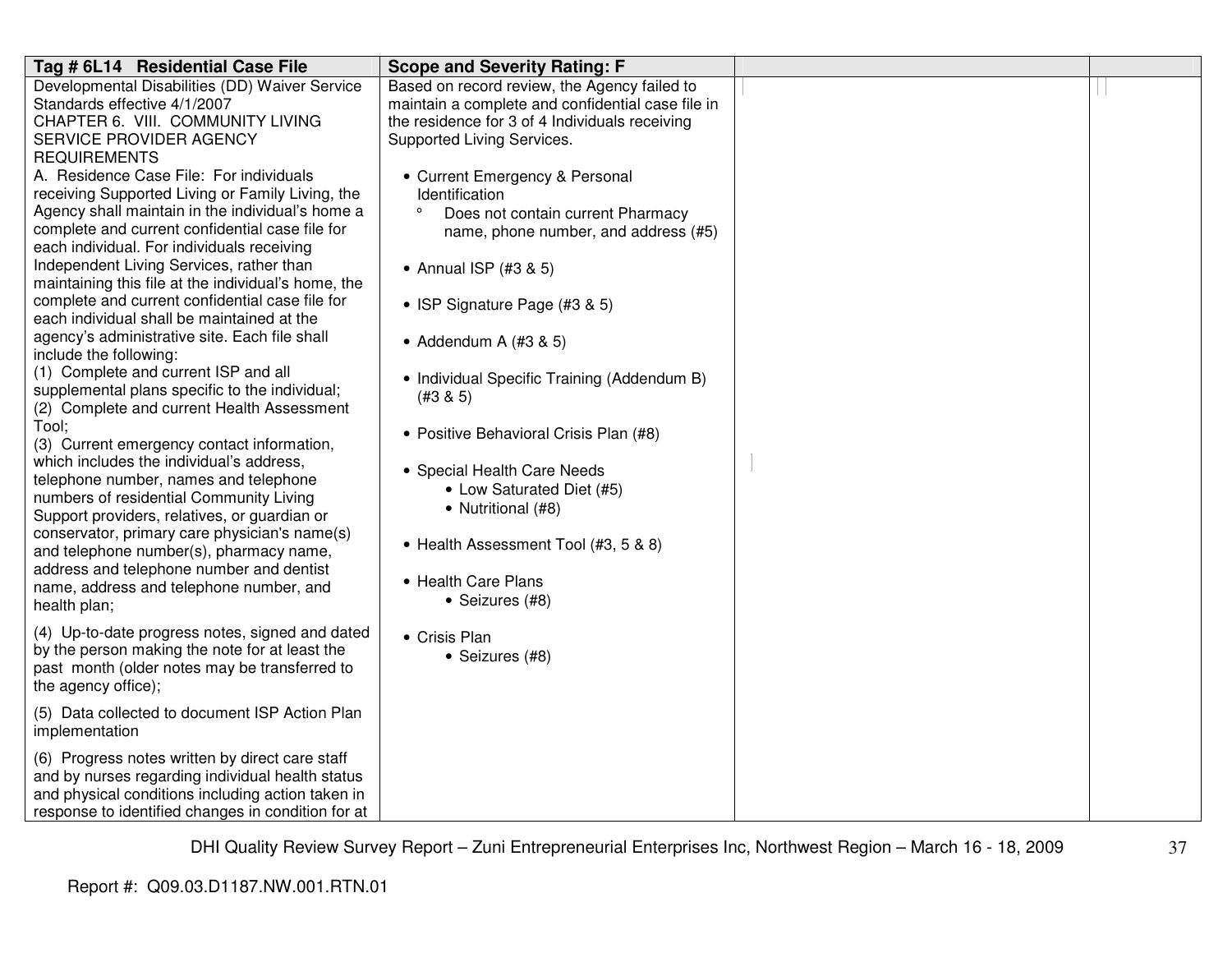| least the past month;                                |  |  |
|------------------------------------------------------|--|--|
| (7) Physician's or qualified health care providers   |  |  |
| written orders;                                      |  |  |
| (8) Progress notes documenting implementation        |  |  |
| of a physician's or qualified health care            |  |  |
| provider's order(s);                                 |  |  |
| (9) Medication Administration Record (MAR) for       |  |  |
| the past three (3) months which includes:            |  |  |
| (a) The name of the individual;                      |  |  |
| (b) A transcription of the healthcare                |  |  |
| practitioners prescription including the             |  |  |
| brand and generic name of the medication;            |  |  |
| (c) Diagnosis for which the medication is            |  |  |
| prescribed;                                          |  |  |
| (d) Dosage, frequency and method/route of            |  |  |
| delivery;                                            |  |  |
| (e) Times and dates of delivery;                     |  |  |
| Initials of person administering or assisting<br>(1) |  |  |
| with medication; and                                 |  |  |
| (g) An explanation of any medication                 |  |  |
| irregularity, allergic reaction or adverse           |  |  |
| effect.                                              |  |  |
| For PRN medication an explanation for the<br>(h)     |  |  |
| use of the PRN must include:                         |  |  |
| Observable signs/symptoms or<br>(i)                  |  |  |
| circumstances in which the medication                |  |  |
| is to be used, and                                   |  |  |
| Documentation of the<br>(ii)                         |  |  |
| effectiveness/result of the PRN                      |  |  |
| delivered.                                           |  |  |
| A MAR is not required for individuals<br>(i)         |  |  |
| participating in Independent Living Services         |  |  |
| who self-administer their own medication.            |  |  |
| However, when medication administration is           |  |  |
| provided as part of the Independent Living           |  |  |
| Service a MAR must be maintained at the              |  |  |
| individual's home and an updated copy                |  |  |
| must be placed in the agency file on a               |  |  |
| weekly basis.                                        |  |  |
| (10) Record of visits to healthcare practitioners    |  |  |
| including any treatment provided at the visit and    |  |  |
| a record of all diagnostic testing for the current   |  |  |
| ISP year; and                                        |  |  |